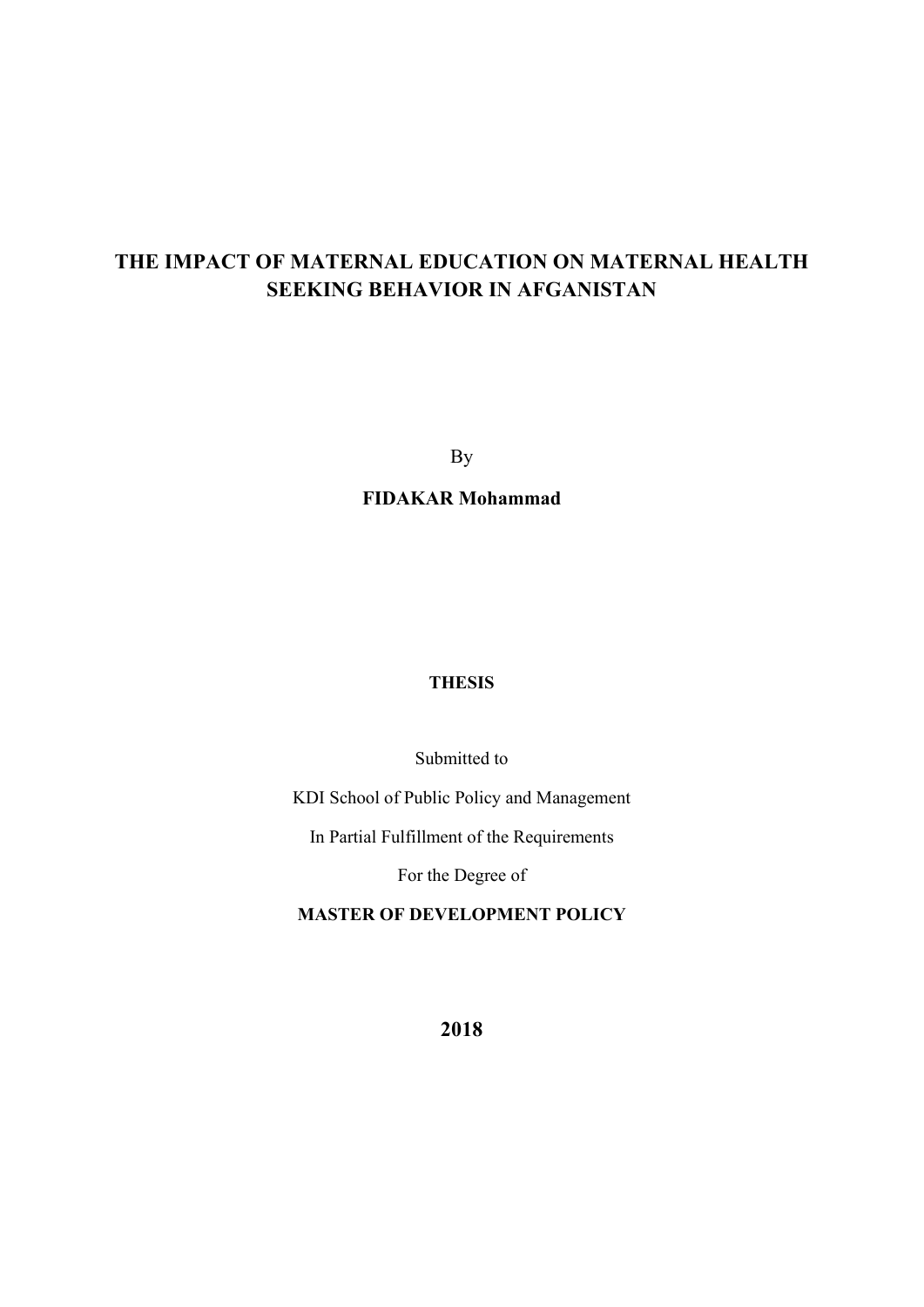# **THE IMPACT OF MATERNAL EDUCATION ON MATERNAL HEALTH SEEKING BEHAVIOR IN AFGANISTAN**

By

**FIDAKAR Mohammad** 

# **THESIS**

Submitted to

KDI School of Public Policy and Management

In Partial Fulfillment of the Requirements

For the Degree of

**MASTER OF DEVELOPMENT POLICY** 

**2018** 

Professor Jaeun SHIN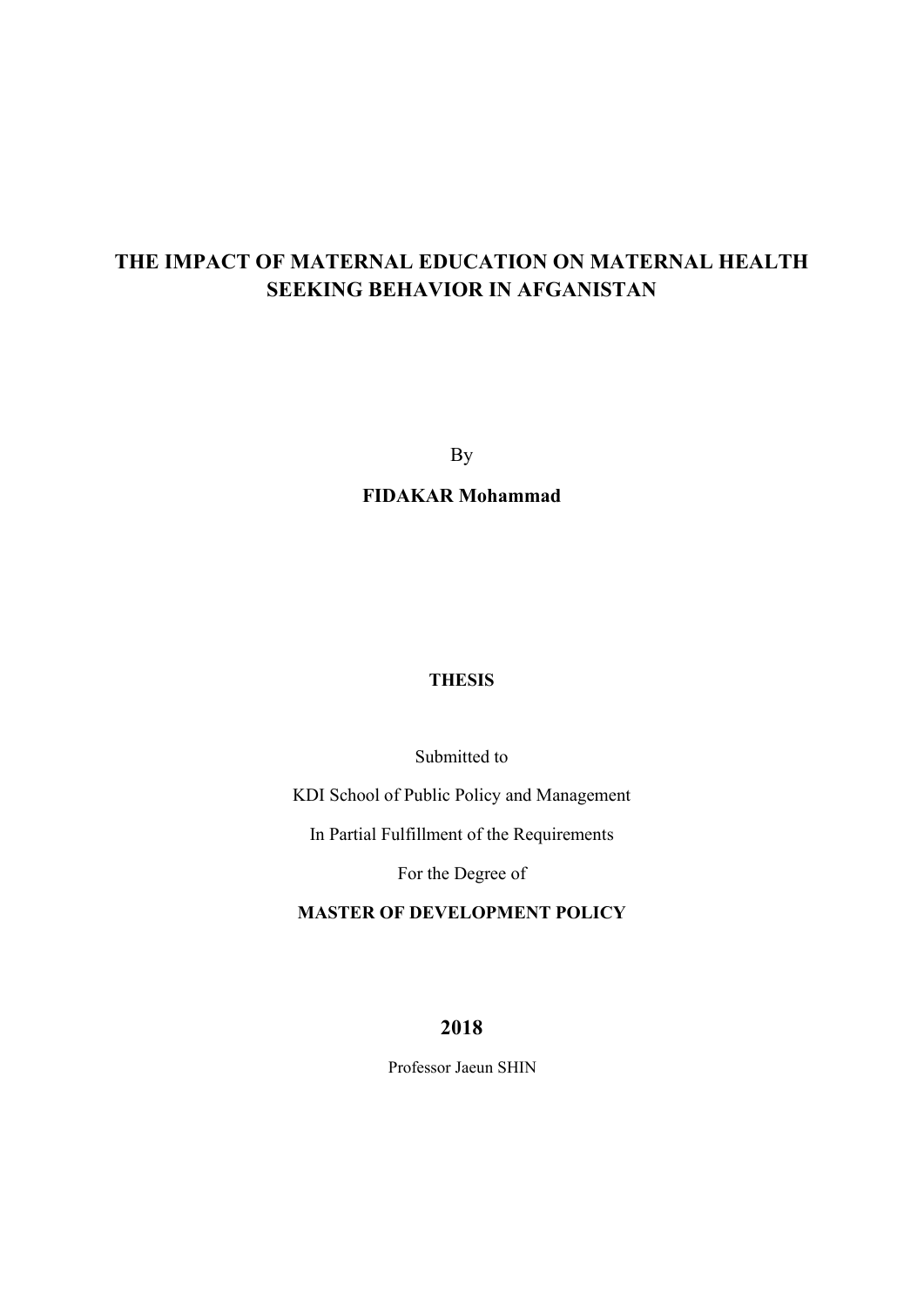# **THE IMPACT OF MATERNAL EDUCATION ON MATERNAL HEALTH SEEKING BEHAVIOR IN AFGANISTAN**

By

**FIDAKAR Mohammad** 

# **THESIS**

# Submitted to

KDI School of Public Policy and Management

In Partial Fulfillment of the Requirements

For the Degree of

# **MASTER OF DEVELOPMENT POLICY**

Committee in charge:

Professor Jaeun SHIN, Supervisor

Professor Shun WANG

Jaenne Shrin<br>13.<br>14 14 m

Professor Ju-Ho LEE

Approval as of December, 2018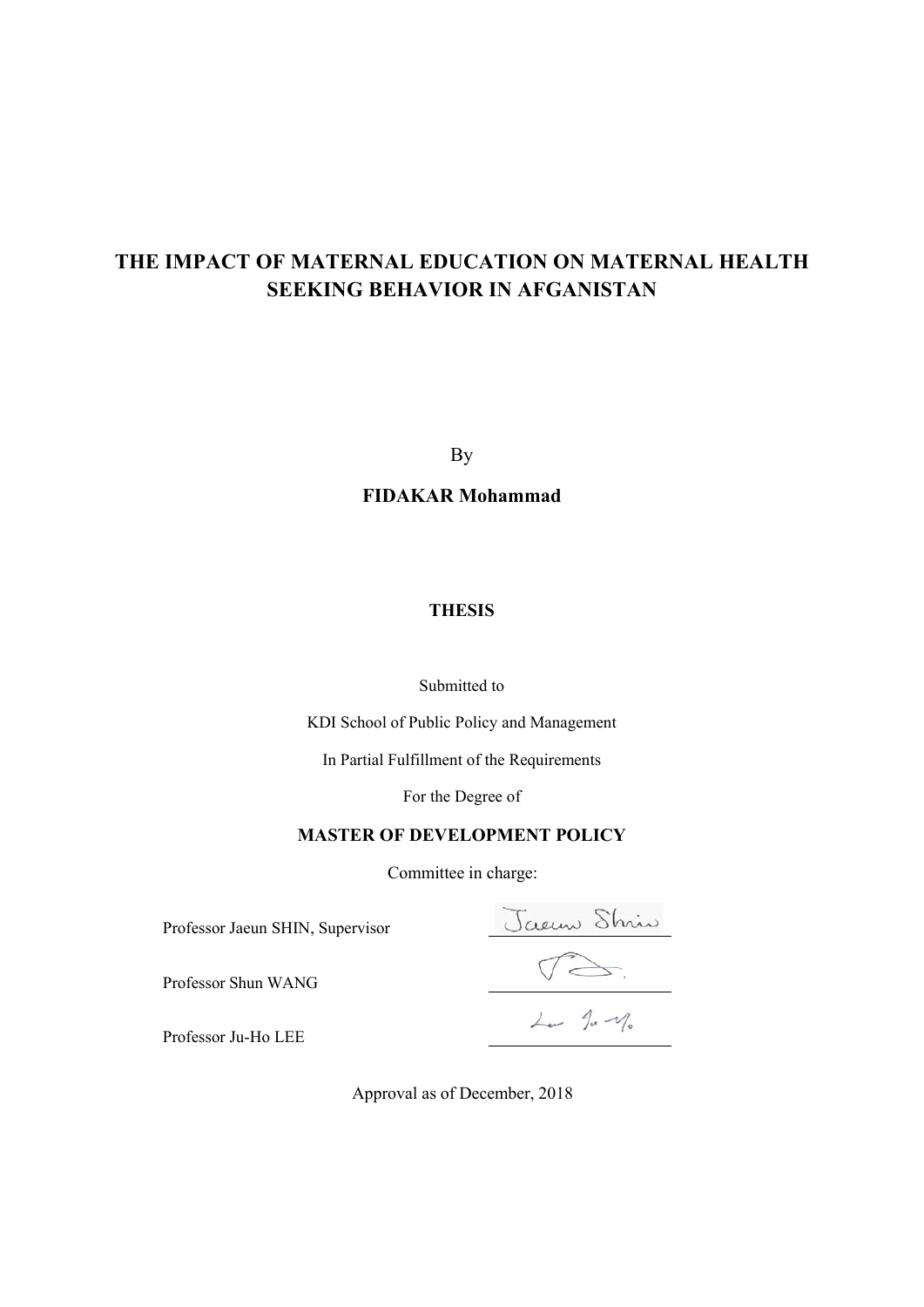#### **ABSTRACT**

Due to the improvement of maternal health seeking behavior Afghanistan has witnessed more than 70 percent reduction in maternal mortality between 1990 and 2015. This study is designed to find the impact of maternal education on maternal health seeking behavior in Afghanistan. In this quantitative research work the cross-sectional data comes from 2015 AfDHS (Afghanistan Demographic and Health Survey). The data analysis was performed by using STATA software. By employing the OLS and Fixed Effect regressions the effect of maternal education on antenatal care visits and delivery is estimated by regions and ethnicity. The model has validated by using possible controlling variables to find the pure effect of maternal education on maternal health habits. The study found that there is a significantly positive effect of maternal education on the number of visits and a strong negative effect on delivery performed by Untrained Birth Attendants in Afghanistan. Furthermore, the study found that the impact varies amongst different ethnicities and regions; Means that maternal education is positively correlated with maternal health seeking behavior across all nationalities and residents with highest impact on Hazara ethnic group and rural residents. These findings call for policymakers to pay a great deal of attention to increase investment in maternal education, considering incentives and imposing compulsory schooling law as these are all important factors that can help to remove rural difficulties and socio-cultural barriers of women education. Ultimately, improved maternal education will improve maternal health seeking behavior.

**Keywords:** Maternal Education, Maternal Health Seeking Behavior, Antenatal Care, Number of Visits, At least 4visits, Delivery by Doctor, Delivery at Hospital, Afghanistan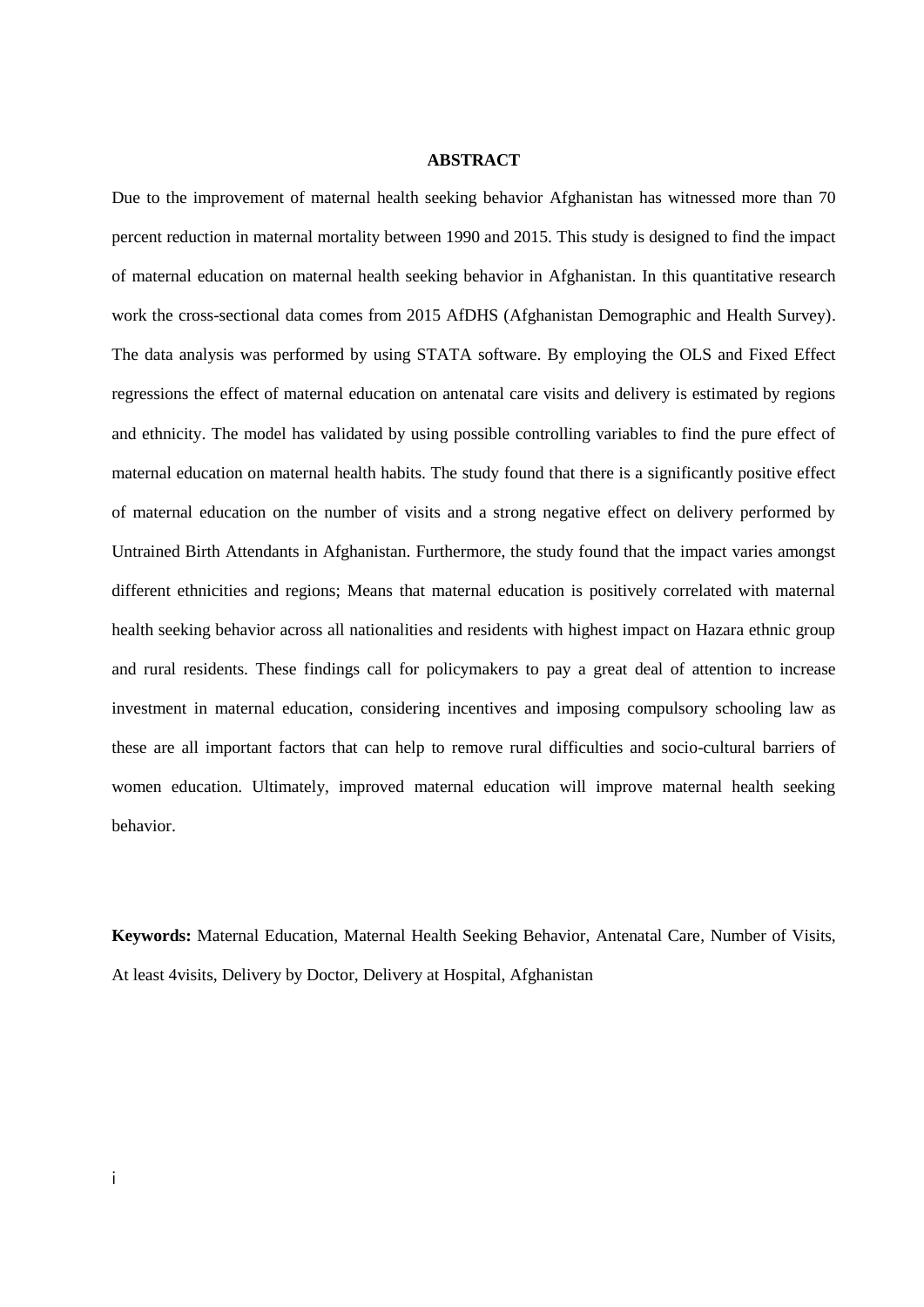**Dedicated to:**

**My father Saleem SHAH, FIDAKAR, my mother Sediqa BEGUME**

**And my life partner Basira BAHAR**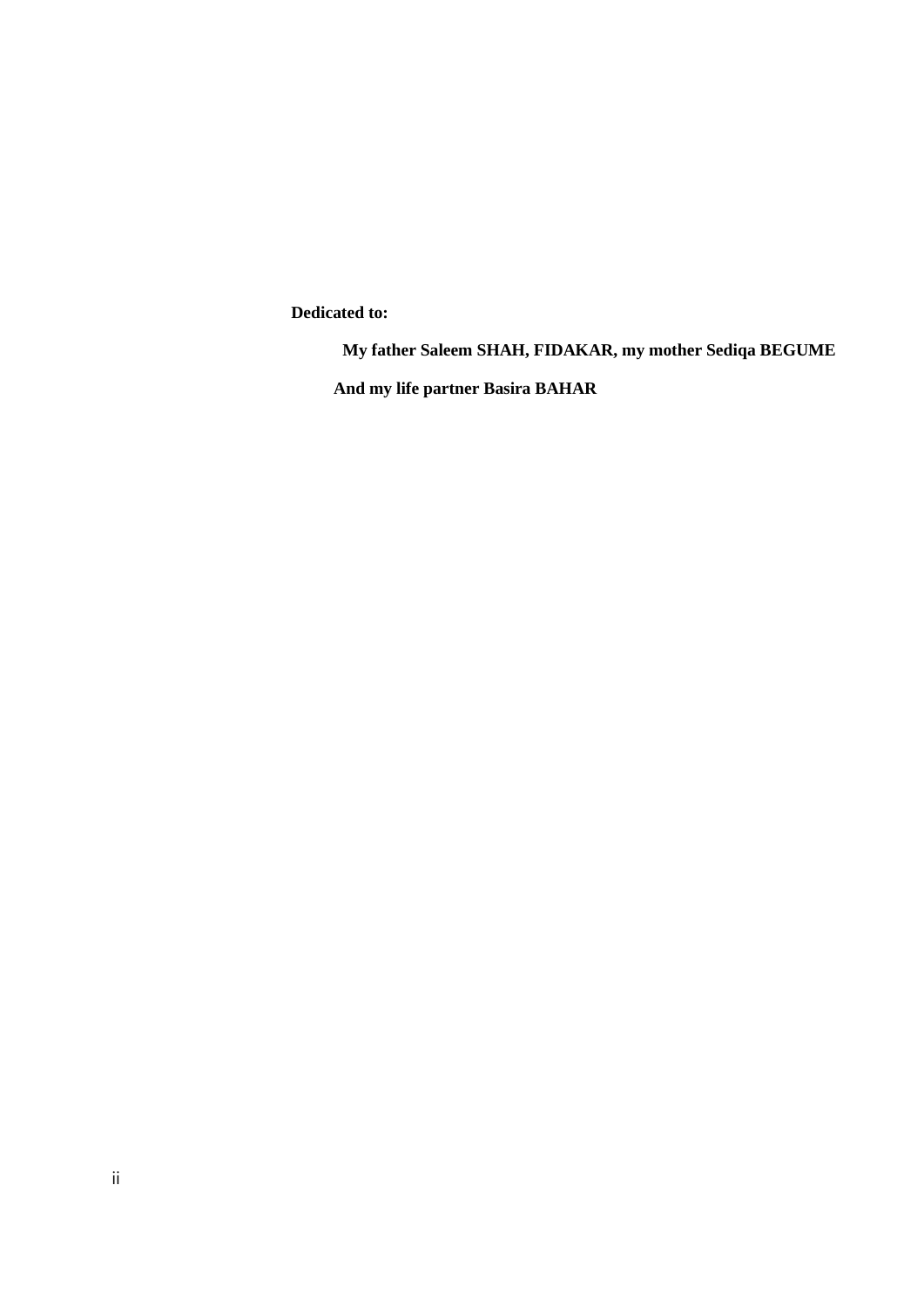#### **ACKNOWLEDGMENTS**

This study would not have been possible without the support of many people. Many thanks to my major supervisor, Professor Dr. Shin, Jaeun and Professor Wang, Shun; second supervisor, whose advices, guidance, and their constructive criticism made this study possible. Also thanks to all my Professors at KDI School for the knowledge and wisdom they have imparted to me. Thanks to the Korean Government and the KDI School for providing this opportunity to study in Korea by awarded me GAS Scholarship and special thanks to the **Ministry of Higher Education** of Islamic Republic of Afghanistan by paving the conditions. Thanks to all my KDI School family members and my friends who, in one way or the other, provided assistance and encouragement that compelled me to complete this study specially, Dr. Qaisar Khan, Inayat Ullah Amin, Tashi Gyeltshen, Tisha Clarke, Muhammed Ayden, and Ramazan Juya Also, I am deeply grateful to my father Saleem Shah, my mother Sediqa Begume, my wife Basira Bahar and to my entire family member for their prayers, love, encouragement and supports.

#### Mohammad Fidakar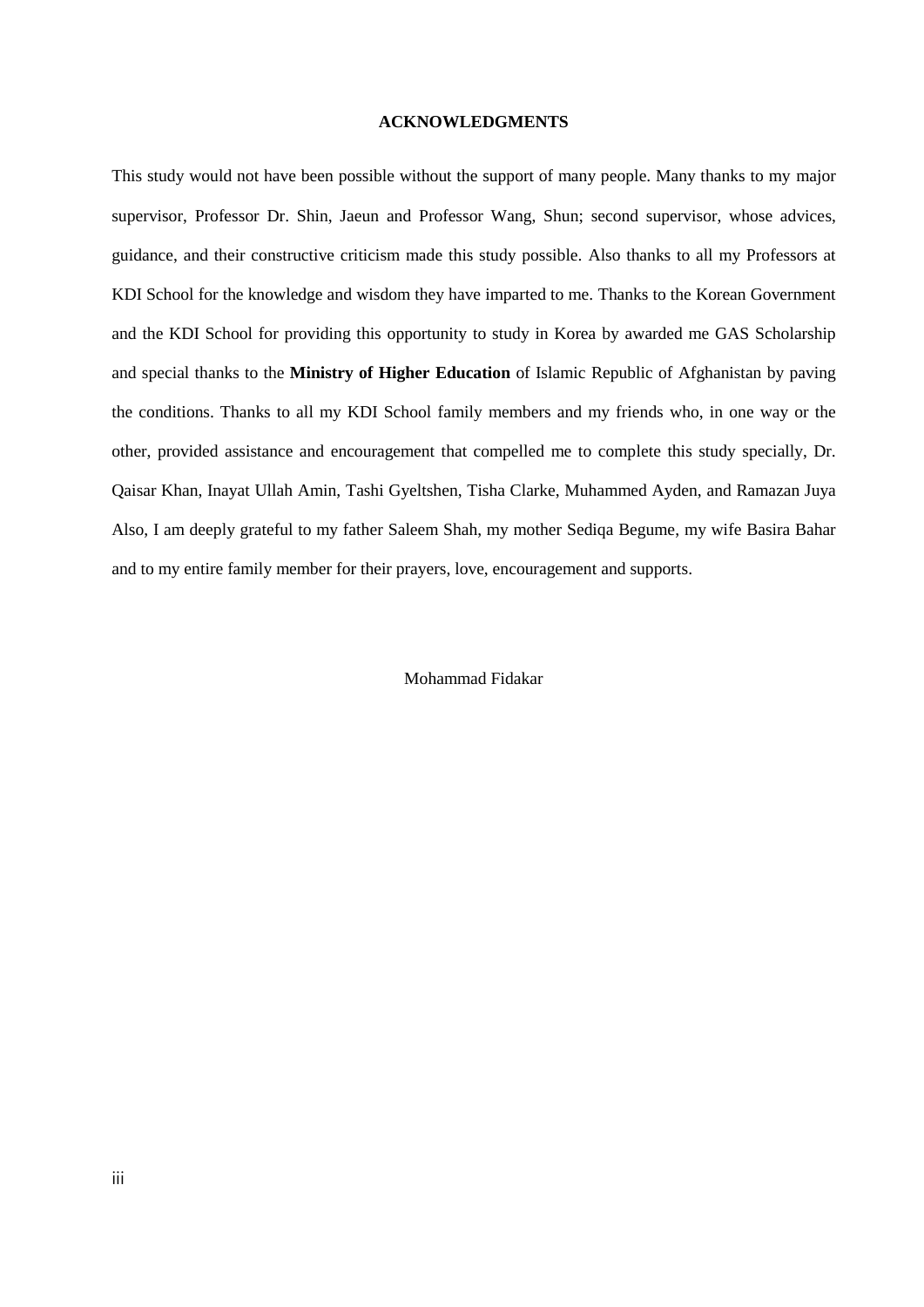# **Table of contents**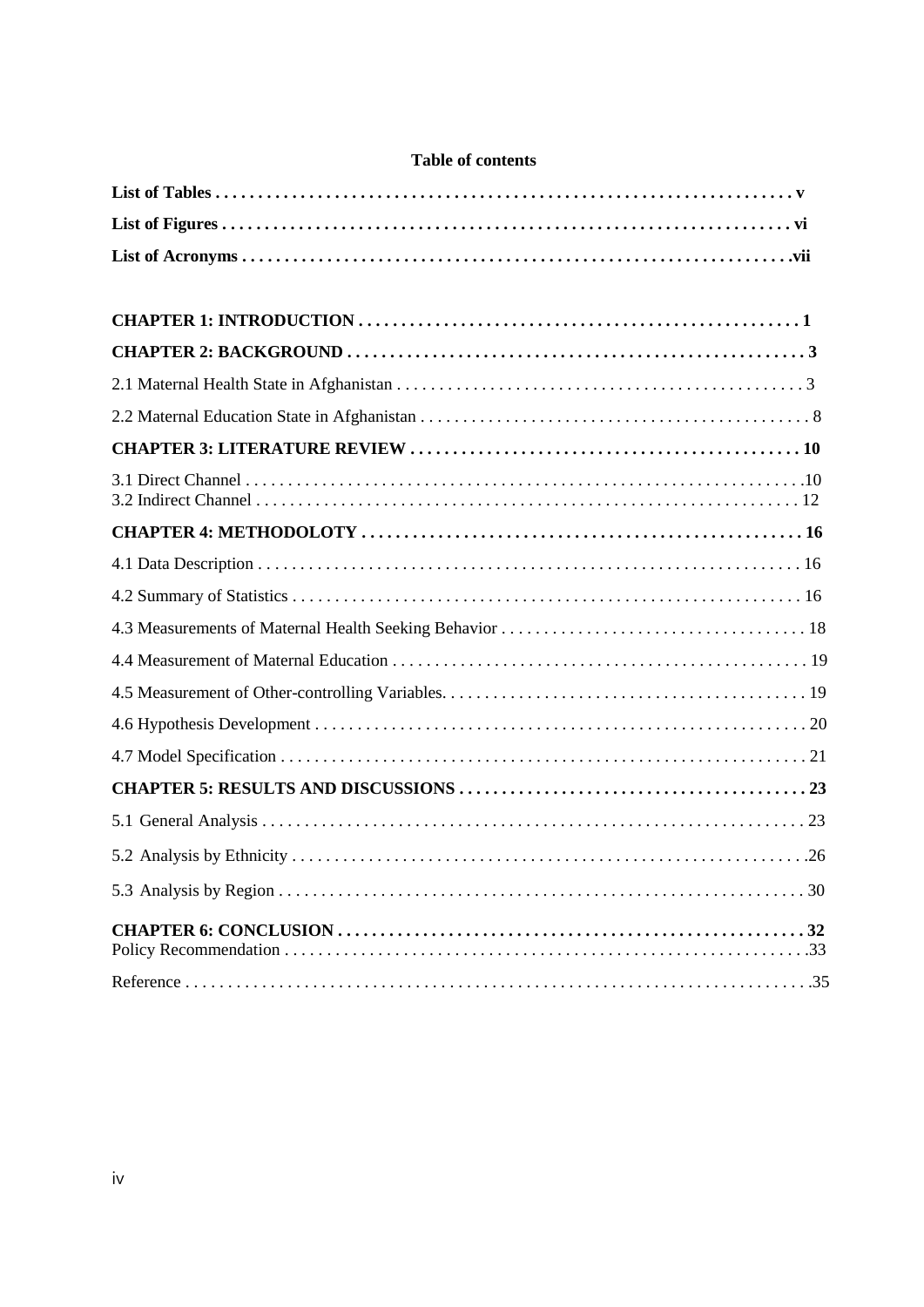# **List of the Tables**

| Table 3: Educational Attainment of the Female Household Population in Afghanistan 9               |  |
|---------------------------------------------------------------------------------------------------|--|
|                                                                                                   |  |
|                                                                                                   |  |
|                                                                                                   |  |
|                                                                                                   |  |
| Table 8: Estimation of Maternal Education on Antenatal Care Visits by Ethnicity  28               |  |
|                                                                                                   |  |
| Table10: Estimates of Maternal Education on Antenatal and Delivery Health Care by Rural-Urban  31 |  |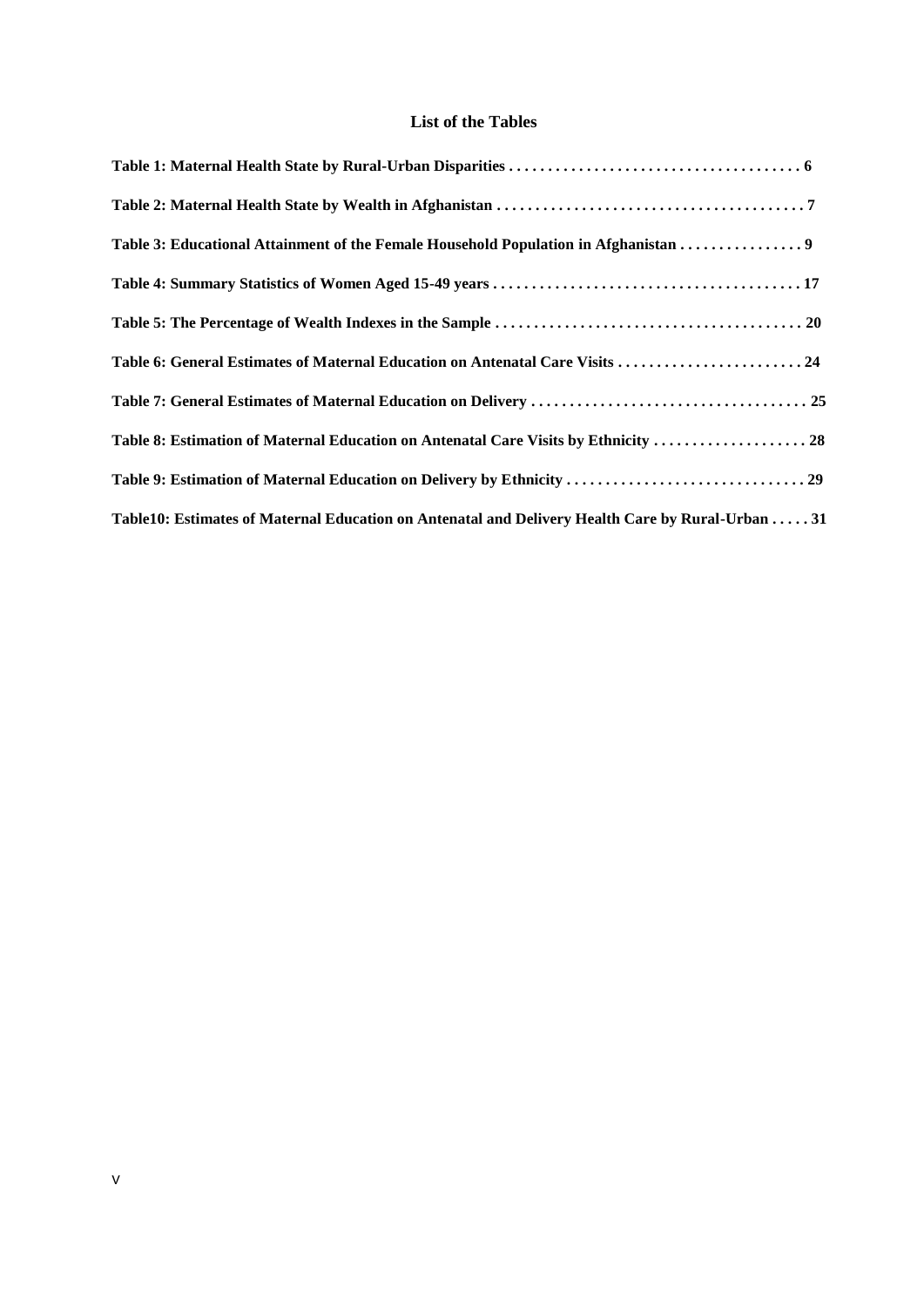# **List of the Figures**

| Figure 4: The Channels for the Impact of Maternal Education on Maternal Health Seeking Behavior  10 |  |
|-----------------------------------------------------------------------------------------------------|--|
|                                                                                                     |  |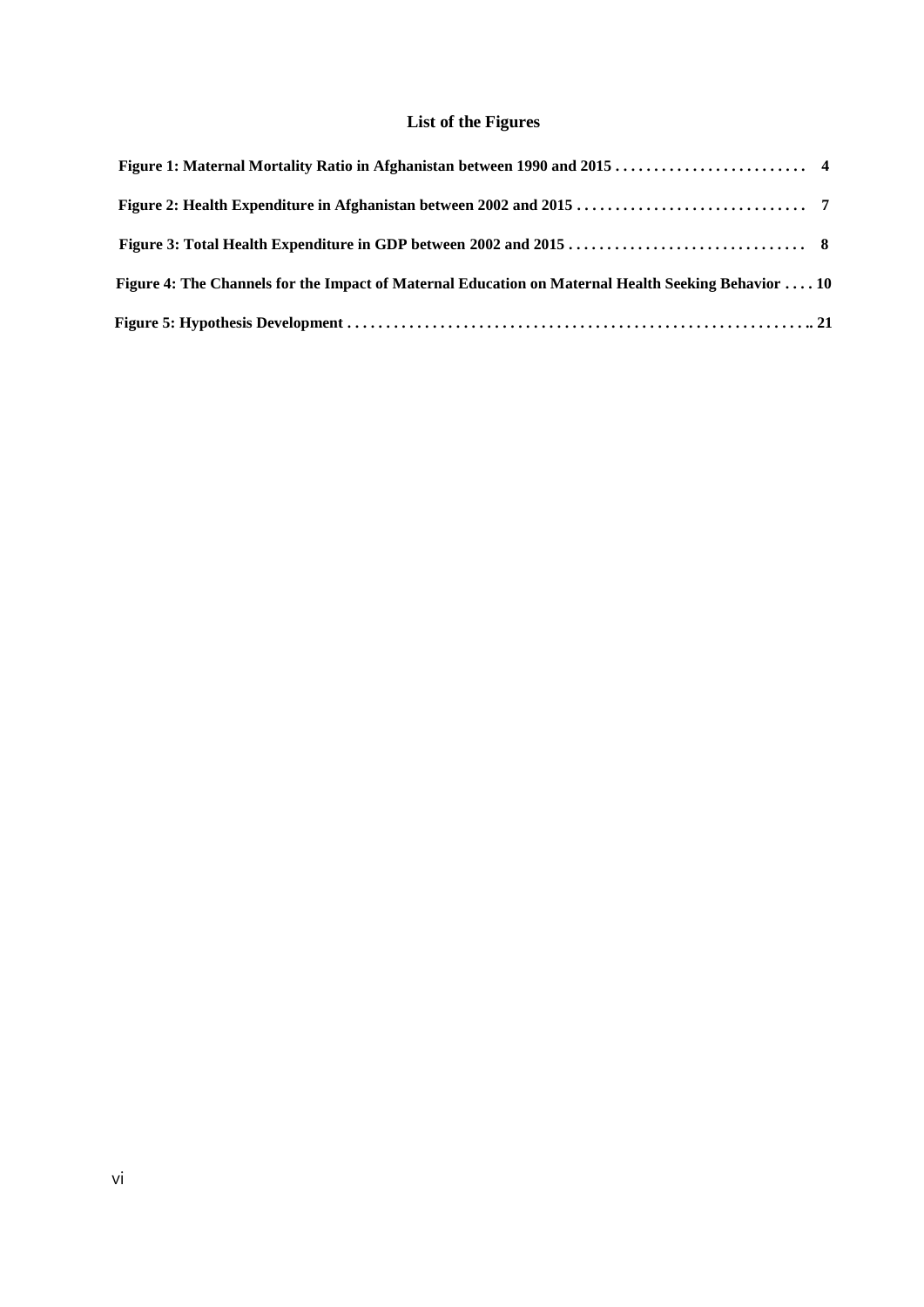# **List of the Acronyms**

- AfHDS Afghanistan Health and Demographic Survey
- BBC British Broadcasting Company
- CSO Central Statistics Organization
- GDI Gender Development Index
- GDP Gross Domestic Product
- GPI Gender Parity Index
- HDI Human Development Index
- MDGs Millennium Development Goals
- MHSB Maternal Health Seeking Behavior
- MoPH Ministry of Public Health
- SDGs Sustainable Development Goals
- TBA Trained Birth Attendant
- UBA Untrained Birth Attendant
- UN United Nation
- UNICEF United Nation for Children's Fund
- USAID United State Agency for International Development
- WB World Bank
- WHO World Health Organization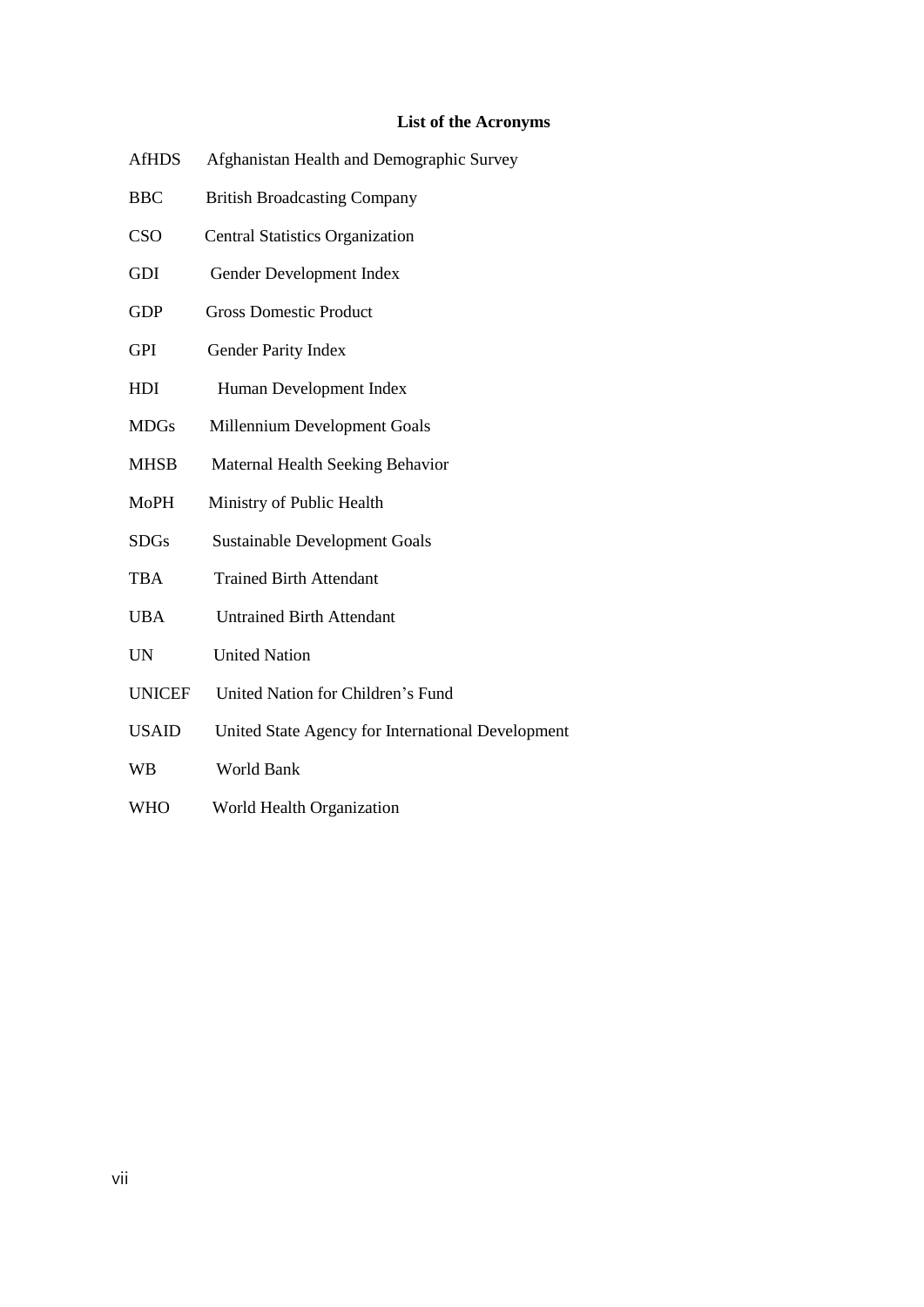#### **CHAPTER 1**

# **INTRODUCTION**

Generally, there are many misfortunes occurring in rural Afghanistan that leads to dead of many pregnant women in the country. According to the WHO, World Bank, UNICEF, UNFPA, and United Nation Population Division, Afghanistan is one of the countries with high maternal mortality rate. Surprisingly, the recent reports and surveys show that there is a significant reduction in maternal mortality rate in Afghanistan. According to 2015 Health and Demographic Survey of USAID in Afghanistan, United Nation estimates that Afghanistan has witnessed more than 70 percent reduction in maternal mortality between (1990– 2015). Maternal mortality rate in 1990 has been 1340 per 100000 live births and it decreased to 396 per 100000 live births in 2015 (World Bank, 2015). Though maternal mortality rate has declined by 70 percent, but Afghanistan is still in the list of the countries with high maternal mortality rate in the world.

Indeed, the question to be asked is what made maternal mortality rate decline in Afghanistan. If we take a look over the details, the high maternal mortality rate in Afghanistan are due to reasons such as; lack of health facilities, unskilled assistants in rural area, large distance of villages from hospitals, untrained and less educated midwives, preference for home delivery, traditional barriers, unavailability of female skilled providers, and lack of other necessary services. This study demonstrates that, the main reason behind significant reduction in maternal mortality rate in Afghanistan is due to improvement in the country's education system. With good education system we can have well trained birth assistant, we can remove traditional barriers, and also educate women on the importance of antenatal and postnatal health checkup and on importance of delivery of child in the hospital. Therefore maternal education is said to be promoting good maternal health; leading to a healthier mother and child that ultimately lead to a healthy nation.

It is generally accepted that, well educated women are healthier. Due to improvement of maternal health seeking behavior, maternal mortality rate has decreased. Thus, the important question is that how education affects maternal health seeking behavior? And how can we improve maternal education in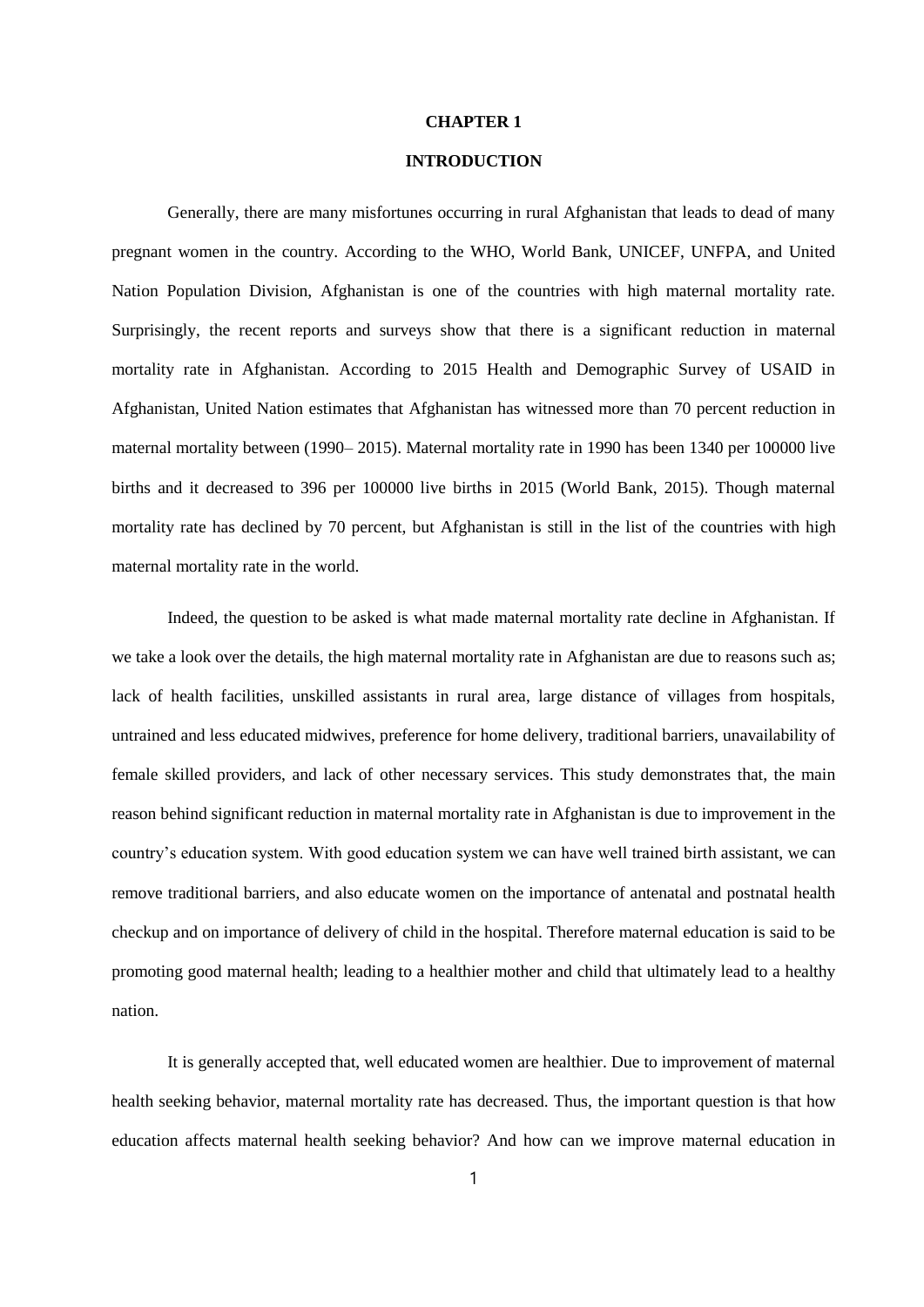order to reduce maternal mortality rate in Afghanistan? This study aims to find the impact of maternal education on maternal health seeking behavior that through maternal health seeking behavior how can education reduce maternal mortality rate in the country. Furthermore, this study will be finding the differences of maternal health seeking behavior base on rural-urban disparity, ethnic diversity and economic inequality. This study will further look into appropriate policies and easy ways of accessibility to maternal education, in order to improve maternal health seeking behavior and reduce maternal mortality rate in Afghanistan. Obviously, the results of this study will bring positive impact in the community and encourage the women in the country towards getting better education and health information.

This study will include six chapters; introduction, literature review which is organized to show direct and indirect channels of the impact of maternal education on maternal health. And the gap between this study and previous studies will be looked into as well. In chapter 3 under methodology part, data description and collection along with study model will be explained in details. The results of study will be showed in chapter 4. Chapter 5 will cover interpretations and discussions. The final chapter will conclude the study with policy implications for improvement of maternal health in Afghanistan. And lastly the paper will be concluded by providing some directions for further researches in this field.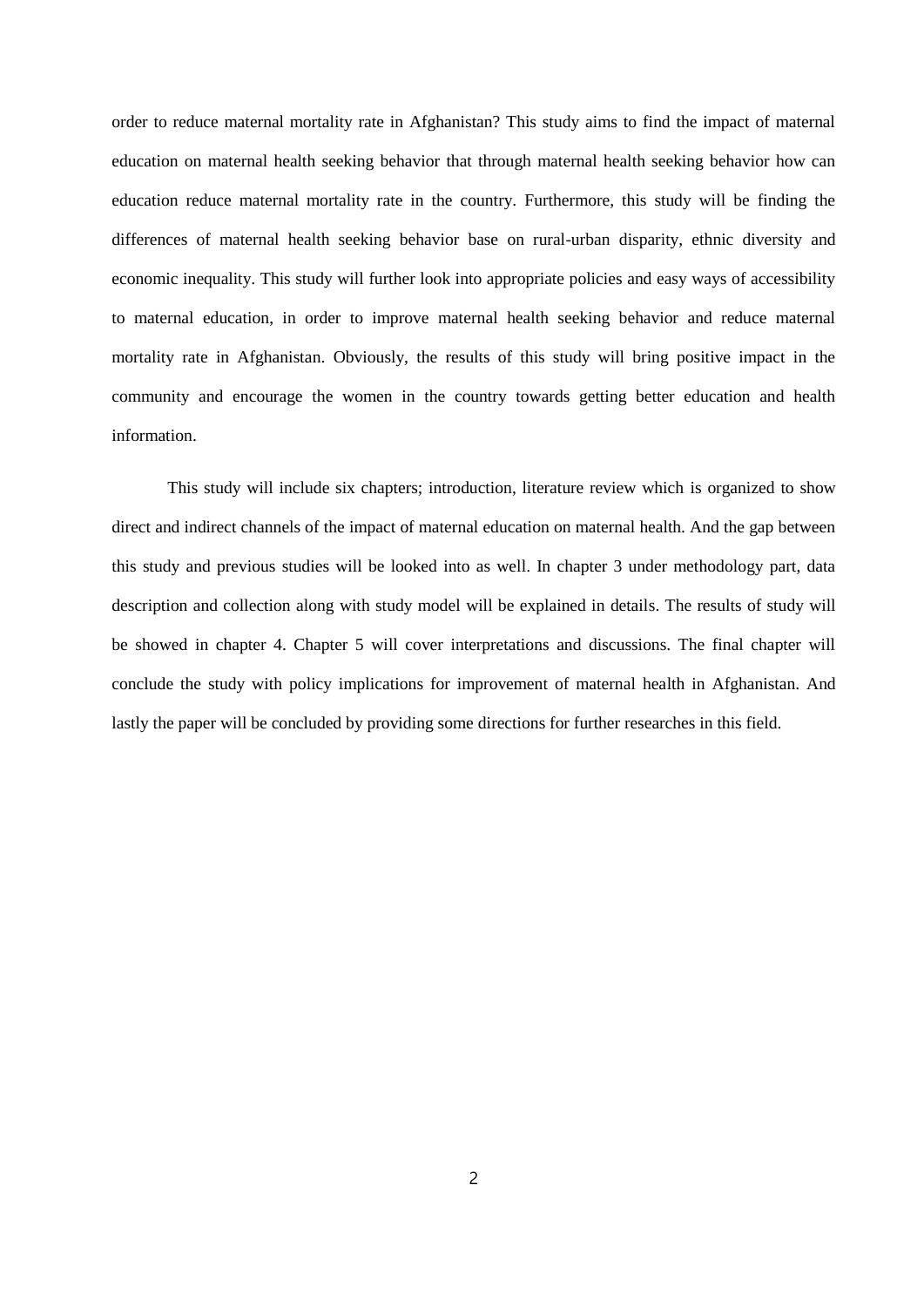#### **CHAPTER 2**

# **BACKGROUND**

# **Maternal Mortality**

According to the World Bank, maternal mortality is death of a woman during pregnancy, childbirth or within 6 weeks after births. Carine Rosmans and Wendy J Graham stated that maternal Mortality is the death of a pregnant woman or within 42 days after delivery, excluding accidental or incidental causes while Maternal Mortality Rate (MMR) is the number of maternal deaths per 100,000 reproductive women in certain time (Ronsmans and Graham, 2006).

#### **2.1 Maternal Health State in Afghanistan**

Prior to the establishment of the new democratic government set up in Afghanistan, under the Taliban regime, the country was inflicted with poor health and education system (Turkmani, et al., 2013). It was estimated that maternal mortality rate was around 1900 deaths per 100,000 live births, of the rate almost 51.5% of the deaths was because of pregnancy complications (Bartlett et al., 2005). However World Bank reports different maternal mortality ratio between 1340 in 1990 and 1050 in 2002 (World Bank, 2015), but still there exist a higher mortality rate in the country during Taliban regime. With the end of Taliban regime, the education system has relatively improved followed by roads, cell phone coverage, and health care system which resulted into a significant decline in maternal mortality (MOPH, 2011).

With a deteriorating health system in Afghanistan, the international organizations and donors came forward to provide assistance that bought a huge improvement in the sector in 2002, particularly in maternal health care (Assefi et al., 2013). At the early stage of new government formation, less than 40 percent of people had access to health services; 17percent of health care was providing basic pregnancy health care, around 10 percent of women were delivered by assisting of skilled providers, and people had to travel long to avail health services (Bartlett et al., 2017). However, after 2002, the Ministry of Public Health prioritized maternal health with the increase of level of investment in the sector, mainly to reduce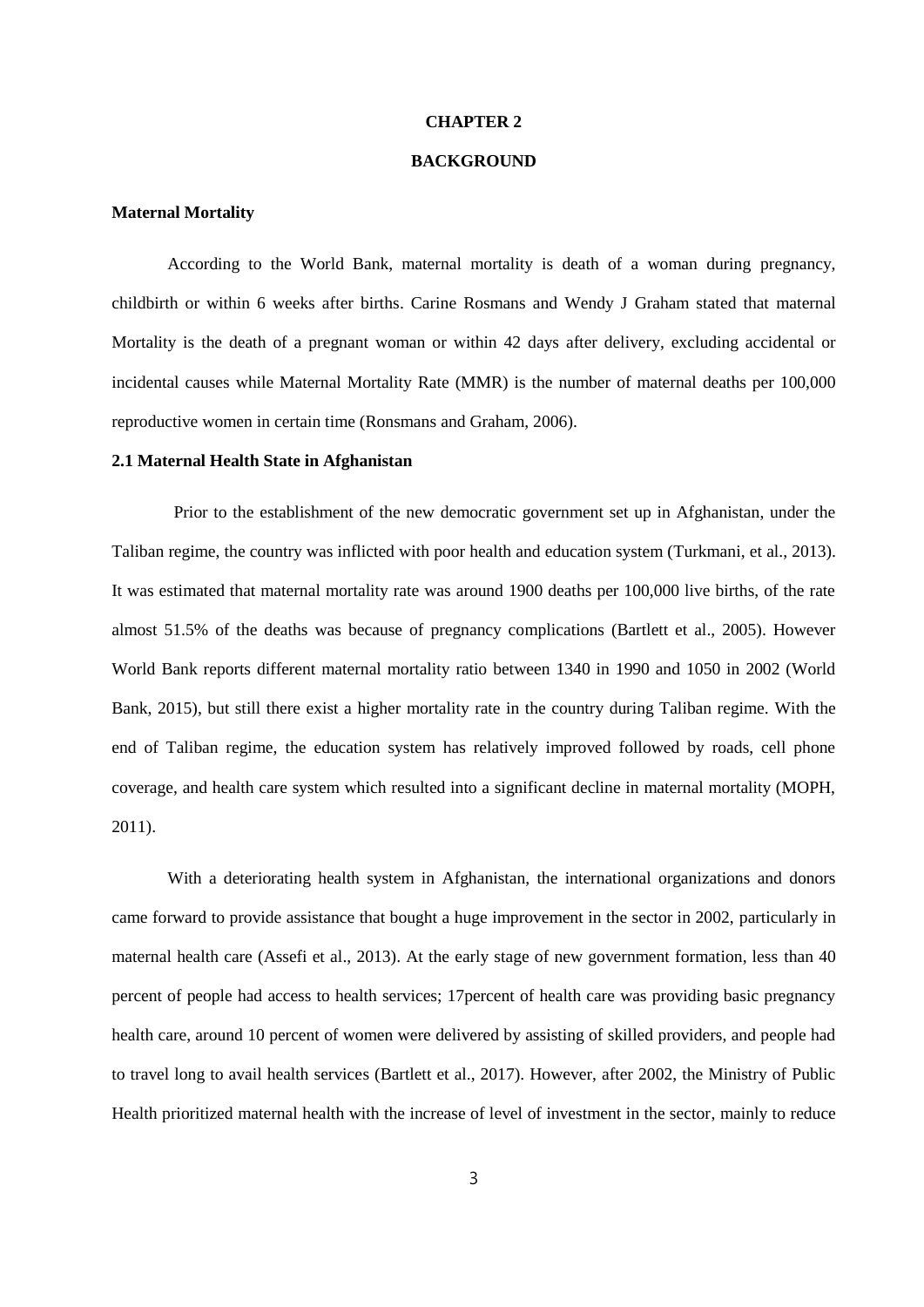maternal deaths. The community health workers in rural areas were encouraged since mobile phone coverage and technology has improved. Further with much more policy emphasis from MOPH, midwifery and women education have sharply improved, family planning and maternal health seeking behavior [prenatal, delivery and postnatal health checkup] has also improved remarkably (Bartlett et al., 2017). As a result, maternal mortality fell down significantly from 1340 in 1990 to 396 in 2015 per 100,000 live births in Afghanistan.

*Figure 1: Maternal Mortality Ratio in Afghanistan between 1990 and 2015*



#### **2.1.1 Accessibility of Maternal Health in Afghanistan**

With a traditional believes and culture coupled with three decades war and domestic conflicts in the country, the women have lost their freedom where they have been restricted and excluded form society. They have been imprisoned at home by extremism, traditional barriers, and Islamic governance. They were not able to access education and health services and restricted to undertake economic activities (Salma & Alwan, 2016). As such, all these barriers imposed threat and have basically worsened the wellbeing of women where they are not able to exercise their basic rights and privileges such as health and education.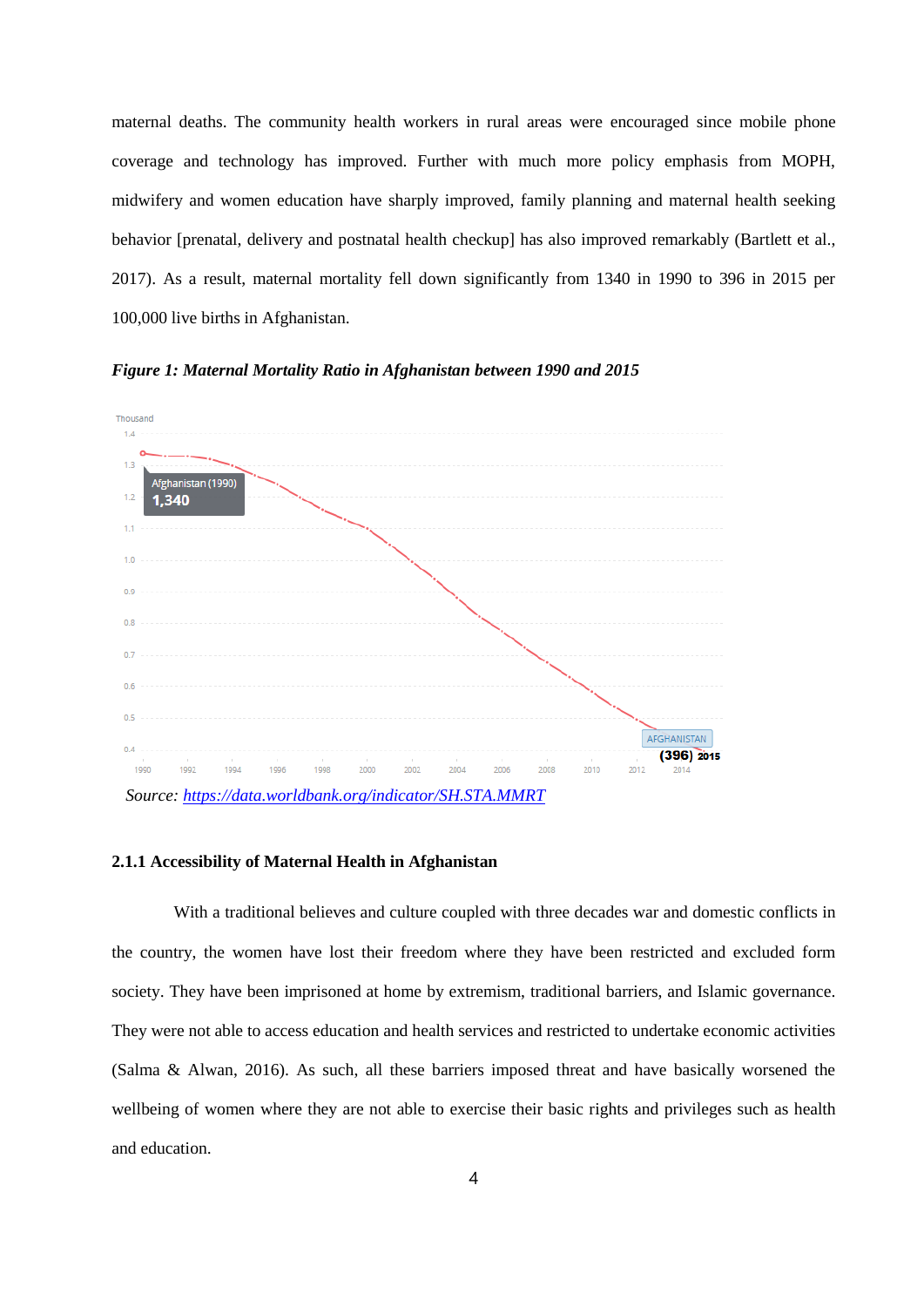Beside socio-cultural believes, the accessibility of maternal health can be determined by wealth and place of residence as well.

**Socio-cultural practices:** Some of the socio-cultural practices and traditional believes also differentiate men and women in Afghanistan. According to a report from ministry of public health in Afghanistan, in some areas girls education was forbidden, that's why the proportion of females in attending to primary, secondary and tertiary education was much more less than male. And due to such restriction for girls, the number of female skilled providers or workers is very rare. As reported in 2003, only 467 midwives were working in health sector around the country (MOPH, 2003). Further, women are restricted to receive health services if health worker is male and even some of the women are not able to go outside, but with male escort. Thereby, these restrictions put the women in a situation where they are not able to have the better maternal health seeking behavior.

**Rural-urban disparity:** Geographical disparity brings wellbeing inequality and affects maternal mortality. Huge Rural-urban disparity is one of the important and serious issues of high maternal mortality in Afghanistan. Afghanistan is a mountainous country. There is a huge gap of wellbeing between those who are living in rural areas and those in urban. There is a poor education and health facilities in rural areas, while people who are living in cities relatively have access to better health and education services.

A study stated that villages are scattered and faraway from health centers in Afghanistan. Snowy winter, unpaved roads, lack of transportation system, large distance to health facilities, poverty, and work intensity on the farms are the barriers to access the health care provision for pregnancy related checkup. Therefore maternal mortality rate tends to be higher in rural areas than urban (Turkmani et al, 2013).

To empower the women in general and to narrow down the rural-urban disparities, the study on Afghanistan Demographic and Health Survey was carried out in 2015. According to the report, women in urban areas have more access to health facilities than in rural as shown in the table below: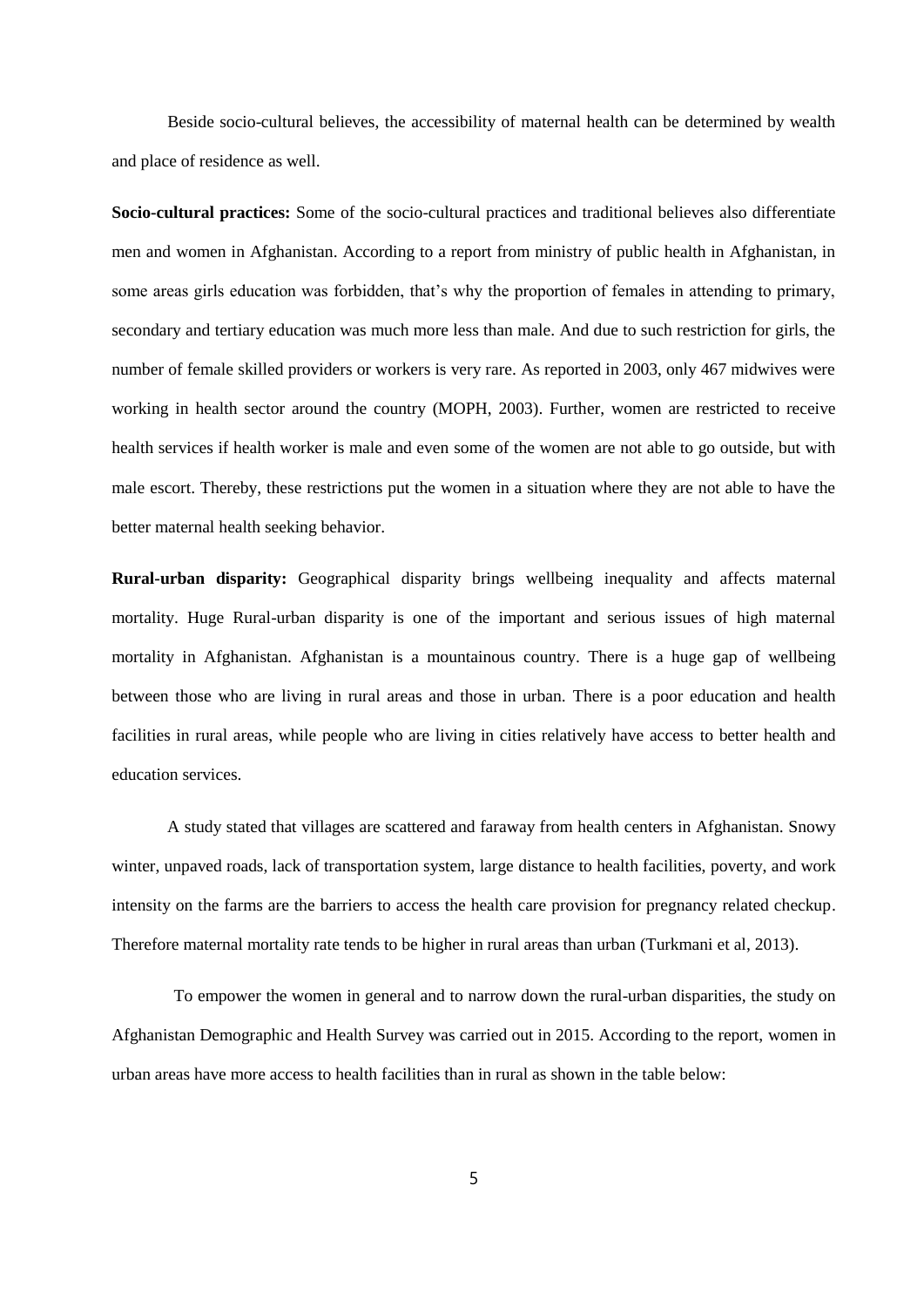|  |  |  | Table 1: Maternal Health State by Rural-Urban Disparities |  |
|--|--|--|-----------------------------------------------------------|--|
|  |  |  |                                                           |  |

|                                                    | urban | <b>Rural</b> |
|----------------------------------------------------|-------|--------------|
| Home delivery                                      | 23%   | 59%          |
| Ante-natal care from skilled providers             | 46%   | 26%          |
| Visited one time Ante-natal                        | 42%   | 27%          |
| Delivering in Health Facility                      | 76%   | 40%          |
| Assisted by skilled provider during delivery       | 79%   | 42%          |
| Delivery by Cesarean                               | 7%    | 2%           |
| Post-natal health check for newborns               | 13%   | 8%           |
| Problems in accessing health care                  | 78%   | 92%          |
| Source: Author's computation based on AfHDS (2015) |       |              |

In addition, a study which has compared maternal health situation in Kabul city and Ragh village of Badakhshan province in Afghanistan found that maternal mortality rate was four times higher in Ragh than in Kabul (713-166 per 100,000 live births). Rural women are ignorant of health care services. They give births with the help of traditional untrained birth assistants (Bartlett et al, 2017). This means there exist a direct link between rural urban disparity and maternal mortality in Afghanistan.

**Economic inequality:** Though the SDG10 [reduced inequality] is green in 2015 SDGs DASHBOARD, but still Afghanistan is a country where there is a huge gap between poor and rich people. Clearly rich families have more access to health care than poor families. As a study concluded that, rich women tend to be healthier than poor women. Poor families are not able to seek better maternal health care services as the services are not free of cost. Though public health is free, but some of midwives are expecting informal payment as a gift; thus they cannot seek for health facilities and they are surrendering to God's will or to go for Mullah [religious scholar] words (Turkmani et al, 2013). The corrupt practices do exist in the system which further worsens the situation.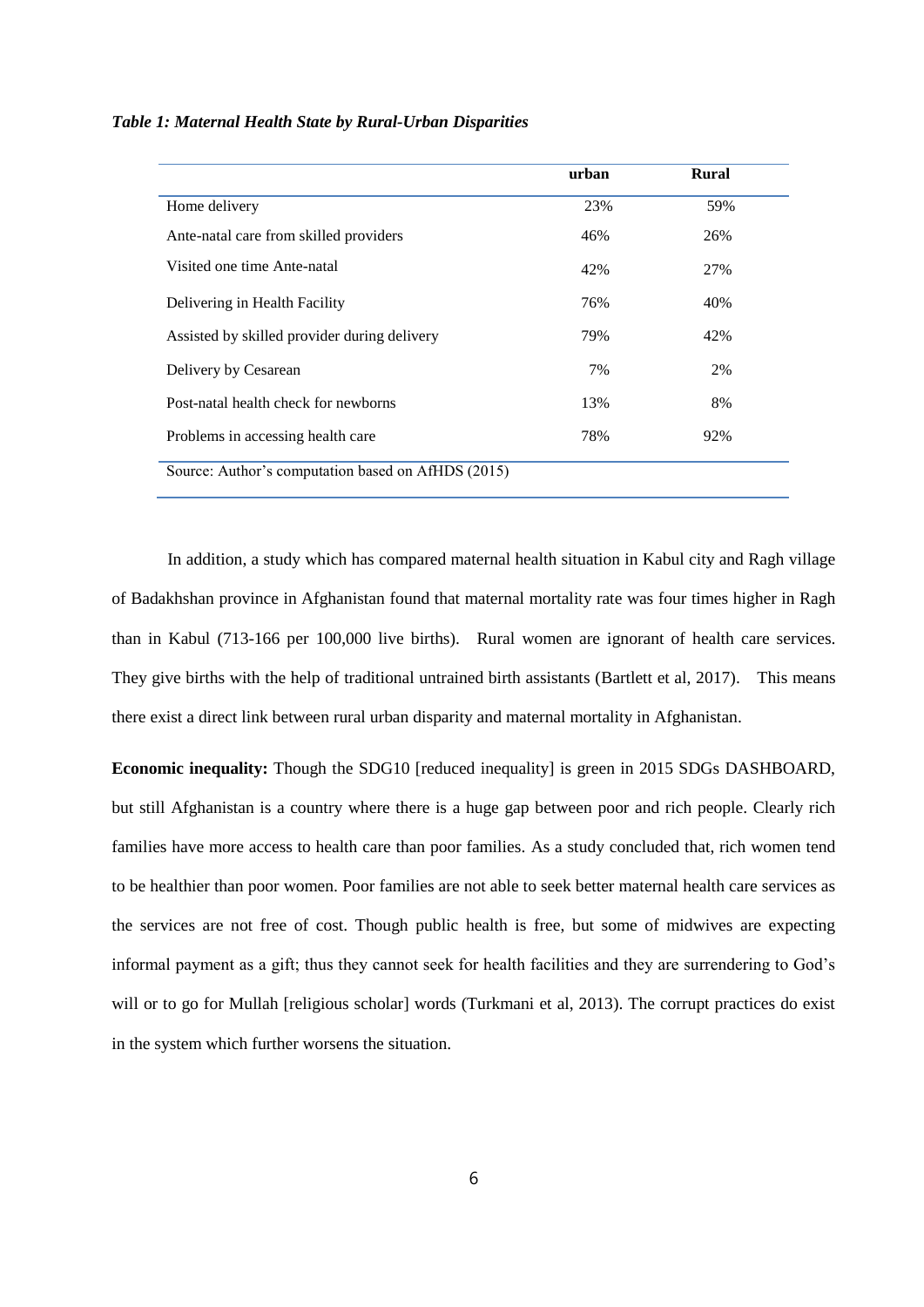According to 2015 Afghanistan Demographic and Health Survey, women with high level of wealth have more access to maternal health than women with low level of wealth as shown in the table below:

|                                                    | <b>Highest wealth</b> | Second & Lowest wealth |
|----------------------------------------------------|-----------------------|------------------------|
| Ante-natal care from skilled providers             | 76%                   | 50%                    |
| Delivering in Health Facility                      | 83%                   | 22%                    |
| Assisted by skilled provider during delivery       | 85%                   | 24%                    |
| Delivery by Cesarean                               | 7%                    | 1%                     |
| Post-natal health check for mothers                | 58%                   | 31%                    |
| Problems in accessing health care                  | 94%                   | 88%                    |
| Source: author's computation based on AfHDS (2015) |                       |                        |

*Table 2: Maternal Health State by Wealth in Afghanistan* 

# **2.1.2 Affordability of Maternal Health in Afghanistan**

According to World Health Organization report, total capital health expenditure of Afghanistan has increased from 11 million current US dollars in 2002 to 43 million current US dollars in 2015. It is notable that due to donation of international agencies and donors there is a remarkable increase in 2007. Among this, 16% addressed reproductive, maternal, and newborn health.

*Figure 2: Health Expenditure in Afghanistan between 2002 and 2015*

|             |                                                            | Years |  |  |  |  |  |  |                                                                       |  |  |                 |
|-------------|------------------------------------------------------------|-------|--|--|--|--|--|--|-----------------------------------------------------------------------|--|--|-----------------|
| Country     | Indicators                                                 |       |  |  |  |  |  |  | 2002 2003 2004 2005 2006 2007 2008 2009 2010 2011 2012 2013 2014 2015 |  |  |                 |
| Afghanistan | Capital health<br>expenditure (in million<br>current US\$) |       |  |  |  |  |  |  | 11  26  4  8  25  64  19  9  26  19  28  38  34                       |  |  | $\overline{43}$ |

Source:<http://apps.who.int/nha/database/ViewData/Indicators/en>

The proportion of public health expenditure in GDP has increased significantly since 2007 while the proportion of private health expenditure in GDP has decreased slightly; therefore the proportion of

7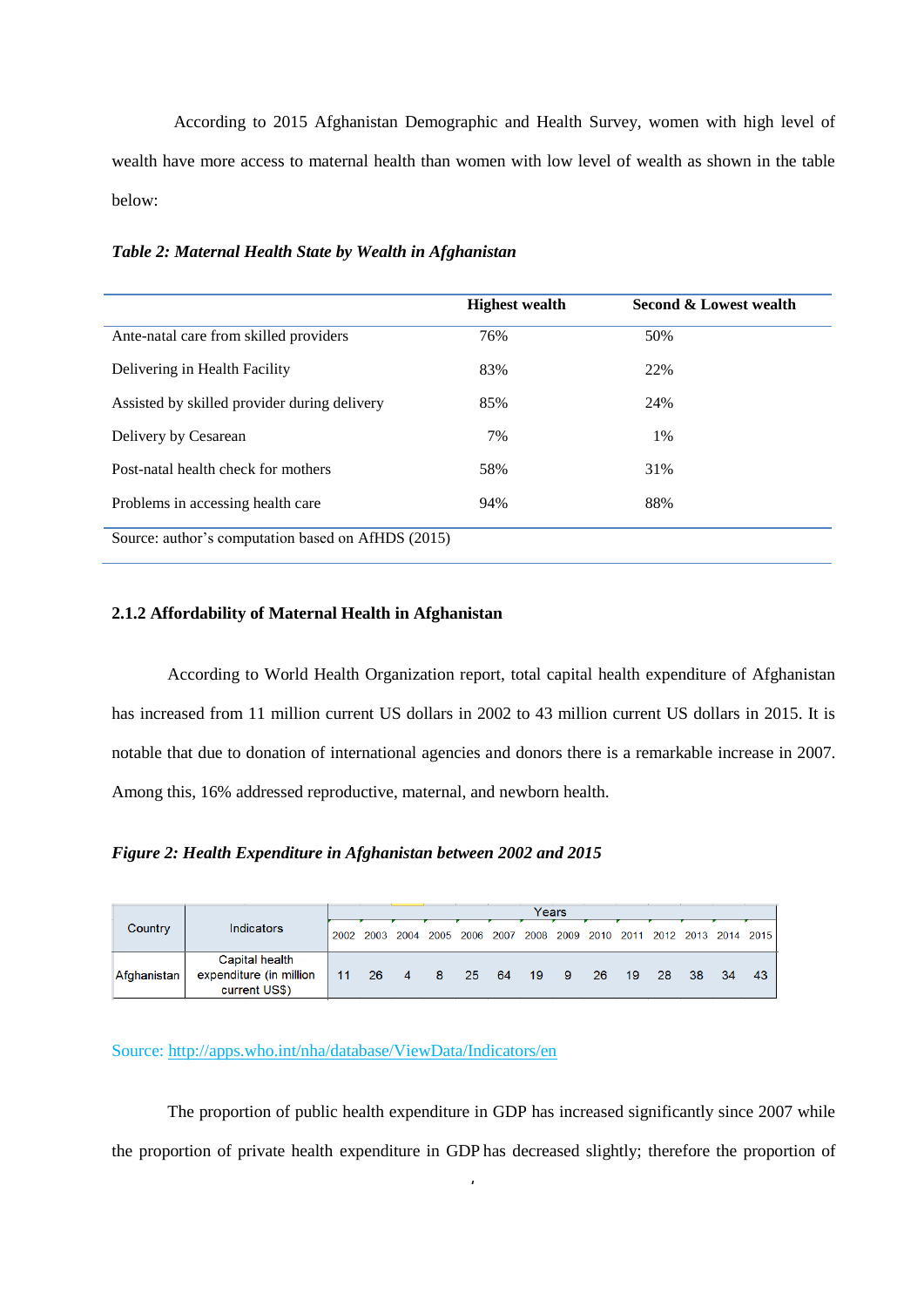total health expenditure in GDP of Afghanistan shows an increasing trend as it is shown in the figure below:



*Figure 3: Total Health Expenditure in GDP between 2002 and 2015*

*Source:* <http://apps.who.int/nha/database/ViewData/Indicators/en>

The table shows an expansion path in total health expenditure in Afghanistan. This was due to the government investment on health along with the donation of internal and international agencies for health care. The Ministry of Public Health of Afghanistan estimated significant increase in health expenditure from 2012 to 2020 and prioritized to spend more on maternal health (MOPH, 2017).

# **2.2 Maternal Education State in Afghanistan**

According to 2015 Afghanistan Health and Demographic Survey, in Afghanistan, almost 50 percent of the population completed the average years of schooling, which is 8 to 9 years education attainment. Around 31% of females have ever attended school; males have ever attended school almost double 57%. Only 4% of females and 10% of males have completed secondary school or more. Women living in urban areas are much more likely to have completed secondary school than women living in rural areas (10% versus 2%). Rich women much more likely to be educated than poor women; 13% of women in the rich families have completed secondary school, while only 1% of women in poor families have completed secondary school. Maternal education state varies by province as well; some of the provinces have the lowest level of maternal education and some of the provinces have the highest level of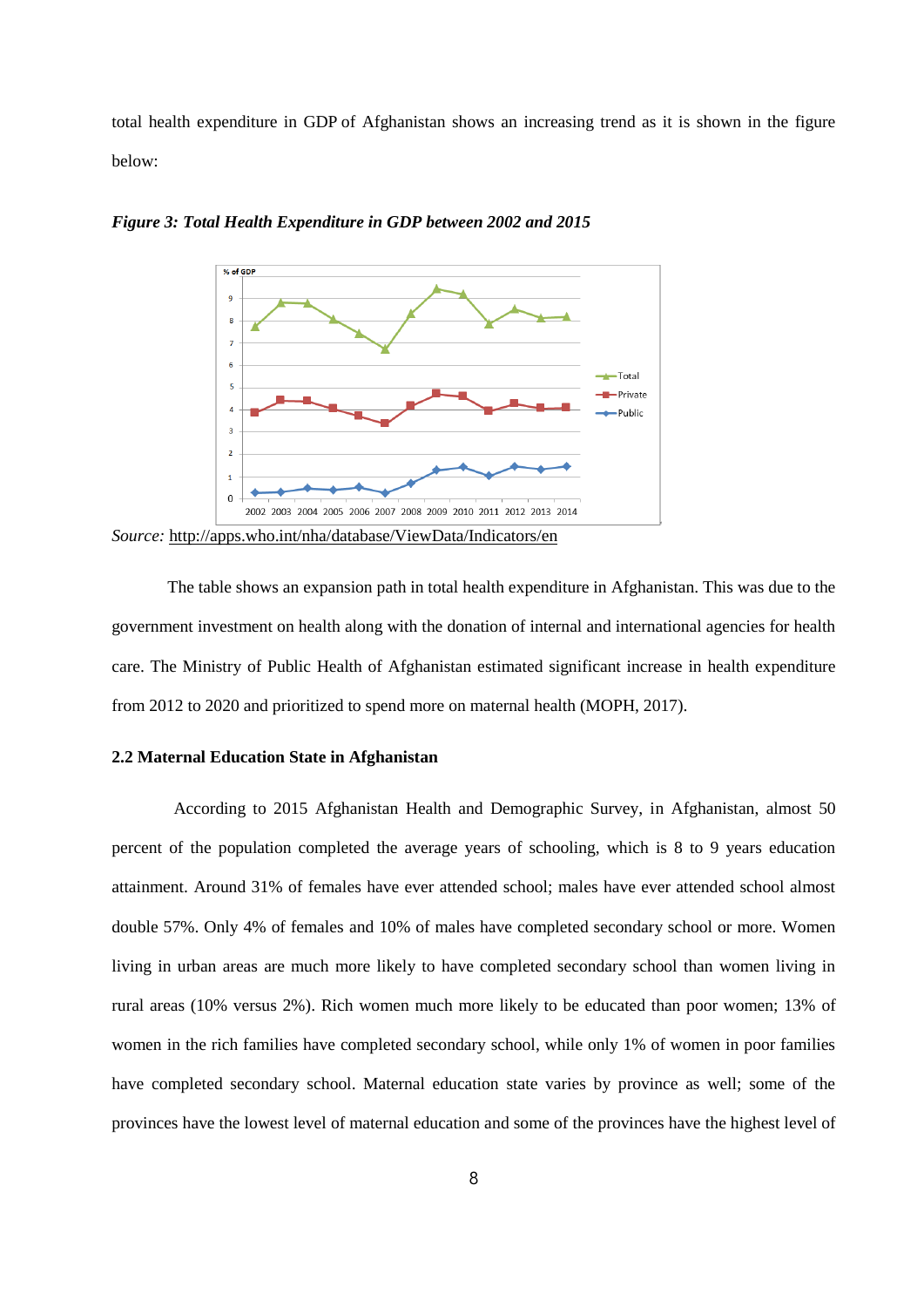maternal education. For instance Nooristan has 0.2% of women completed secondary school, as compared with Kabul that has 6.2% of women completed secondary school (AHfDS, 2015).

2015 AfHDS reported that, 50% of girls from age 7 to 12 attend primary school, this ratio fell down to half in secondary school. It is notable that the net attendance ratio for secondary and high school increases by increasing wealth and moving to the urban areas. The Gender Parity Index (GPI) is 0.7 for primary school and 0.5 for secondary school. Which is, in primary school the ratio of school attendance between boys and girls are respectively three and two, and in secondary school this ratio is two boys and one girl (AfHDS, 2015). According to the report of this survey there are many reasons for not attending school such as; parental short-sightedness, distance to school, the need to work or earn money. And the main reason for boys to drop school is to go for immediate gain by working and earning at home for their family. The main reason for dropping out of school for girls is traditional socio-cultural barriers; 30% their family did not allow them to go school and 15% of girls were not able to go school because of early child marriage (AfHDS, 2015). Overall only 15% of the women are literate in Afghanistan. It is briefly reflected in the table below:

| Characteristics        | No education | Completed<br>primary | Completed<br>secondary | More<br>than<br>secondary | Median<br>completed | years |
|------------------------|--------------|----------------------|------------------------|---------------------------|---------------------|-------|
| <b>Residence</b>       |              |                      |                        |                           |                     |       |
| Urban                  | 50.1         | 4.1                  | 5.6                    | 4.2                       | 0.0                 |       |
| Rural                  | 74.9         | 2.4                  | 1.5                    | 0.6                       | 0.0                 |       |
| <b>Wealth Quintile</b> |              |                      |                        |                           |                     |       |
| Lowest                 | 75.1         | 2.8                  | 0.8                    | 0.2                       | 0.0                 |       |
| Middle                 | 78.6         | 2.0                  | 1.2                    | 0.4                       | 0.0                 |       |
| Highest                | 46.6         | 4.2                  | 6.8                    | 5.8                       | 0.8                 |       |
|                        |              |                      |                        |                           |                     |       |

*Table 3: Educational Attainment of the Female Household Population in Afghanistan* 

*Source: Author's computation based on AfDHS (2015)*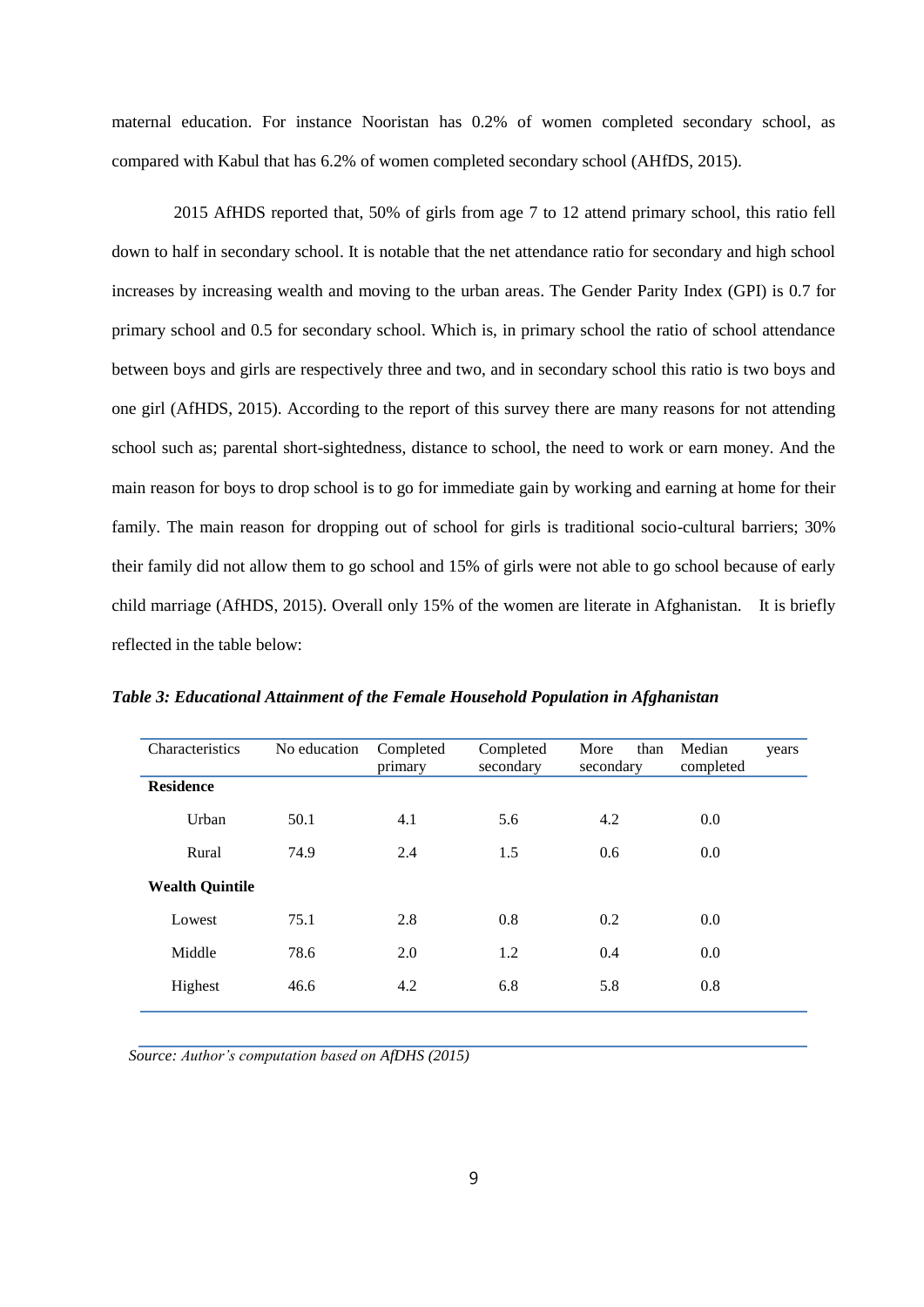#### **CHAPTER 3**

# **LITERATURE REVIEW**

Over the last twenty five years due to a dramatic improvement of maternal health seeking behavior, Afghanistan has experienced an almost 70.5 percent decline of maternal mortality (World Bank 2015). There are many potential factors for this significant decline. Without a doubt, one of the reasons for the reduction in maternal mortality in Afghanistan can be the substantial improvement of maternal education. This paper is designed to study maternal education as a factor that significantly influenced maternal health seeking behaviors through direct and indirect channels.

*Figure 4: The Channels of the Impact of Maternal Education on Maternal Health Seeking Behavior*



*Source: Author's computation* 

# **3.1 Direct Channel**

Since 1990, world maternal health has sharply improved. Maternal education might contribute to the rise in maternal health (Karlsen et al., 2011). This means that one of the reasons for improvements in global maternal health is maternal education. Several studies have also indicated that maternal mortality is positively related to women's education (Weitzman 2017; Falkingham, 2003; Onah et al., 2006; Raghupathy, 1996). Every improvement in maternal education works alongside improvements in health seeking behaviors and this will ultimately reduce maternal mortality.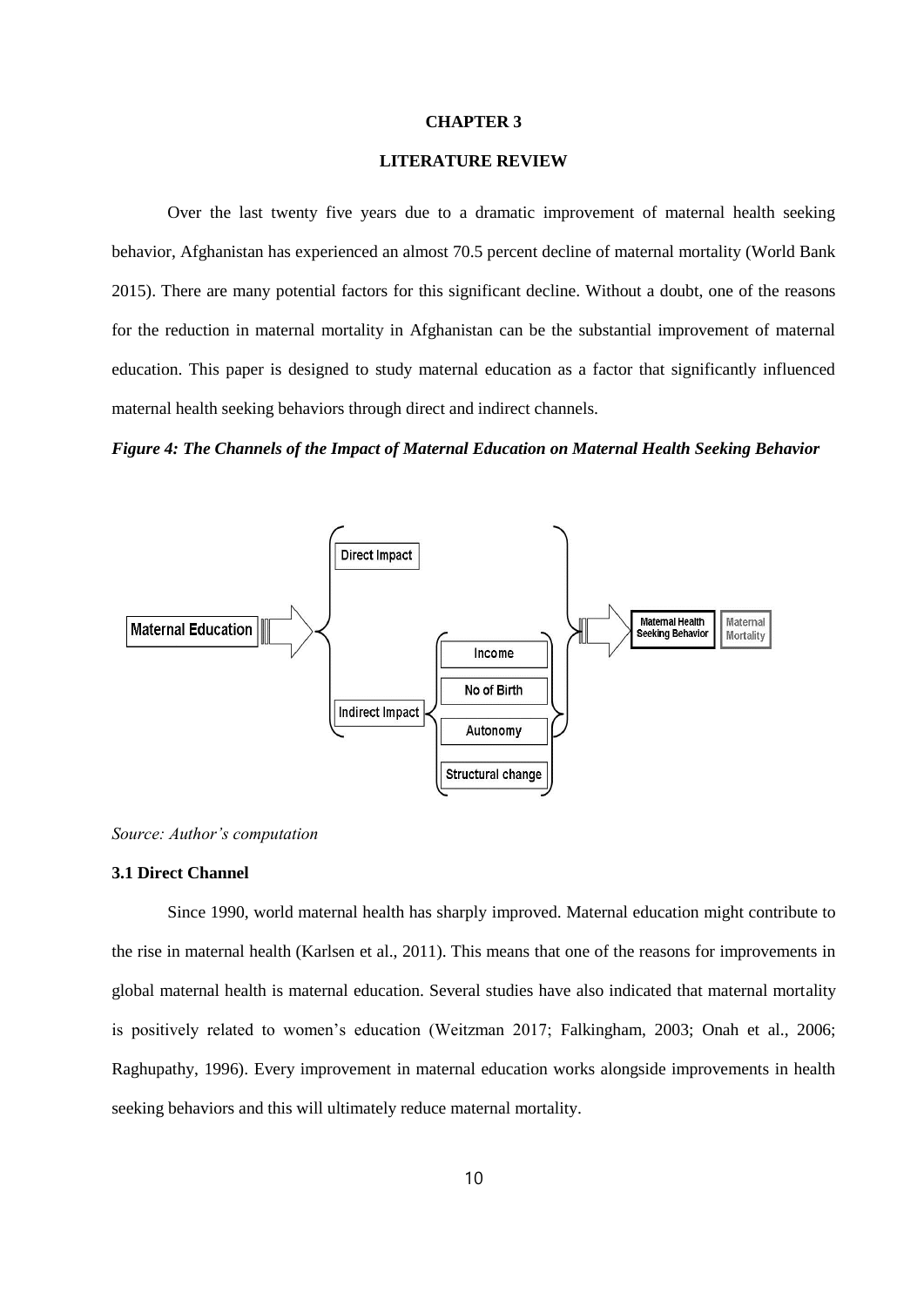A study has been done by a group of researchers and found that compare to educated women, the risk of maternal death is almost triple for illiterate women and double for women who completed primary level of education (Karlsen, et al., 2011).

Another study has been done by McAlister and Baskett, (2006) and stated that the Human Development Index (HDI) and Gender Development Index (GDI) are the strongest indicators of maternal and infant mortality. Based on this argument, female literacy rate which is the subset of HDI and one of the important elements of GDI is negatively related to maternal mortality. This means the more years of education for women indicates a higher female HDI and GDI rating, and it is associated with less maternal deaths.

Another study conducted by Weitzman (2017) showed that improvements in maternal education raised the probability of pregnant women seeking health care. Her findings showed that one year increase in maternal education resulted in women seeking prenatal checkups more often than those with less education and a four percent increase in delivery at health care centers was the result of one year's increase in mother's education.

Another study states that the impact of primary education on maternal health is greater than secondary level education. One the contrary, another study declared that improving maternal education from zero to one year will reduce maternal deaths by 174 per 100,000 live births, while improving from seven to eight years of female education may reduce maternal deaths by 15 per 100,000 live births (Bhalotra and Clarke, 2013). These findings suggested that due to the decreasing return of maternal health behavior to education, the effect of secondary education is smaller, but still significant.

On the whole, in the context of development, education and health are strongly correlated with each other and considered as two important elements and indicators of development (Todaro & smith, 2015). It is generally proved that increasing the level of maternal education can improve maternal health. Educated women have good health seeking behaviors; because they have the capacity of understanding the advantages of pre-natal, delivery and post-natal health care. Educated women are able to know the preventive measures for pregnancy risks; they are less likely to smoke and drink, they are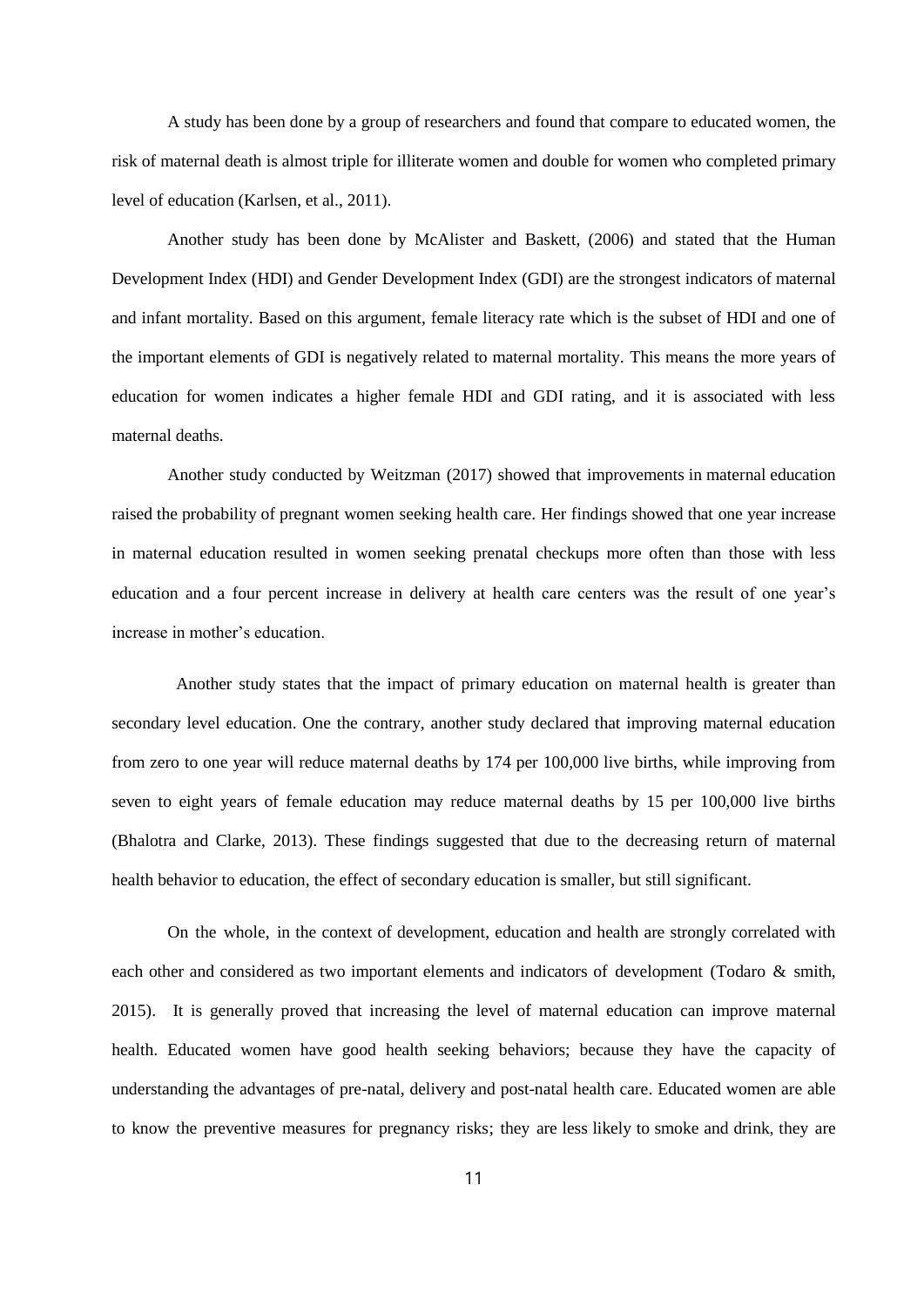highly likely to avoid strenuous physical activities and they try to have appropriate food nutrients. Educated women are also able to make appropriate additional health seeking decisions; for instance they are less willing to follow traditional and religious beliefs. They are more confident, they can decide their birth spacing, they can ask further questions about their health care from midwives, they have the capacity to understand what the skilled provider is telling them and they have the mental capacity to remember what treatments were provided by the health care professionals. All of the above behaviors indicate good maternal health seeking behaviors which ultimately reduces maternal mortality.

#### **3.2 Indirect Channel**

Indirectly, maternal education can improve maternal health seeking behaviors through income, fertility rate, autonomy, and socio-structural change. obviously, high maternal income, low fertility rate, gender equality, high women's participation in decision making, maternal autonomy, and utilizing of technological advancement are due to improvements in maternal education which in turn improve maternal health seeking behaviors.

# **Income**

Maternal education can improve maternal health seeking behavior indirectly through its influence on maternal income. This claim is proved by many studies, a study which has focused on socioeconomical vulnerability of pregnant women, stated in different words that the pregnancy period had a negative consequence for illiterate females who were in poor economic situations (Filippi, et al, 2006). The study demonstrated that poor pregnant women are more likely to be vulnerable to negative effects of pregnancy and delivery than rich pregnant women and they are less able to meet basic health care needs during their pregnancy (Filippi et. al. 2006).

The more educated women tend to have more accessibility to health facilities (Lleras-Muney, 2005; Cutler and Lleras-Muney, 2010). According to these studies, educated women may live in cities, they are working, and they have monthly incomes, so they are able to reach health facilities more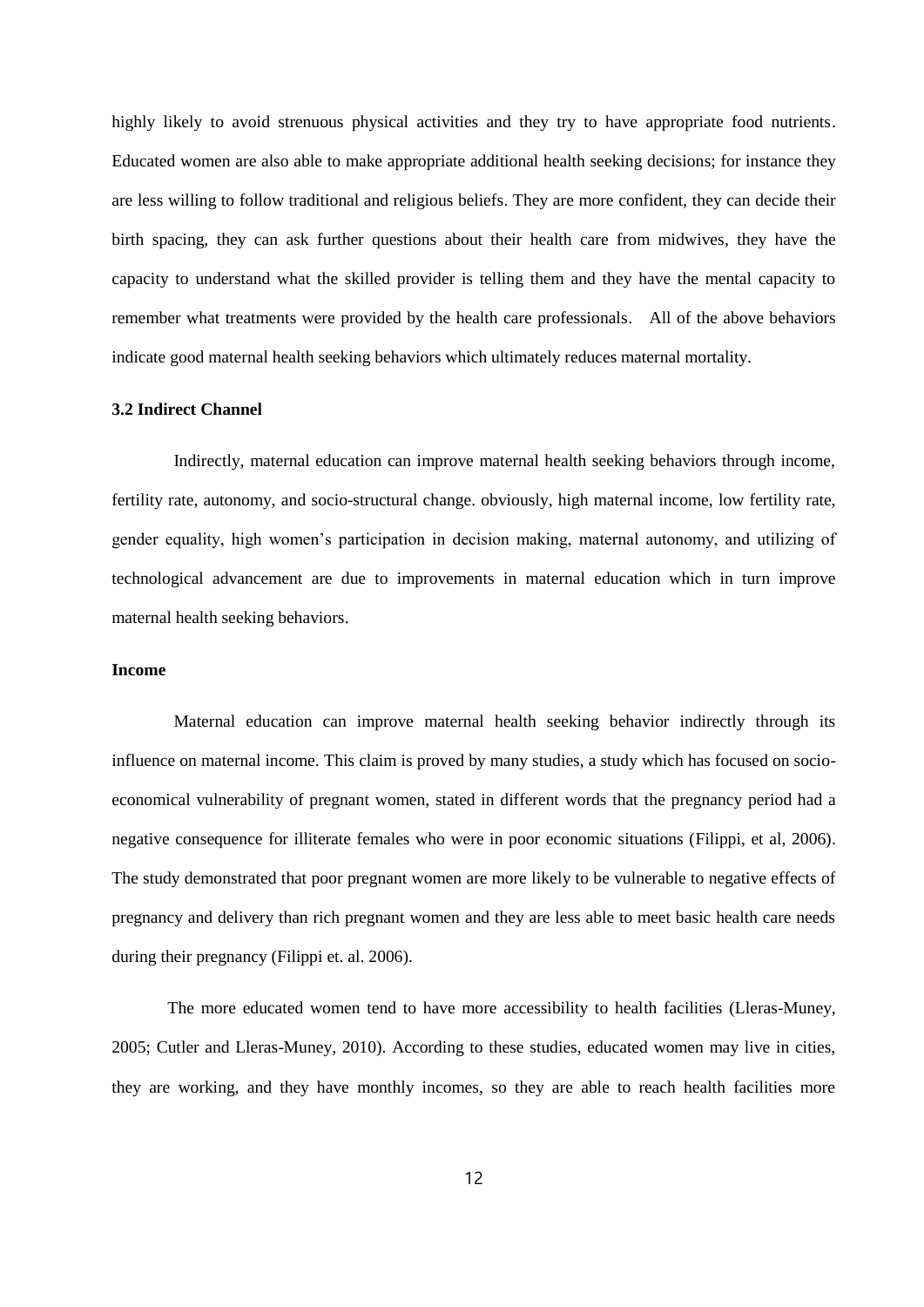frequently than less educated women. As it is also claimed by Ronsmans and Graham (2006) that rich women tend to have better qualities of life and they tend to be healthier than poor women.

Thereby, the more educated women are more likely to be wealthy, and they have better health seeking behaviors. This is primarily so because they have the ability to buy health facilities, to seek for better health care, to purchase medications and treatments, to have transportation facilities and can also hire private skilled and well trained midwives.

#### **Fertility rate (No of births)**:

Equally important, another possible indirect impact of maternal education on maternal health is through quantity of births. High maternal mortality rate is associated with high fertility rate. This is concluded by a study which has found the relationship between maternal mortality and fertility rate and detailed that, particularly women with four or more previous births have the higher risk of deaths than women with no number of previous births (Karlsen et al., 2011). They adjusted the model and found this relationship between women with nine numbers of births and no number of previous births. Their results indicated that women with nine previous births have the higher risk of death rather than women with no number of previous births.

In addition, a study in Peru, which has been completed by (Weitzman, 2017) argued that education may influence maternal health behaviors by its influence on fertility practices and antenatal healthcare. She suggested that education played a significant role in the reduction of maternal deaths in Peru through spacing the births. The results also showed that a one year increase in maternal education increased the use of modern contraceptives by three percent.

Many studies claim that maternal education affects fertility rate and fertility rate affects maternal health seeking behaviors. More educated women try to make further space between their births and postpone their pregnancy by using modern contraceptives to reduce the number of their births in a certain point. Normally they prefer to have one or two children. They also take antenatal checkups continuously and seek better health care. Thereby, we can argue that high maternal education may reduce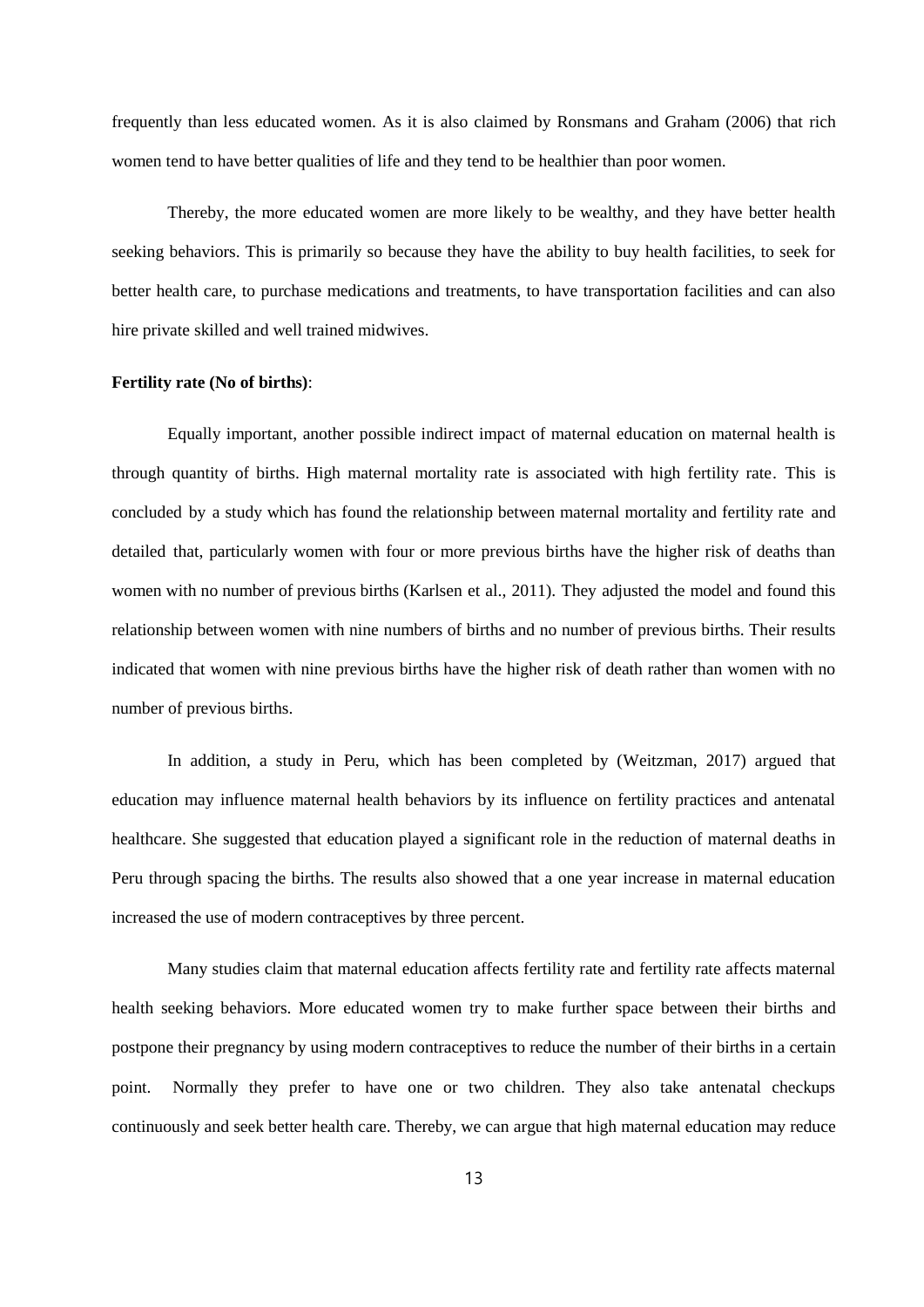fertility rate and low fertility rate is associated with good health seeking behavior. And this flow automatically reduces maternal mortality.

#### **Autonomy**

Another indirect channel for impact of maternal education on maternal seeking behaviors is autonomy. Maternal education changes the family balance in relation to decision-making (Ronsmans, & Khlat, 1999). This means that illiterate women are not able to contribute in decision-making. A study found that the more educated women tend to be more autonomic; they are able to make their decisions about the number of children by their own and are able to seek health care during their pregnancy (Shen & Williamson, 1999). Based on this, high level of maternal education increases women's autonomous, self-respect and confidence. Thus these things allow them to make their health related decisions on their own.

Many other studies such as Nussbaum (2004), Gerein (2005), and Lancet (2010) claimed that achieving MDG3 [Good Health and wellbeing] is the way to achieve MDG5 [Improving Maternal Health] and to achieve SDG3 especially, maternal health we must not forget SDG5 [Gender Equality]. Therefore, to promote gender equality, maternal education is one of the important requirements.

According to above mentioned studies, educated mothers are more likely to be self-respected with a high level of self-confidence. This transcends to their capacity to make their decisions related to their pregnancy health care. They will be able to take prenatal and postnatal check-ups many times and they will be able to deliver in health facilities.

#### **Socio-structural and technological change**

A country in a post-war situation, strives to move from traditional to new modern political and economic structures. This state will experience socio-economic and technological change simultaneously. The political system will become democratic and in such a situation, maternal health seeking behaviors will also improve (Foster and Rosenzweig, 2004). In a democratic system, men and women both are equal, so that mothers can get an education, join the labor market, earn money, and seek better health.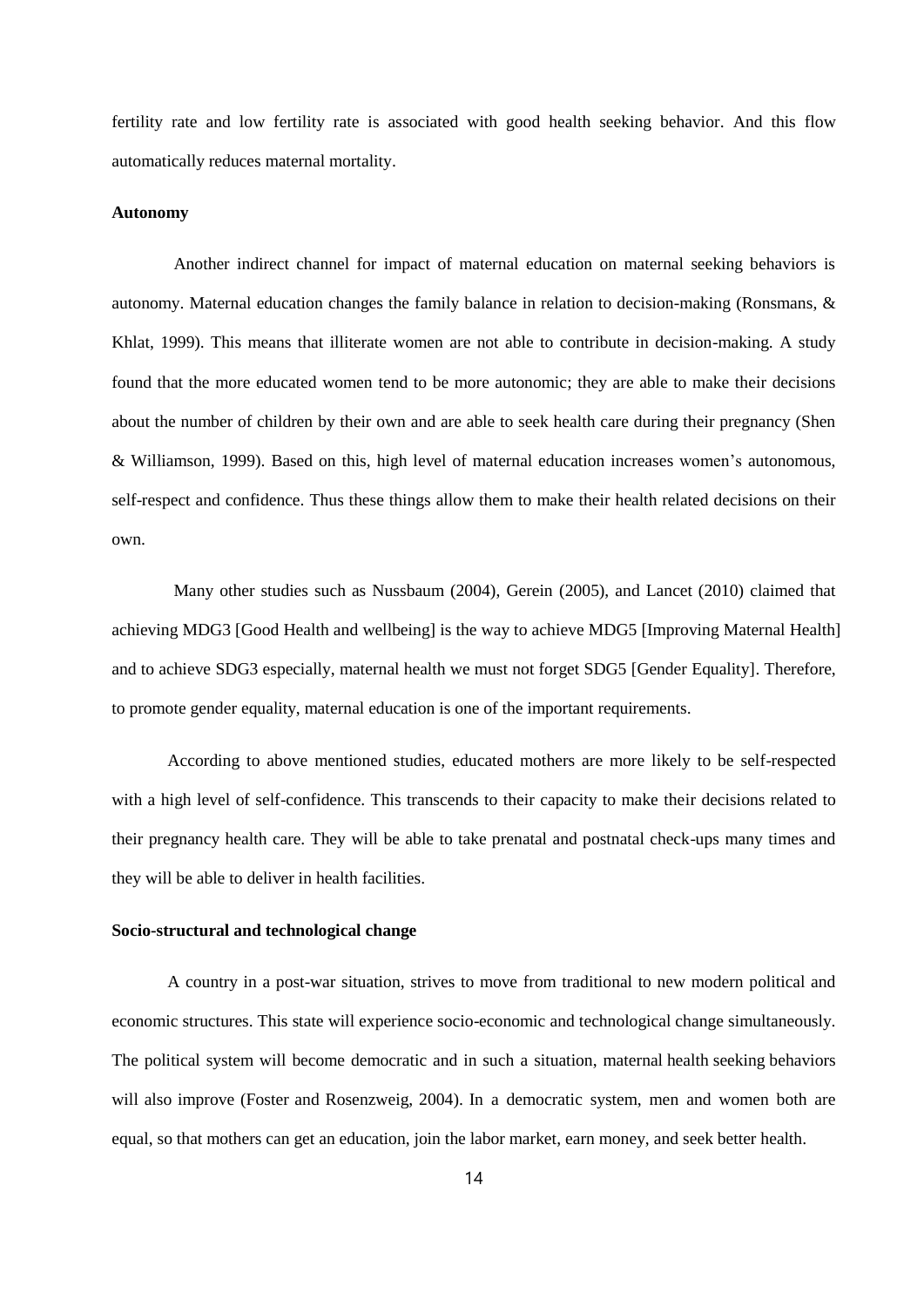Educated mothers using technological advancement can learn more about pregnancy (Cutler et al., 2006). For instance, they buy smart phones and get more information about pregnancy complications such as; bleeding, infection, unsafe abortion, and check-ups. They also strive to go for prenatal health care, accept treatments, try to have a better food composition, prefer to deliver in health facilities, and go for postnatal check-ups (Cutler et al., 2006).

According to these studies we can argue that, Afghanistan after the fall of Taliban regime in 2001 established a new democratic political system and faced multidimensional changes such as; its economic structure became market economy, technological improvements occurred, the government reformed the education system and paid more attention to females' education. Female education affects maternal health seeking behaviors and finally maternal mortality has declined sharply.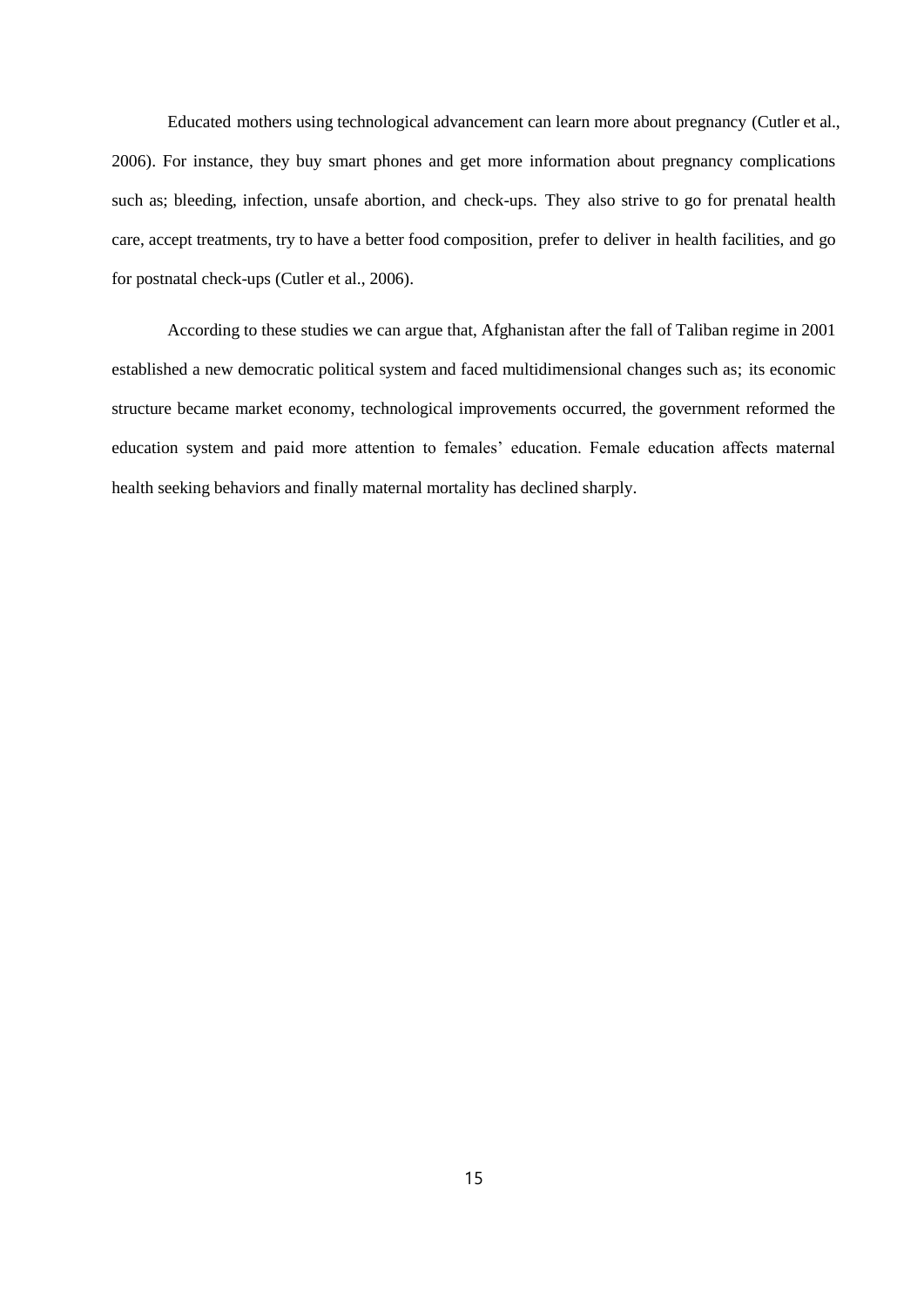#### **CHAPTER 4**

# **METHODOLOTY**

### **4.1 Data Description**

The research has used cross-sectional data to investigate the impact of maternal education on maternal health seeking behavior in Afghanistan. The data comes from the 2015 Afghanistan Demographic and Health Survey (2015 AfDHS); which is a part of worldwide Demographic and Health Survey Program. This survey was implemented by the jointly works of Central Statistics Organization of Afghanistan (CSO) and the Ministry of Public Health (MoPH) with financial support from the United State Agency for International Development (USAID) and technically assistance from the United Nations Children's Fund (UNICF). The 2015 AfDHS is a national sample survey on maternal and child health which provides information about fertility, family planning, women's work history, women's pregnancy history; their antenatal health care, delivery, post-natal health care; number of children they have; their age; education; place of resident, other demographic characteristics, and as well as health service utilization.

The survey targets women and men age 15-49 in urban and rural areas of all 34 provinces of Afghanistan. The sample size is 25,741 households; which randomly selected by two-stage stratified method. The first stage determined totally 950clusters (260 in urban areas and 690 in rural areas) with every cluster comprised of 27 households. Second stage was a systematic household sampling. Due to security threats and lack of access to some locations, 101 reserve clusters were determined to replace with inaccessible places. Of all sample size, 24,395 households were successfully interviewed with 98% of response rate. Our sample consists of 32,712 married women aged 15-49 years

### **4.2 Summary of Statistics**

Table 1 shows the summary of statistics which includes the mean, standard deviation, minimum and maximum observations for dependent and independent variables. Maternal education in single year as main variable of interest (independent variable) and the outcome measures are maternal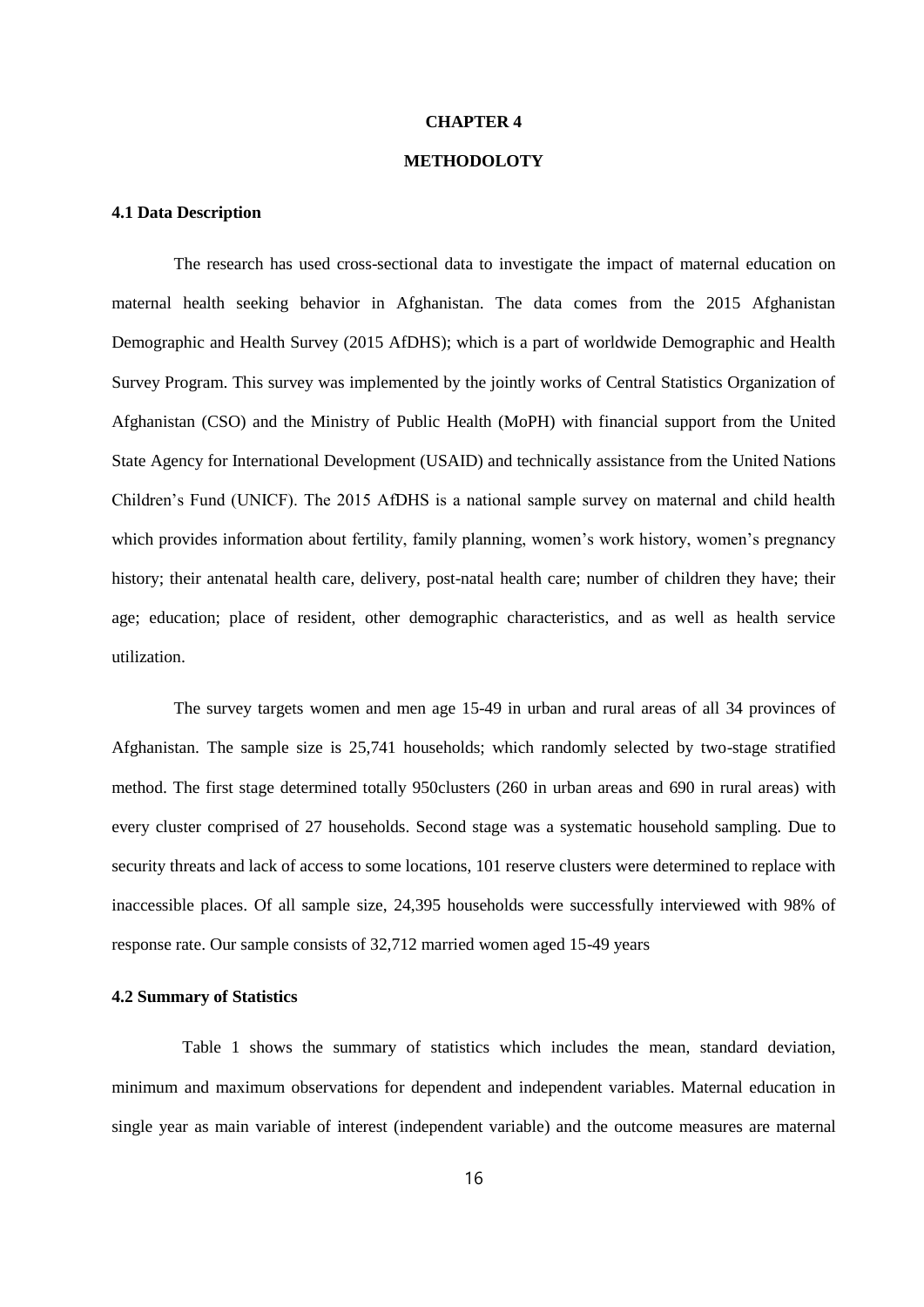health seeking behavior – measured as antenatal visits and delivery care. Control variables included in this study are number of children ever born, maternal age, age at first birth, husband's age, and distance to health facility, wealth and place of residence.

| Table 4 Summary Statistics of women aged 15-49 years |  |  |  |  |
|------------------------------------------------------|--|--|--|--|
|------------------------------------------------------|--|--|--|--|

|                                                 | Mean  | <b>Standard Deviation</b> | Min            | Max          |
|-------------------------------------------------|-------|---------------------------|----------------|--------------|
| Number of antenatal care visits                 | 1.676 | 2.078                     | $\theta$       | 20           |
| At least four visits $(=1$ if had four          | 0.165 | 0.372                     | $\overline{0}$ | $\mathbf{1}$ |
| visits)                                         |       |                           |                |              |
| Delivery by doctor $(=1$ if delivery is 0.132   |       | 0.341                     | $\theta$       | 1            |
| performed by doctor)                            |       |                           |                |              |
| Delivery in hospital $(=1$ if delivery is 0.431 |       | 0.495                     | $\Omega$       | 1            |
| performed in hospital or private health         |       |                           |                |              |
| facility)                                       |       |                           |                |              |
| Delivery by untrained birth attendant 0.311     |       | 0.461                     | $\overline{0}$ | $\mathbf{1}$ |
| $(=1$ Untrained birth attendant)                |       |                           |                |              |
| Maternal education in single years              | 1.035 | 2.901                     | $\Omega$       | 14           |
| Number of children ever born                    | 4.470 | 2.564                     | $\mathbf{1}$   | 16           |
| Maternal age                                    | 28.70 | 6.545                     | 15             | 49           |
| Age at first birth                              | 19.57 | 3.178                     | 15             | 44           |
| Husband's age                                   | 33.66 | 8.594                     | 15             | 95           |
| Distance to health facility $(=1$ if            | 0.695 | 0.460                     | $\overline{0}$ | $\mathbf{1}$ |
| distance is a big problem)                      |       |                           |                |              |
| Wealth Index                                    | 2.904 | 1.326                     | 1              | 5            |
| Rural                                           | 0.763 | 0.425                     | $\overline{0}$ | 1            |
| <i><b>Observations</b></i>                      | 32712 |                           |                |              |

Specifically, the table shows that on average women have 2 antenatal care visits and almost 16 percent of the women have at least four antenatal visits which are very below than World Health Standards. 13 percent of deliveries have been performed by doctor compare to other unsafe methods and 43 percent of deliveries have been performed in hospital or private health facilities. Similarly 31 percent of deliveries have been performed by untrained birth attendant (UBA) which can be one of the reasons of high maternal and infant mortality in Afghanistan.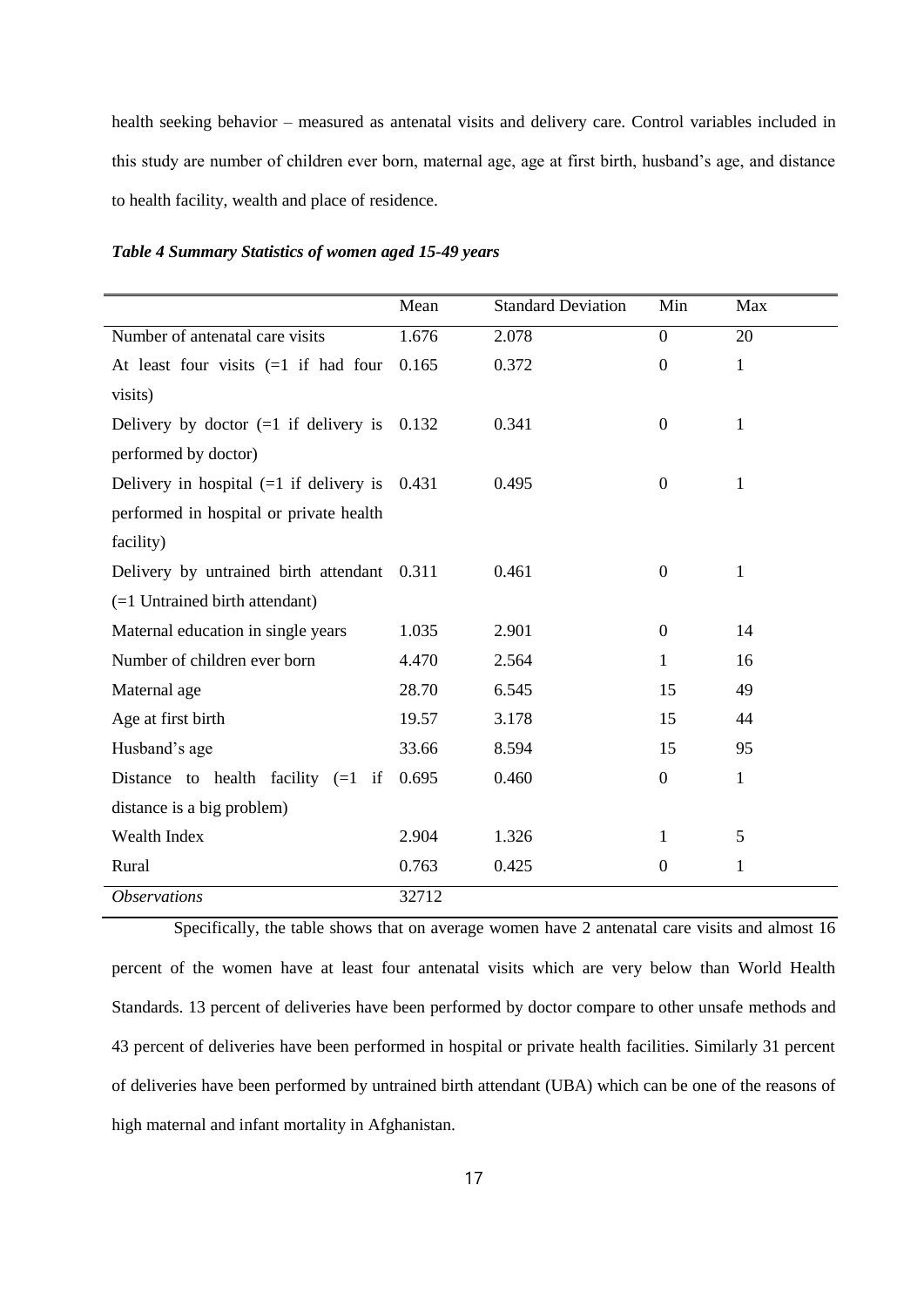Education is quite low among mothers, women in our sample have completed only one year of education, and standard deviation shows that there is huge variation in maternal education in Afghanistan; therefore, this study included the regional variations in regression result to capture these variations. On average women have 4.5 children and the average maternal age is almost 29 year. The average age at first birth is almost 19 year which is not surprising in Afghanistan. Husband's age is almost 34 year. Almost 70 percent of the women have cited that distance to health facility is a big problem. Wealth index is almost 3 which are in middle income families. And 76 percent population of the women comes from the rural areas indicates that the data has huge cover in rural areas which gives us an important point that the women in urban areas have more access to health facilities rather than the women in rural areas.

#### **4.3 Measurements of maternal health seeking behavior**

Outcome measures, such as maternal health seeking behavior include antenatal, delivery, and postnatal habits. For antenatal health care, the outcome measures are "No of visits" and "at least 4 visits" a woman have had before their last birth. In the sample, 44% of the women had no antenatal check-up, 11% had one visit, almost 17% had two visits, 11.5% had three visits and 16.3% women had reported more than 4 visits. As at least four prenatal visits is recommended by World Health Standards. The variable *at least 4visits* is a binary (=1 if they had, =0 if they had not). Only 16.5% of the women have had at least four visits during their pregnancy.

The other outcome measures are related to type and place of delivery, whether a delivery is performed by a doctor, untrained birth attendant and whether a baby is delivered a in hospital. All these outcome measures are binary;

- $\checkmark$  Weather their delivery performed by doctor (=1 if yes, =0 otherwise).
- $\checkmark$  Weather their delivery performed by untrained birth attendant (=1 if delivery performed by UBA, =0 otherwise)
- Weather their delivery has taken place in hospital  $(=1 \text{ if yes, } =0 \text{ otherwise}).$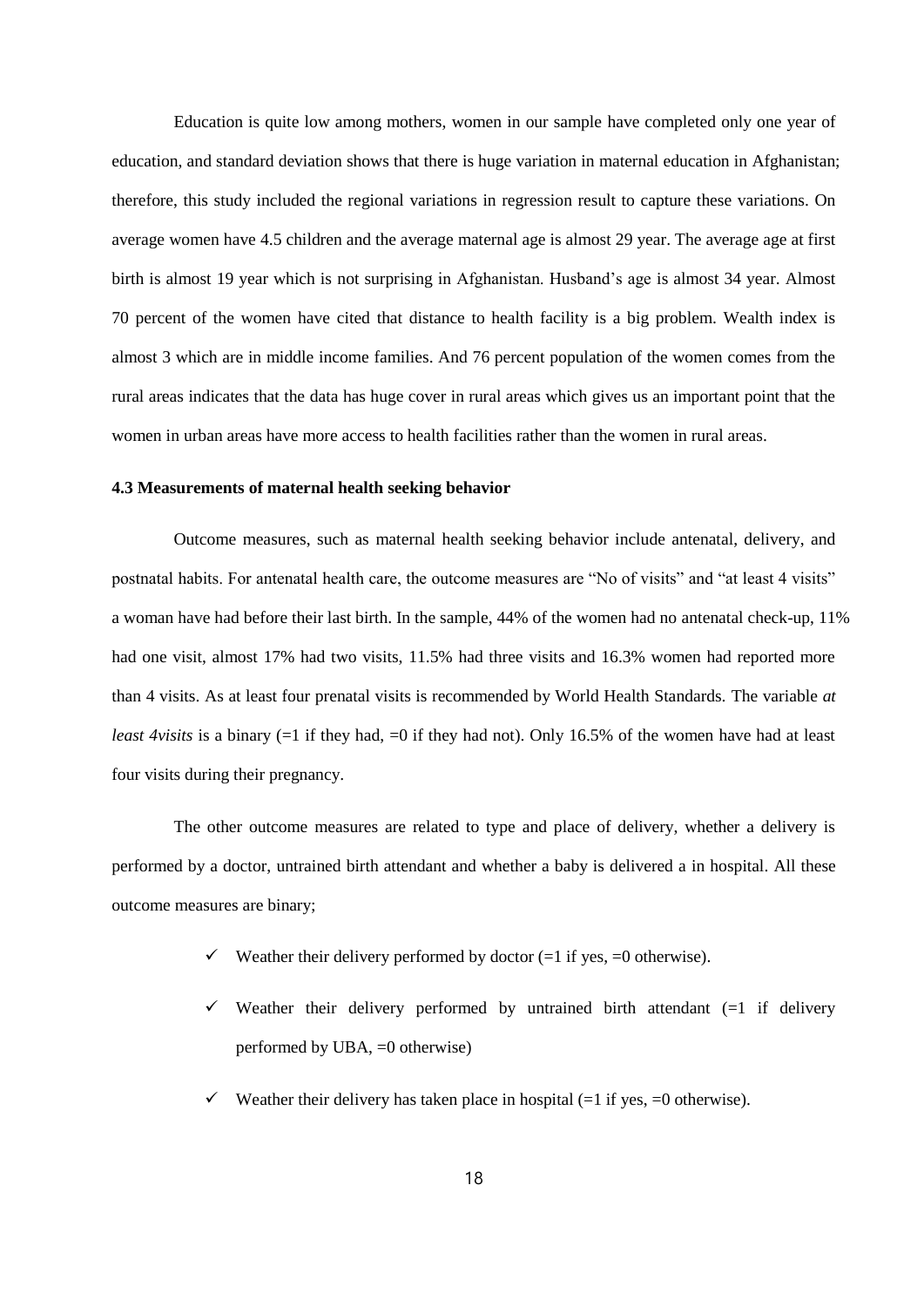In the sample; 13% deliveries performed by doctor and 87% deliveries performed by others, 31% deliveries performed by untrained birth attendant (UBA) and 69% of deliveries performed by trained birth attendant (TBA). Similarly, 43% of deliveries have taken place in hospital & other private health facilities.

#### **4.4 Measurement of maternal education**

Maternal education is the primary variable of interest (independent variable) which measures education in single years of completed schooling. Every single years of education may influence maternal health seeking behavior directly or indirectly through its influence on income, fertility rate, autonomy, and socio-cultural changes. For the single years of education, the question asked from the respondent was: *what is the highest grade you completed*. In the sample 86% of the respondents have no education, 2.03% has completed sex years of education, only 2% of the respondents have completed 12 years of education and almost 1.5% of respondents have completed higher level of education.

#### **4.5 Measurement of other-controlling variables**

Beside maternal education, there are many other variables which may influence maternal health seeking behavior. To address this omitted variable bias, the study controlled for number of covariates including children even born, maternal age, age at first birth, husband's age, husband's education, and distance to health facilities, wealth/income index, and residency of the mothers.

Maternal age has included as important controlling variable. It is possible that the younger women have more access to modern health facilities, such as: modern medicine, smart mobile phone with health applications and etc. so that ultimately it causes to have better health habits (Elo, 1992). And it is also possible that older women tend to have better health seeking behavior rather than younger women (Raghupathy, 1996). Because they have enough experience from their previous pregnancy and using better health facilities.

Income/wealth is another important controlling variable that tend to be positively related with health seeking behavior (Ronsmans & Graham 2006). Richer women tend to have better health seeking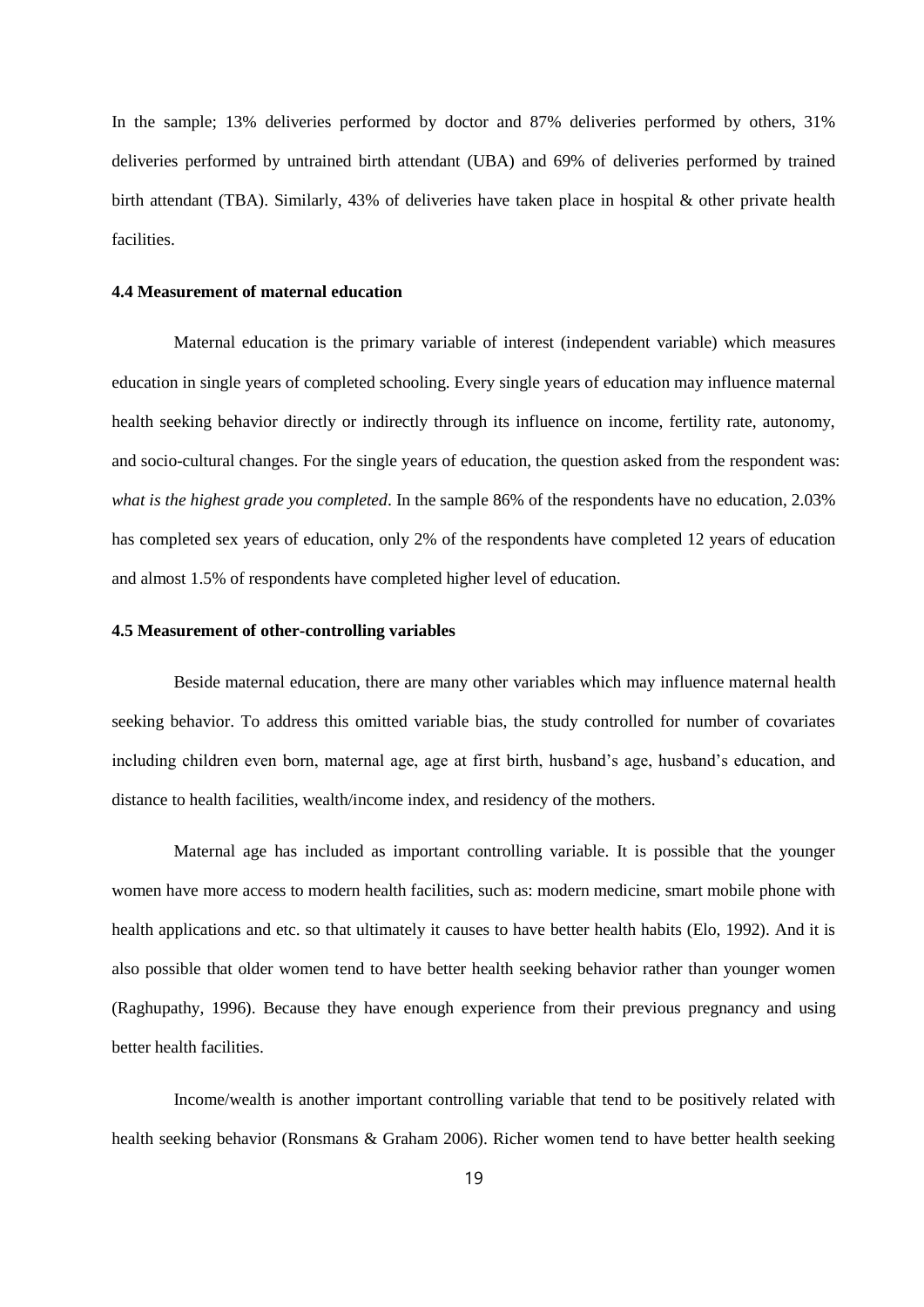behavior. The 2015 AfDHS do not contain any specific data for the wealth index, Assets and goods like radio, TV, refrigerator, and car that the respondents owned are used as a proxy to differentiate and classify the levels. Wealth index is categorized in poorest, poorer, middle, richer, and richest levels. In the sample each category is reflected in the table below with its frequency and percentage.

| <b>Wealth Index</b> | <b>Frequency</b> | <b>Percentage</b> |
|---------------------|------------------|-------------------|
| Poorest             | 5,940            | 18.16%            |
| Poorer              | 7,631            | 23.33%            |
| Middle              | 7,380            | 22.56%            |
| Richer              | 7,142            | 21.83%            |
| <b>Richest</b>      | 4,619            | 14.12%            |
| <b>Total</b>        | 32,712           | 100.00%           |

*Table 5: The Percentage of Wealth Indexes in the Sample*

Place of residence is another important controlling variable that the study included. It is generally accepted that those who are living in urban area have better access to health facilities (Elo, 1992). Place of residence is measured by weather they live in rural or urban area of Afghanistan. In the sample 23.7% are living in urban and 76.3% is living in rural area. In addition, distance to health facility is also controlled. It affects maternal health seeking behavior, because if the home is far away from health center, it is difficult to reach health facilities. The question in the survey was asked, weather distance to health facility is a big problem or not (=1 if Yes, =0 if No). Husband's education may also influence maternal health seeking behavior.

# **4.6 Hypothesis development**

Several researchers have investigated the impact of education on health. Studies generally estimated maternal education to be positively related to maternal health seeking behavior (Raghupathy, 1996 and Elo, 1992). Increasing single years of education will increase the feeling of having better health behavior. From the studies, this study will hypothesize the impact of maternal education on ante-natal visits and delivery.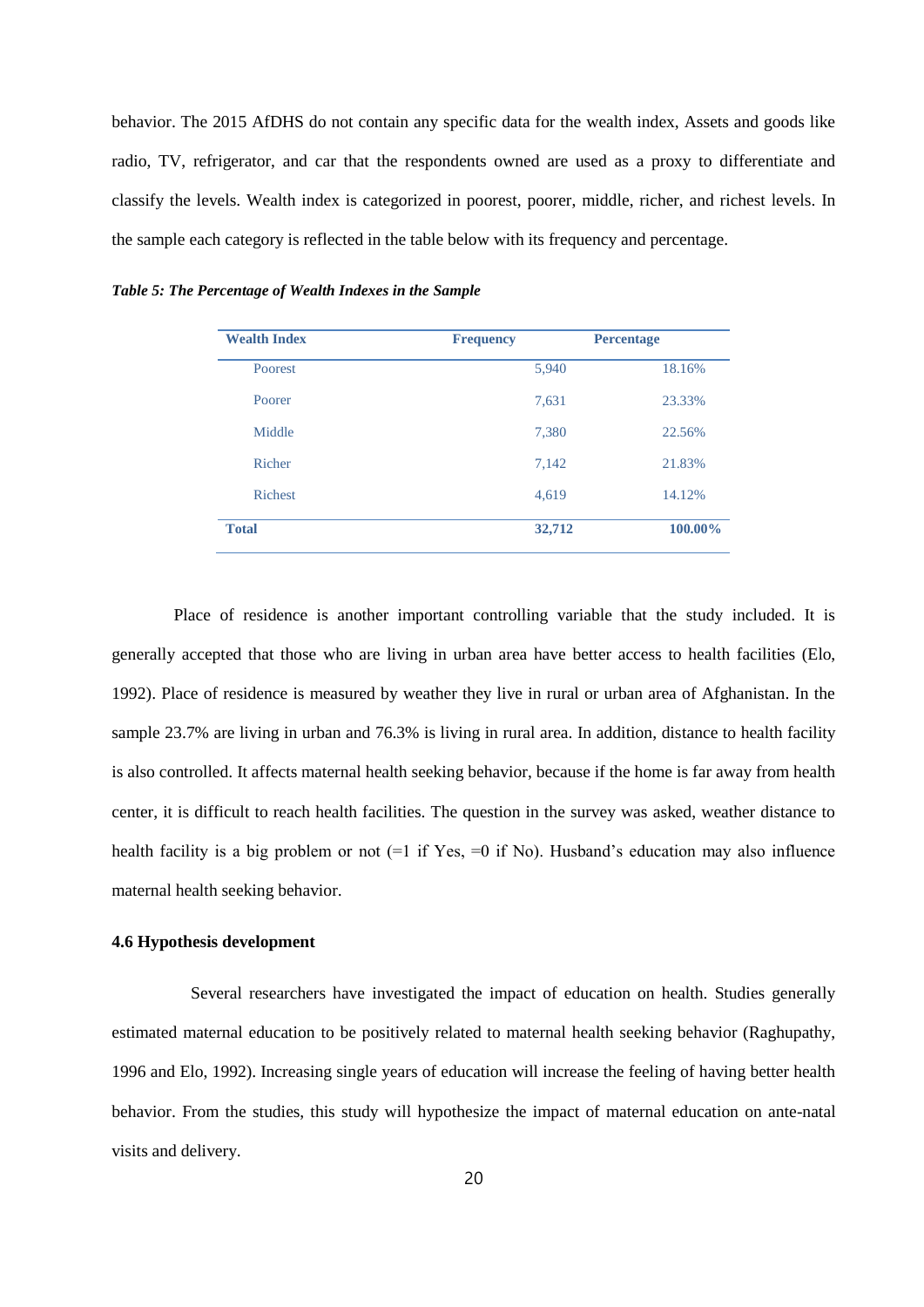*Hypothesis 1*: Maternal education will be positively related to ante-natal care visits.

*H1a*: single years of maternal education will increase the "No of visits".

*H1b*: single years of maternal education will raise the probability of completing "at least 4visits".

*Hypothesis 2*: Maternal education will be positively influence on delivery.

*H2a*: single years of education will reduce the probability of performing the delivery by UBA.

*H2b*: single years of education will raise the probability of performing the delivery by doctor.

*H2c*: single years of education will raise the probability of performing the delivery at hospital.

*Figure 5: Hypothesis Development*



# **4.7 Model specification**

To measure the impact of maternal education on maternal health seeking behavior, this study uses the following linear model;

## $MHealthSB = \alpha + \beta MEdu + \delta Other - controls + \varepsilon$

Where *MHealthSB* denotes Maternal Health Seeking Behavior which is the dependent variable defined by antenatal visits and delivery. It is the outcome of the study which includes the number of antenatal care visits, at least 4 visits  $(=1 \text{ if had 4visits})$ , delivery by doctor  $(=1 \text{ if delivery is performed by doctor})$ ,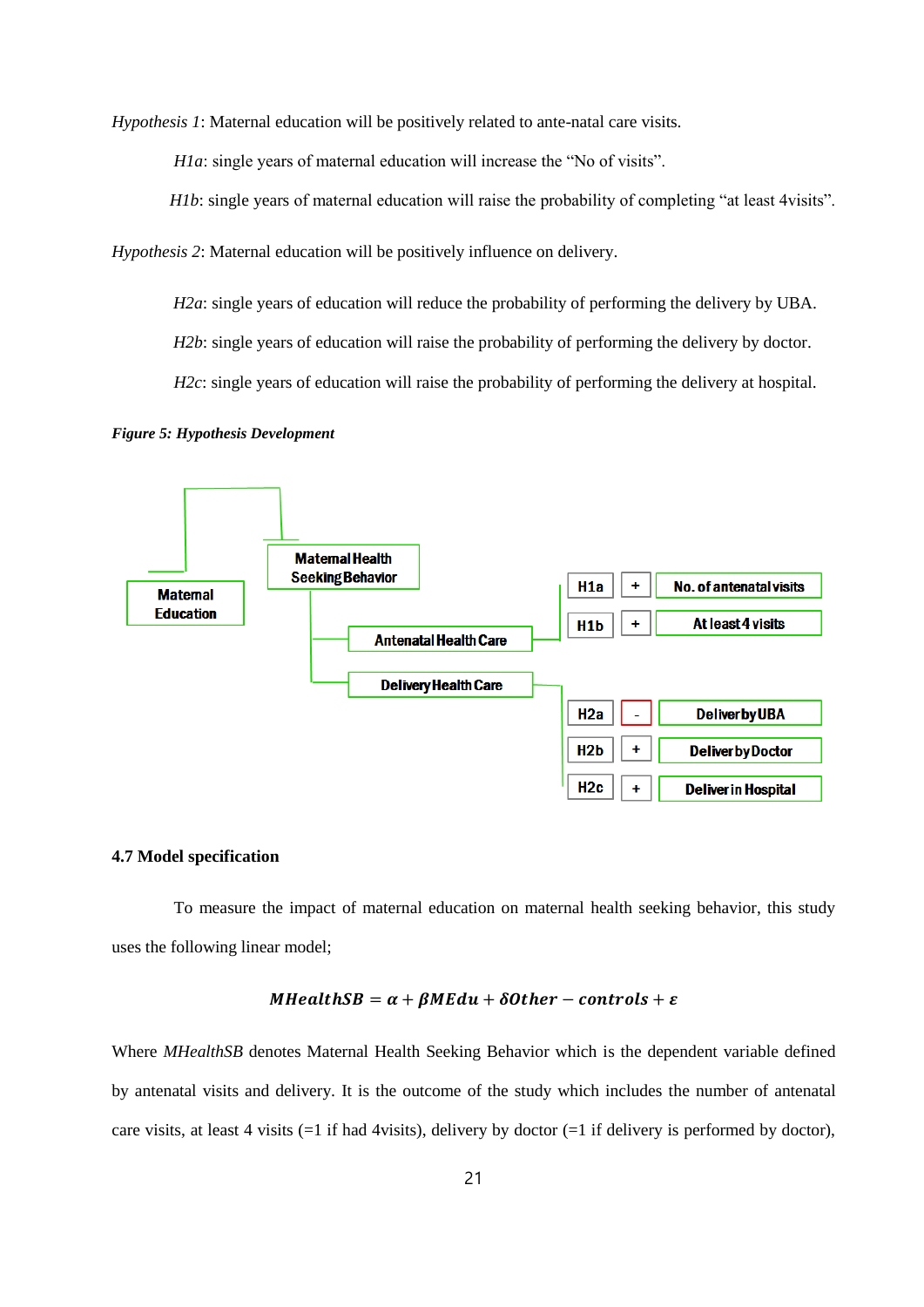whether a baby delivered in hospital or private health facilities  $(=1 \text{ if yes}, =0 \text{ otherwise})$ , and delivery performed by untrained birth attendant  $(=1$  if delivery performed by UBA). MEdu is the mother's education in single year.  $Other - controls$ ; is the other controlling variables assumed to affect maternal health seeking behavior. Includes number of children even born, maternal age, age at first birth, husband's age, husband's education, distance to health facilities (=1 if distance is a big problem), wealth/income, and residency of the mothers (=1 if rural areas, =0 if urban areas).  $\alpha$  is constant and  $\varepsilon$ is the errors. Furthermore regions fixed effect is included in all the regressions.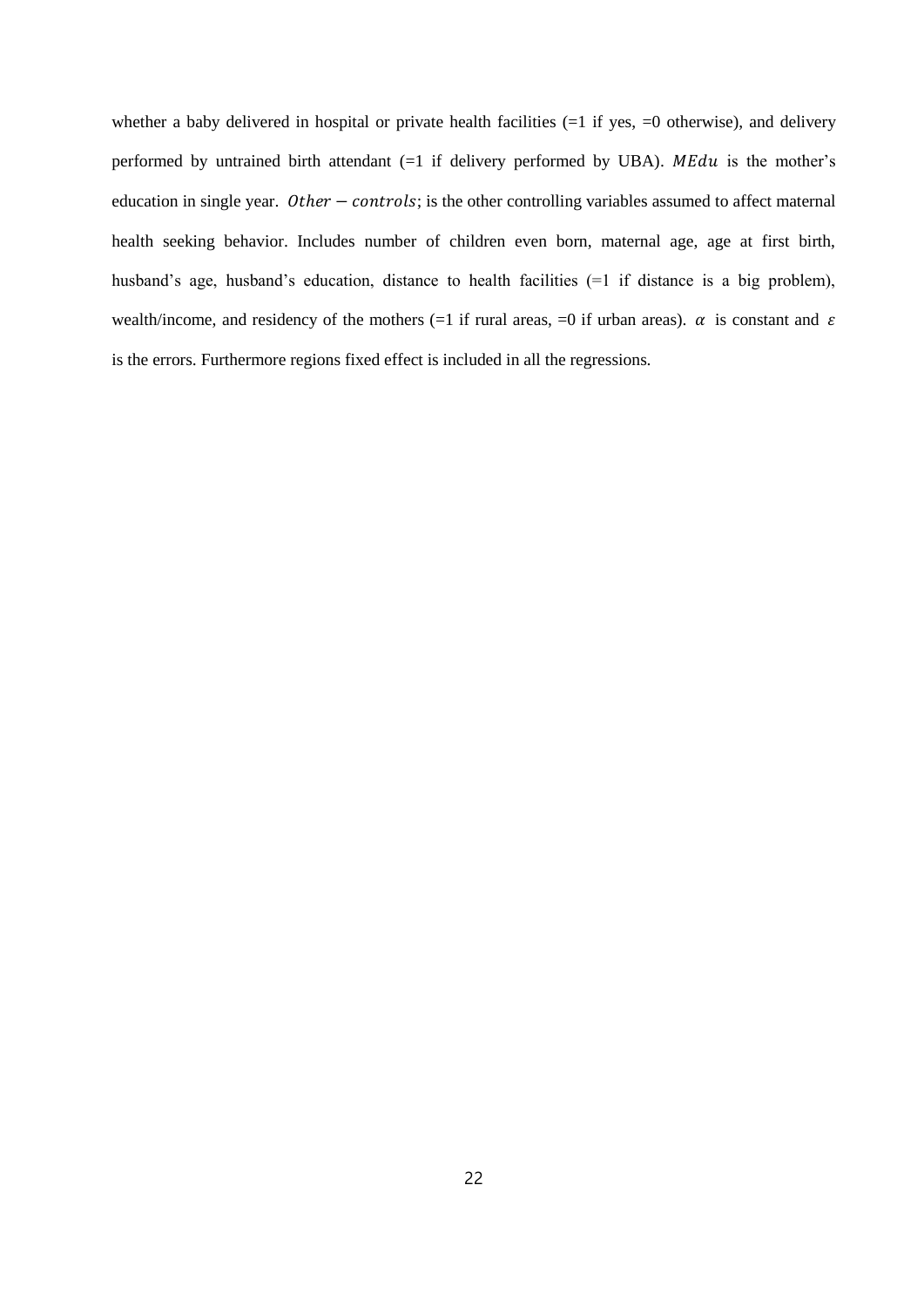#### **CHAPTER 5**

# **RESULTS AND DISCUSSIONS**

Generally, this paper attempts to analysis the Maternal Education on Maternal Health Seeking Behavior by employing OLS and Fixed Effect estimators from the model equation, through three approaches. The first one is general estimation of maternal education on Ante-natal care visits and delivery, the second and third is the same estimation by Ethnicity and Region respectively.

#### **5.1 General Analysis**

Table 6 displays the general empirical estimates of single year of completed education on antenatal care visits for pregnant women aged 15-45. There appears to be a significantly positive effect of maternal education on the number of visits. Controlling mother specific characteristics and income level, if mother education increases by one more year, it increases the number of ante-natal visits by nearly 12.5% significantly. It will be interesting to see the impact of number of visits on their maternal health. However, since analysis of the same goes beyond the scope of this paper, it's not covered therefore. This can be the topic of study in the future. This effect remains still significant at 9% after we applied the regional fixed effect.

The Column 3 and 4 depicts results for the effect of maternal education on the number of "At Least Four Visits" which is highly significant at around 2% and 1% respectively. As per the World Health Organization, at least four visits to the nearest health facilities are considered important and necessary to provide basic awareness of pregnancy related education to pregnant women such as on early child health care and birth control matters.

However the number of children reduces the number of antenatal care visit significantly which is plausible given the socio-economic conditions of rural Afghanistan. Literature also suggests that the higher number of children causes women to reduce their care for children due to multiple cultural factors such as: Son Preferences, Husband influences, and as well as income restrictions (Khan, 2017). And in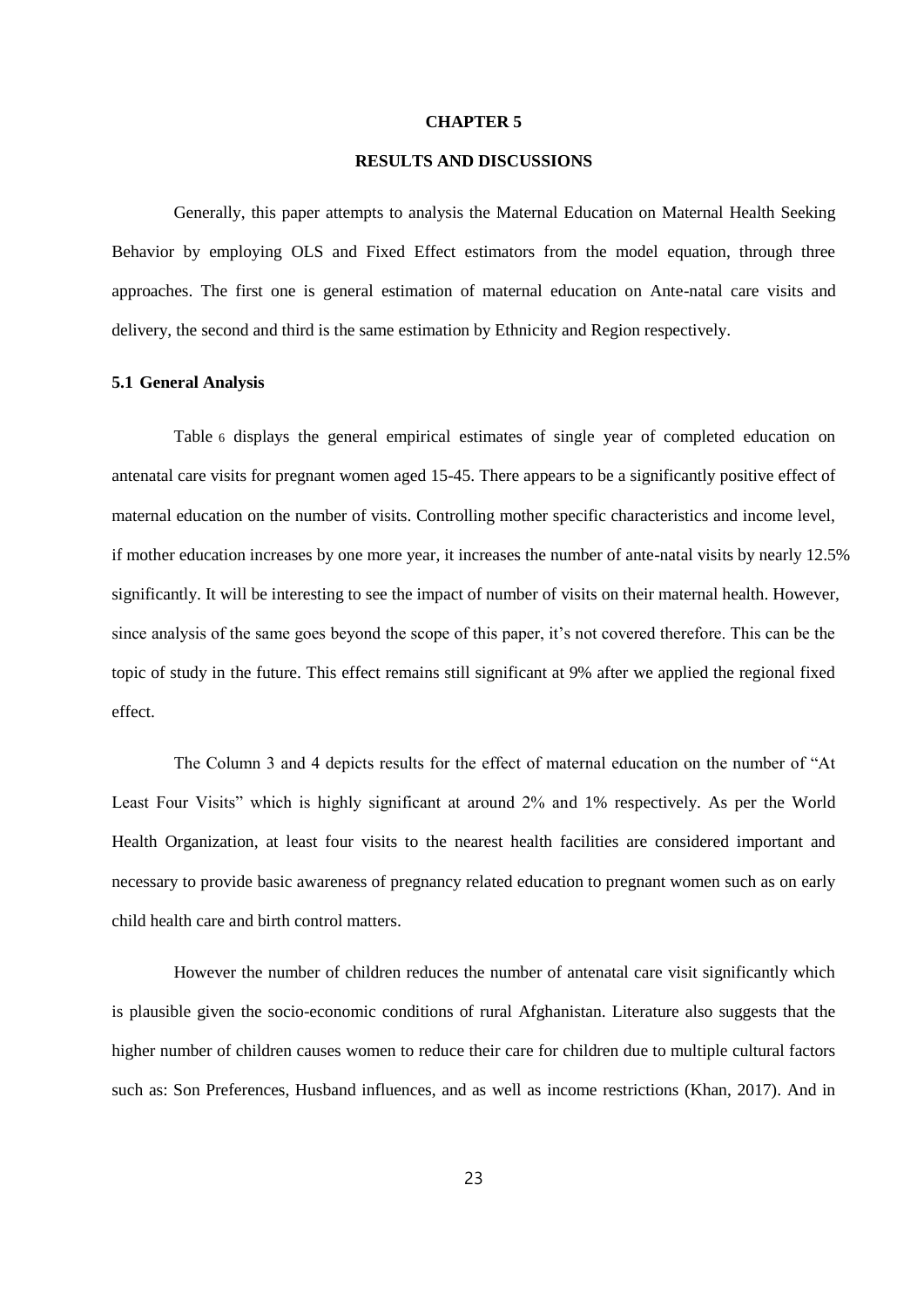other parts of the world, birth spacing and low fertility rate increases the number of antenatal care visit (Weitzman, 2017).

Income-related control variables reflect a logical pattern. The poor families tend to make fewer visits to health centers, perhaps due to affordability issues and other indirect factors. On the other hand, women with higher income tend to visit 67% more than poorest women. There were several other studies agreeing on the same line of conclusion (Cutler and Lleras-Muney, 2010; Ronsmans & Graham, 2006). Further, the overall effect is stronger in urban regions as compared to rural areas mainly on account of difficulties associated with facilities, geographical terrain and the law and order situation in the country.

|                                          | Number of visits |              | At least four visits    |              |
|------------------------------------------|------------------|--------------|-------------------------|--------------|
|                                          | (1)              | (2)          | $\overline{(3)}$        | (4)          |
| Maternal education                       | $0.1263***$      | $0.0902**$   | $0.0189**$              | $0.0133***$  |
|                                          | (0.0061)         | (0.0060)     | (0.0012)                | (0.0012)     |
| Number of children                       | $-0.0767***$     | $-0.0182$    | $-0.0109***$            | $-0.0007$    |
|                                          | (0.0139)         | (0.0131)     | (0.0024)                | (0.0024)     |
| Maternal age                             | $0.0330^{***}$   | 0.0048       | $0.0050^{\ast\ast\ast}$ | 0.0007       |
|                                          | (0.0064)         | (0.0061)     | (0.0011)                | (0.0011)     |
| Age at first birth                       | $-0.0014$        | 0.0094       | $-0.0009$               | 0.0015       |
|                                          | (0.0069)         | (0.0065)     | (0.0012)                | (0.0012)     |
| Husband's age                            | $-0.0026$        | $-0.0038$    | $-0.0002$               | $-0.0007$    |
|                                          | (0.0028)         | (0.0027)     | (0.0005)                | (0.0005)     |
| Distance to health facility              | $0.1399***$      | $0.2552***$  | $0.0228***$             | $0.0333***$  |
|                                          | (0.0331)         | (0.0324)     | (0.0061)                | (0.0062)     |
| Income (Reference group is<br>Poorest=0) |                  |              |                         |              |
| Poorer                                   | $-0.1517***$     | $0.2273***$  | $-0.0088$               | $0.0425***$  |
|                                          | (0.0395)         | (0.0412)     | (0.0070)                | (0.0077)     |
| Middle                                   | $0.1121***$      | $0.4735***$  | $0.0294***$             | $0.0833***$  |
|                                          | (0.0419)         | (0.0441)     | (0.0076)                | (0.0084)     |
| Richer                                   | $0.3092***$      | $0.5997***$  | $0.0509***$             | $0.1003***$  |
|                                          | (0.0450)         | (0.0485)     | (0.0083)                | (0.0093)     |
| Richest                                  | $0.6735***$      | $0.9844***$  | $0.1111***$             | $0.1718***$  |
|                                          | (0.0698)         | (0.0715)     | (0.0130)                | (0.0137)     |
| Rural                                    | $-0.3593***$     | $-0.2443***$ | $-0.0522***$            | $-0.0365***$ |
|                                          | (0.0498)         | (0.0480)     | (0.0094)                | (0.0093)     |
| Regions fixed effect                     | N <sub>o</sub>   | Yes          | N <sub>o</sub>          | Yes          |
| Observations                             | 19005            | 19005        | 19005                   | 19005        |

*Table 6: General Estimates of Maternal Education on Antenatal Care Visits*

Note: \*, \*\*, \*\*\* represents significance level at 10, 5 and 1 percent respectively. Maternal education is measured as single years of education. Distance to health facility is dummy variable with value equals 1 represent if distance to health facility is not a problem. Column (2) and column (4) report results with regions fixed effect. Robust standard errors are in parenthesis.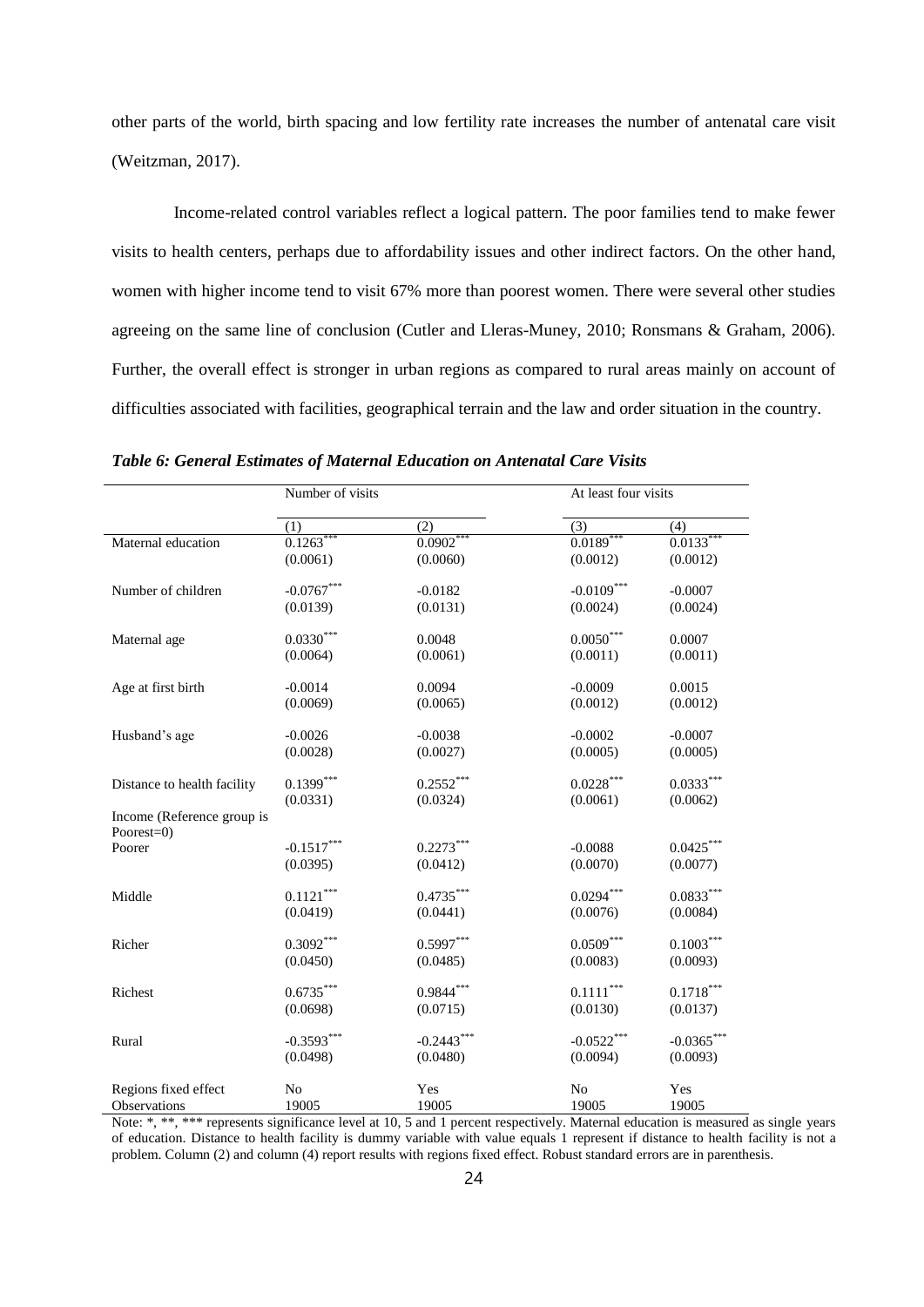The Table 7 shows the general empirical estimates of single years of completed education on Delivery by Untrained Birth Attendant (UBA), Delivery by Doctor, and Delivery at Hospital for pregnant women aged 15-45. The findings appear to be interesting. There is a significant positive effect of maternal education on Delivery by Doctor and Delivery at Hospital with 1.2% and 1.9% respectively. These effects remain still significant at almost 1% and 1.5% after application of Region Fixed Effect meaning more educated women tend to deliver their births at health facilities.

| Delivery by UBA<br>(2)<br>$-0.0087$ ***<br>$-0.0127***$<br>(0.0007)<br>(0.0007) | (3)<br>$0.0122$ ***<br>(0.0009)                                                                                                                                                                                                                                                                                         | Delivery by Doctor<br>(4)<br>$0.0086$ ***                                                                   | Delivery at Hospital<br>(5)<br>$0.0196$ ***                                                                                                                    | (6)                      |
|---------------------------------------------------------------------------------|-------------------------------------------------------------------------------------------------------------------------------------------------------------------------------------------------------------------------------------------------------------------------------------------------------------------------|-------------------------------------------------------------------------------------------------------------|----------------------------------------------------------------------------------------------------------------------------------------------------------------|--------------------------|
|                                                                                 |                                                                                                                                                                                                                                                                                                                         |                                                                                                             |                                                                                                                                                                |                          |
|                                                                                 |                                                                                                                                                                                                                                                                                                                         | (0.0008)                                                                                                    | (0.0009)                                                                                                                                                       | $0.0149***$<br>(0.0009)  |
| (0.0020)                                                                        | 0.0014<br>(0.0017)                                                                                                                                                                                                                                                                                                      | $-0.0042**$<br>(0.0016)                                                                                     | $-0.0196***$<br>(0.0024)                                                                                                                                       | $-0.0085***$<br>(0.0024) |
| $-0.0012$<br>(0.0009)                                                           | $0.0014$ *<br>(0.0008)                                                                                                                                                                                                                                                                                                  | 0.0012<br>(0.0008)                                                                                          | $0.0071^{\ast\ast\ast}$<br>(0.0011)                                                                                                                            | $-0.0001$<br>(0.0011)    |
| (0.0010)                                                                        | (0.0009)                                                                                                                                                                                                                                                                                                                | 0.0009<br>(0.0008)                                                                                          | $0.0028***$<br>(0.0012)                                                                                                                                        | $0.0041***$<br>(0.0012)  |
| 0.0005<br>(0.0004)                                                              | (0.0004)                                                                                                                                                                                                                                                                                                                | $-0.0001$<br>(0.0003)                                                                                       | $-0.0027***$<br>(0.0005)                                                                                                                                       | $-0.0007$<br>(0.0005)    |
| $-0.0107**$<br>(0.0049)                                                         | (0.0043)                                                                                                                                                                                                                                                                                                                | $0.0286\sp{*}{^\ast\sp{*}}$<br>(0.0044)                                                                     | $0.0594^{\ast\ast\ast}$<br>(0.0059)                                                                                                                            | $0.0738***$<br>(0.0058)  |
| (0.0077)                                                                        | (0.0040)                                                                                                                                                                                                                                                                                                                | $0.0192***$<br>(0.0045)                                                                                     | $0.0785***$<br>(0.0076)                                                                                                                                        | $0.0962***$<br>(0.0079)  |
| (0.0078)                                                                        | (0.0046)                                                                                                                                                                                                                                                                                                                | $0.0462^{\ast\ast\ast}$<br>(0.0051)                                                                         | $0.1635^{\ast\ast\ast}$<br>(0.0079)                                                                                                                            | $0.1584***$<br>(0.0084)  |
| (0.0080)                                                                        | (0.0057)                                                                                                                                                                                                                                                                                                                | $0.0765^{\ast\ast\ast}$<br>(0.0060)                                                                         | $0.2809^{***}$<br>(0.0083)                                                                                                                                     | $0.2478***$<br>(0.0089)  |
| (0.0102)                                                                        | (0.0094)                                                                                                                                                                                                                                                                                                                | $0.1517^{\ast\ast\ast}$<br>(0.0096)                                                                         | $0.3520^{\ast\ast\ast}$<br>(0.0114)                                                                                                                            | $0.3145***$<br>(0.0123)  |
| $0.1083***$<br>(0.0069)                                                         | $-0.0046$<br>(0.0067)                                                                                                                                                                                                                                                                                                   | $-0.0239***$<br>(0.0064)                                                                                    | $-0.0995***$<br>(0.0086)                                                                                                                                       | $-0.1080***$<br>(0.0086) |
| Yes                                                                             | No                                                                                                                                                                                                                                                                                                                      | Yes                                                                                                         | No                                                                                                                                                             | Yes<br>32159             |
|                                                                                 | $0.0077^{\ast\ast\ast}$<br>$0.0059***$<br>(0.0023)<br>$-0.0025***$<br>(0.0011)<br>$-0.0098***$<br>(0.0011)<br>$0.0019^{***}\,$<br>(0.0005)<br>$-0.0401^{***}\,$<br>(0.0054)<br>$-0.1616***$<br>(0.0085)<br>$-0.2292***$<br>(0.0084)<br>$-0.2948$ ***<br>(0.0083)<br>$-0.3324***$<br>(0.0104)<br>$0.0204***$<br>(0.0076) | $-0.0028***$<br>$-0.0635***$<br>$-0.1098$ ***<br>$-0.1483***$<br>$\textbf{-0.2031}^{***}$<br>32030<br>32030 | $0.0033^{***}$<br>$-0.0011^{***}\,$<br>$0.0133^{***}$<br>$0.0277***$<br>$0.0713^{\ast\ast\ast}$<br>$0.1340^{\ast\ast\ast}$<br>$0.2147^{\ast\ast\ast}$<br>32030 | 32030<br>32159           |

*Table 7: General Estimates of Maternal Education on Delivery*

Note: \*, \*\*, \*\*\* represents significance level at 10, 5 and 1 percent respectively. Maternal education is measured as single years of education. Distance to health facility is dummy variable with value equals 1 represent if distance to health facility is not a problem. Column (2), (4) and (6) report results with regions fixed effect. Robust standard errors are in parenthesis.

Interestingly, there is a significant negative effect of education on Delivery by Untrained Birth Attendants. It is quite logical and rational. Because the more educated women always prefer better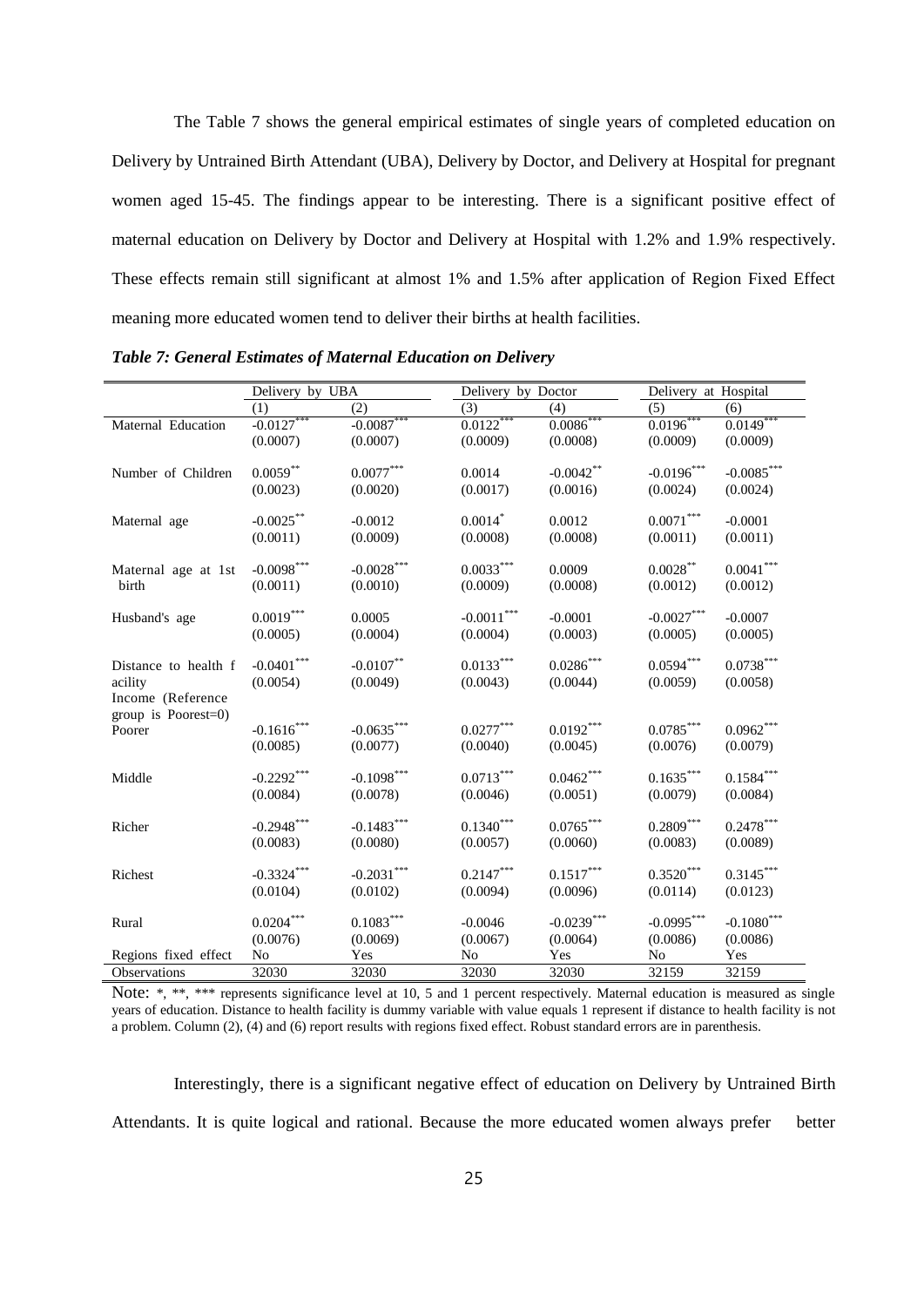health care for well-trained health workers. Controlling other mothers' socio-economic characteristics, if mothers education increases by one more year, it reduces the probability of delivery with the help of UBA by 1.2%. It is also stated in one of research hypothesis that maternal education is negatively related to delivery by UBA. It is still significant at 0.8% after Region Fixed Effect estimation.

The correlation between number of children and delivery by UBA is positive but, not significant. Because it is possible that the higher number of children is associated with delivery by un-skilled providers. Income related controlling variables also shows a rational negative effect. Poorer and richest families tend to reject UBA by 16% and 33% respectively compare to their poorest families which is strongly significant. The overall effect is much stronger in urban places compare to rural areas which demonstrates that the rural areas have not access to health facilities.

### **5.2 Analysis by Ethnicity**

An analysis was made to study the effect of maternal education on health care by ethnicity. To do this, the study applied Fixed Effect Regression and created five ethnic groups such as: Pashtun, Tajik, Hazara, Uzbek, and others to find the variation of MHSB among different ethnic groups. While interestingly, the study found a significant variation. Table 8 and table 9 show that generally, maternal education is positively correlated with health seeking behavior across all nationalities in Afghanistan with highest impact on Hazara and Uzbek ethnic group. One year increase in Hazara maternal education increases the number of visits by nearly 9.5%. This effect is also higher for Uzbeks around 9.7% while 7% and 8% for Pashtun and Tajik families respectively. The effect is lesser in magnitude when we take into account at least 4visits as an outcome variable.

Notably, distance to health facility happens to be a big problem as shown by the coefficient of the distance dummy. The positive and significant coefficient of the distance dummy shows the fact that distance to health facilities has been one of the biggest problems. Those households for whom distance is not a big problem depicts a stronger relation with the number of health care visits. This effect also varies significantly across multiple ethnic groups. For example if distance is not a big issue, then Tajik ethnic group shows a much stronger response to maternal education. There may be several reasons to this difference. On reason could be the relative income or socio-economic advantages of Tajik community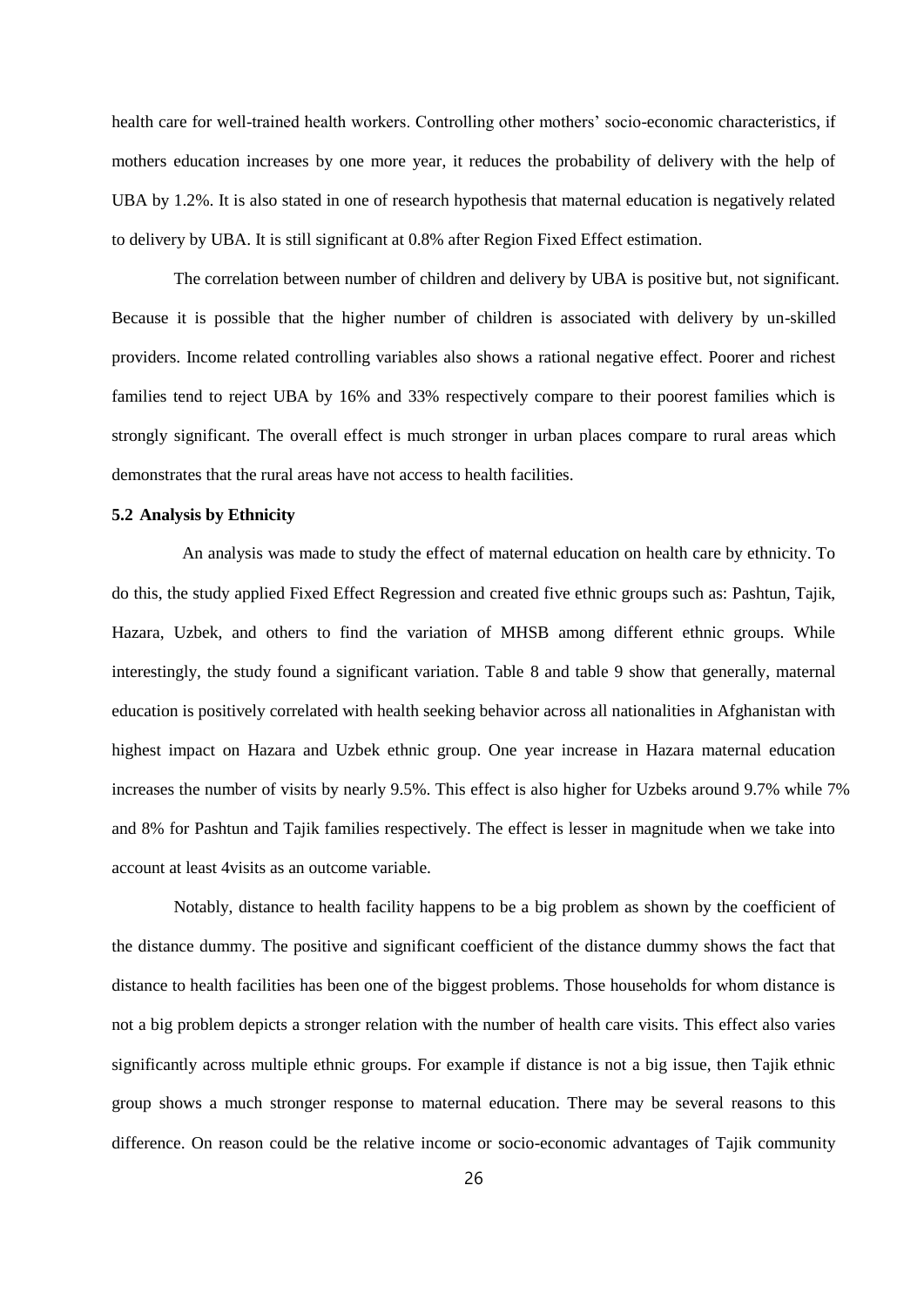which enables them respond more quickly to maternal education. In other words availability of health care facilities has restricted the utilization of mother's education in terms of health care visits. One policy direction could be, achieving maternal education in isolation would not be sufficient, unless it coupled with interventions that reduce distance to hospital in Afghanistan. Comparing to urban areas, the effect of maternal education in rural areas reflect a negative effect on health care visits. This also supplements the problem of distance to health facility.

 Similarly, the income dummies (poorest, poorer, middle, richer, and richest) as controlling variable strongly affected the number of visits. The table shows that poor women tend to have less number of ante-natal visits, while rich women tend to have higher number of ante-natal visits. The table also shows significant difference with a higher impact on Hazara community. For instance, compare to Hazara poorest women, Hazara poorer families tend to have 15% more antenatal visits while Pashtun, Tajik, and Uzbek Poorer families tend to have more visits then their poorest families by 12%, 9%, and 26% respectively. Hazara richer families tend to have 96% more antenatal visits compare to their poorest income families while, this effect is lesser for Pashtun, Tajik, and Uzbek ethnic group by 32%, 61%, and 72% respectively.

This difference appears to be also significant in delivery estimations. According to the findings in table 4, if maternal education increases by one more year, it will decrease the probability of delivery by Untrained Birth Attendant (UBA) by 0.4% for Pashtun, 0.7% for Tajik, 1.1% for Hazara, and 1.5% for Uzbek people.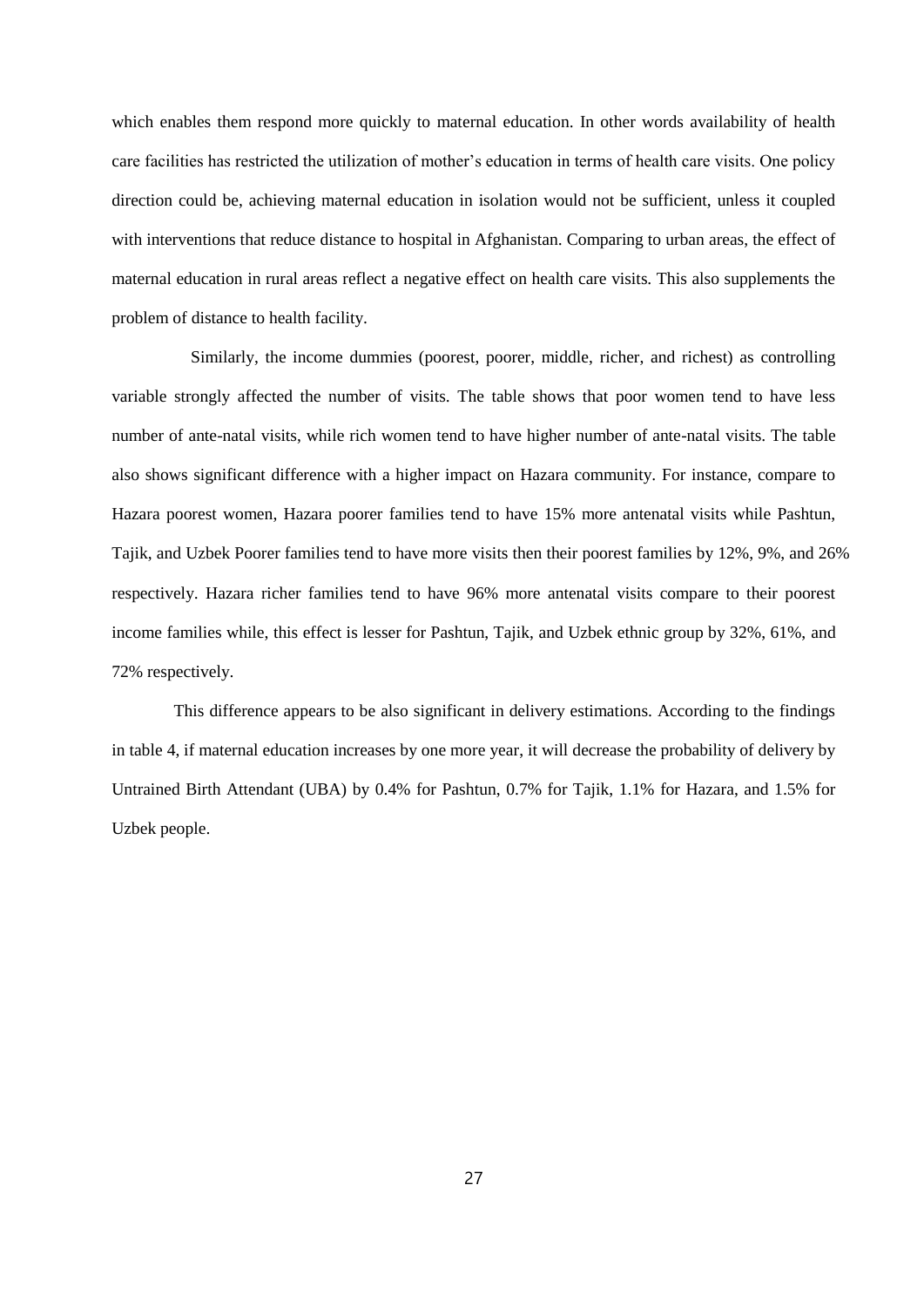| The c. Exempts of Material Drawnian Political Care Visits of Philippine                                                                                |                         |                         |                            |                                    |                                     |                                                                                          |                       | At least 4Visits   |                    |                                   |
|--------------------------------------------------------------------------------------------------------------------------------------------------------|-------------------------|-------------------------|----------------------------|------------------------------------|-------------------------------------|------------------------------------------------------------------------------------------|-----------------------|--------------------|--------------------|-----------------------------------|
|                                                                                                                                                        | Pashtun                 | Tajik                   | Hazara                     | Uzbek                              | <b>Others</b>                       | Pashtun                                                                                  | Tajik                 | Hazara             | Uzbek              | Others                            |
| Maternal Education                                                                                                                                     | $0.0793$ ***            | $0.0840$ <sup>***</sup> | (0.0194)                   | (0.0195)                           | $0.0735***$                         | (0.0024)                                                                                 | (0.0018)              | (0.0034)           | (0.0038)           | (0.0043)                          |
|                                                                                                                                                        | (0.0139)                | (0.0087)                | 0.0948                     | 0.0971                             | (0.0214)                            | 0.0111                                                                                   | $0.0143$ <sup>*</sup> | 0.0122             | 0.0102             | 0.0079                            |
| Number of                                                                                                                                              | (0.0184)                | (0.0258)                | (0.0491)                   | (0.0634)                           | (0.0335)                            | $-0.0015$                                                                                | (0.0049)              | (0.0090)           | (0.0107)           | (0.0062)                          |
| Children                                                                                                                                               | $-0.0116$               | $-0.0229$               | $-0.0547$                  | $-0.0892$                          | $-0.0157$                           | (0.0033)                                                                                 | 0.0008                | $-0.0050$          | $-0.0098$          | $-0.0028$                         |
| Maternal Age                                                                                                                                           | (0.0086)                | (0.0117)                | (0.0223)                   | (0.0271)                           | (0.0152)                            | (0.0015)                                                                                 | (0.0022)              | (0.0040)           | (0.0046)           | (0.0028)                          |
|                                                                                                                                                        | $-0.0038$               | 0.0123                  | 0.0100                     | 0.0231                             | 0.0056                              | 0.0007                                                                                   | 0.0000                | 0.0011             | 0.0042             | 0.0017                            |
| Age at 1st birth                                                                                                                                       | $0.0211$ <sup>**</sup>  | (0.0126)                | (0.0212)                   | (0.0280)                           | -0.0058                             | (0.0017)                                                                                 | (0.0024)              | (0.0040)           | (0.0047)           | (0.0032)                          |
|                                                                                                                                                        | (0.0093)                | 0.0024                  | $-0.0282$                  | 0.0336                             | (0.0167)                            | 0.0012                                                                                   | 0.0018                | $-0.0025$          | 0.0073             | $-0.0027$                         |
| Husband's age                                                                                                                                          | (0.0038)                | $-0.0088$ <sup>*</sup>  | (0.0101)                   | (0.0091)                           | (0.0061)                            | (0.0007)                                                                                 | (0.0010)              | (0.0019)           | (0.0018)           | (0.0011)                          |
|                                                                                                                                                        | $-0.0006$               | (0.0053)                | 0.0043                     | $-0.0042$                          | $-0.0006$                           | $-0.0007$                                                                                | $-0.0005$             | 0.0013             | $-0.0017$          | $-0.0007$                         |
| Income (Reference<br>Distance to health<br>facility                                                                                                    | $0.1595***$<br>(0.0465) | $0.3426***$<br>(0.0643) | (0.1450)<br>0.2047         | $0.2674$ <sup>**</sup><br>(0.1290) | $0.2191$ <sup>***</sup><br>(0.0658) | $0.0221$ <sup>**</sup><br>(0.0088)                                                       | 0.0546***<br>(0.0126) | (0.0263)<br>0.0149 | (0.0251)<br>0.0044 | (0.0121)<br>$0.0212$ <sup>*</sup> |
| group is Poorest=0)                                                                                                                                    | (0.0655)                | (0.0774)                | (0.1402)                   | 0.2640*                            | $0.2429**$                          | (0.0117)                                                                                 | (0.0149)              | (0.0257)           | (0.0295)           | $0.0486$ <sup>**</sup>            |
| poorer                                                                                                                                                 | $0.1233$ <sup>*</sup>   | 0.0902                  | 0.1584                     | (0.1379)                           | (0.1098)                            | 0.0130                                                                                   | 0.0228                | 0.0215             | 0.0432             | (0.0213)                          |
| middle                                                                                                                                                 | $0.2630***$             | $0.4290***$             | 0.6714***                  | $0.5658***$                        | $0.3177***$                         | $0.0397***$                                                                              | $0.0732***$           | $0.1130***$        | $0.0953***$        | $0.0560**$                        |
|                                                                                                                                                        | (0.0684)                | (0.0886)                | (0.1783)                   | (0.1685)                           | (0.1129)                            | (0.0125)                                                                                 | (0.0176)              | (0.0350)           | (0.0343)           | (0.0220)                          |
| richer                                                                                                                                                 | $0.3272***$             | 0.6190                  | 0.9631***                  | $0.7225***$                        | $0.3260***$                         | 0.0441***                                                                                | $0.1039***$           | $0.1577***$        | $0.1345***$        | $0.0572$ <sup>**</sup>            |
|                                                                                                                                                        | (0.0726)                | (0.1023)                | (0.2080)                   | (0.1741)                           | (0.1187)                            | (0.0135)                                                                                 | (0.0196)              | (0.0420)           | (0.0353)           | (0.0236)                          |
| richest                                                                                                                                                | $0.7220***$             | $0.9439***$             | 1.2771***                  | 1.0066***                          | $1.0615***$                         | $0.1128***$                                                                              | $0.1762$ ***          | 0.1846             | 0.1941***          | $0.2081***$                       |
|                                                                                                                                                        | (0.1003)                | (0.1364)                | (0.3396)                   | (0.2547)                           | (0.3013)                            | (0.0186)                                                                                 | (0.0263)              | (0.0644)           | (0.0482)           | (0.0596)                          |
| rural                                                                                                                                                  | $-0.2226***$            | $-0.1890$ <sup>*</sup>  | (0.1949)                   | (0.1540)                           | $0.7293$ ***                        | $-0.0268$ <sup>**</sup>                                                                  | (0.0189)              | (0.0409)           | (0.0324)           | $-0.1207$ <sup>**</sup>           |
|                                                                                                                                                        | (0.0641)                | (0.0979)                | 0.0653                     | $-0.2297$                          | (0.2347)                            | (0.0124)                                                                                 | $-0.0290$             | $-0.0152$          | $-0.0484$          | (0.0475)                          |
| Observations                                                                                                                                           | 8090                    | 5661                    | 1663                       | 1310                               | 2281                                | 8090                                                                                     | 5661                  | 1663               | 1310               | 2281                              |
| Regions FE                                                                                                                                             | Yes                     | Yes                     | Ýеš                        | Ýëš                                | Υĕ                                  | Ýеš                                                                                      | Ýеš                   | Yes                | Ýeš                | Ýes                               |
| is dummy variable with value equals 1 represent if distance to health facility is not a problem<br>Note: *, *** * represents significance level at 10, |                         | n                       | and 1 percent respectively |                                    |                                     | Maternal education is measured as single years of education. Distance to health facility |                       |                    |                    |                                   |

Table 8: Estimation of Maternal Education on Antenatal Care Visits by Ethnicity **Table 8: Estimation of Maternal Education on Antenatal Care Visits by Ethnicity**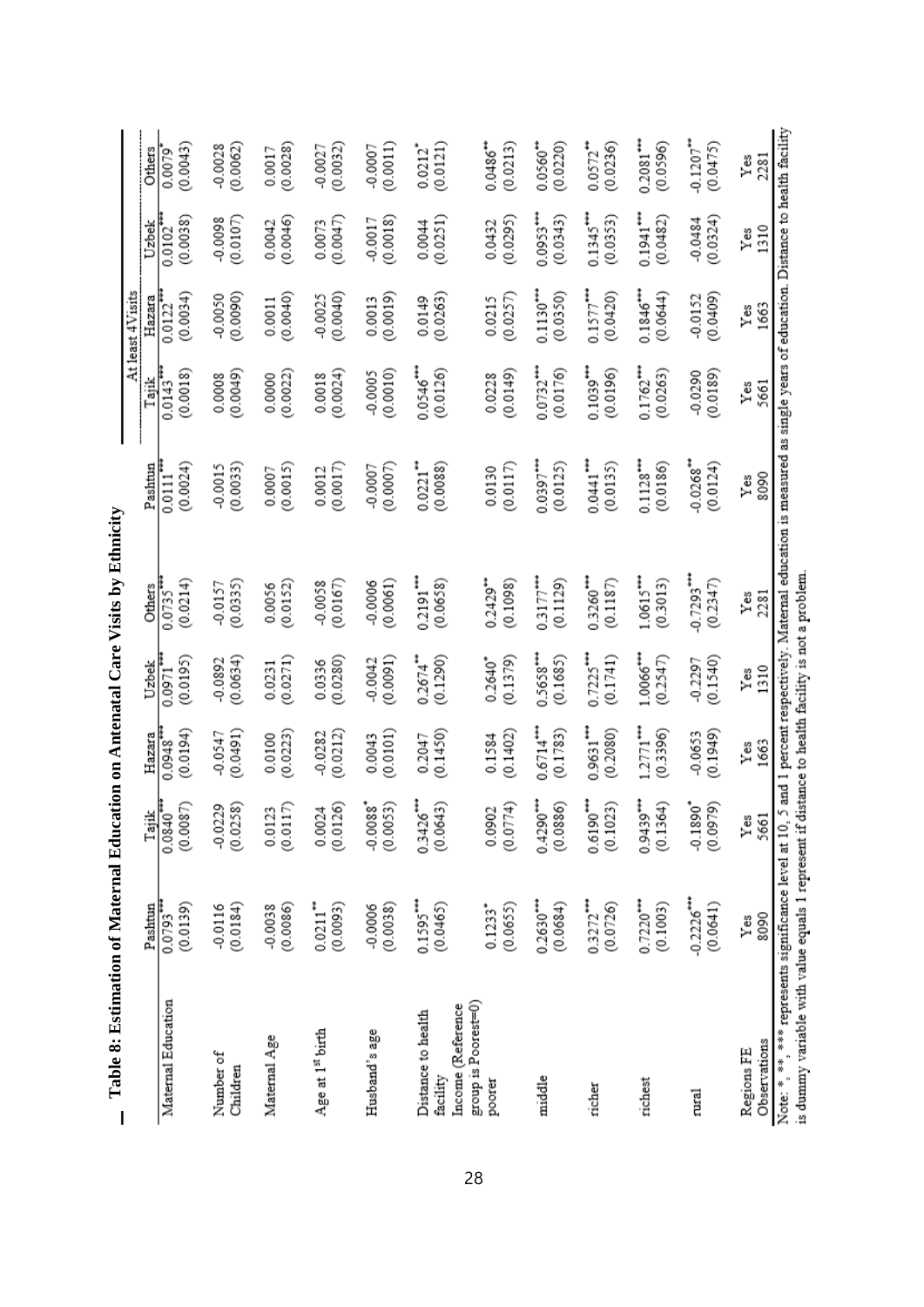| j<br>l                                                                          |
|---------------------------------------------------------------------------------|
| i<br>.<br>$\frac{1}{4}$                                                         |
|                                                                                 |
| $\overline{1}$<br>֖֖֖֖֖֖֖֖ׅ֖ׅ֖֖֧ׅ֖֧֧֪֪֪֪֧֪֪ׅ֖֚֚֚֚֚֚֚֚֚֚֚֚֚֚֚֚֚֚֚֚֚֚֚֚֚֚֚֬֝֝֓֞֞֝ |
| .<br>.<br>.<br>I                                                                |
| l                                                                               |

 $\overline{\phantom{a}}$ 

|                                                     |                          |                           |                          |                          |                         |                    |                         | Delivery by Health Facility |                       |                          |
|-----------------------------------------------------|--------------------------|---------------------------|--------------------------|--------------------------|-------------------------|--------------------|-------------------------|-----------------------------|-----------------------|--------------------------|
|                                                     | Pashtun                  | Tank                      | Hazara                   | Uzbek                    | <b>Others</b>           | Pashtun            | Tajik                   | Hazara                      | Uzbek                 | Others                   |
| Eucation                                            | $-0.0041$ $$             | $-0.0079$ <sup>**</sup>   | $-0.0113$                | $0.0150$ <sup>**</sup>   | (0.0029)                | 0.0144             | (0.0013)                | (0.0030)                    | (0.0031)              | (0.0038)                 |
| Maternal                                            | (0.0014)                 | (0.0009)                  | (0.0025)                 | (0.0024)                 | 0.0101                  | (0.0019)           | 0.0142                  | 0.0128                      | 0.0179                | 0.0151                   |
| Number of                                           | 0.0156                   | (0.0035)                  | (0.0075)                 | (0.0097)                 | $0.0149$ <sup>**</sup>  | $-0.0136$          | (0.0044)                | $-0.0204$                   | (0.0105)              | (0.0014)                 |
| Children                                            | (0.0029)                 | 0.0049                    | 0.0070                   | 0.0059                   | (0.0062)                | (0.0036)           | $-0.0048$               | (0.0082)                    | $-0.0065$             | 0.0048                   |
| Maternal age                                        | $0.0031$ <sup>**</sup>   | (0.0016)                  | (0.0034)                 | (0.0041)                 | $0.0080***$             | (0.0017)           | (0.0020)                | (0.0037)                    | $-0.0024$             | (0.0027)                 |
|                                                     | (0.0014)                 | $-0.0023$                 | $-0.0002$                | 0.0009                   | (0.0029)                | 0.0013             | 0.0001                  | 0.0000                      | (0.0045)              | $-0.0041$                |
| Maternal age at                                     | (0.0015)                 | $0.0002$<br>$(0.0017)$    | (0.0034)                 | $-0.0116$ <sup>***</sup> | $0.0089$ <sup>***</sup> | (0.0019)           | $0.0053$ **             | (0.0037)                    | $0.0105**$            | (0.0031)                 |
| 1st birth                                           | $-0.0021$                |                           | $-0.0005$                | (0.0042)                 | (0.0033)                | 0.0020             | (0.0021)                | 0.0016                      | (0.0046)              | $0.0054$ <sup>*</sup>    |
| Husband's age                                       | (0.0007)                 | (0.0007)                  | $-0.0017$                | (0.0015)                 | (0.0012)                | (0.0008)           | $-0.0017$ <sup>**</sup> | (0.0017)                    | (0.0017)              | (0.0012)                 |
|                                                     | 0.0003                   | 0.0010                    | (0.0015)                 | 0.0007                   | $-0.0006$               | 0.0007             | (0.0008)                | 0.0005                      | 0.0012                | 0.0014                   |
| Income (Reference<br>health facility<br>Distance to | (0.0078)<br>$-0.0055$    | $-0.0411$ ***<br>(0.0080) | (0.0218)<br>0.0047       | $-0.0364"$<br>(0.0203)   | $0.0766***$<br>(0.0142) | 0.1118<br>(0.0096) | $0.0655***$<br>(0.0103) | (0.0249)<br>$0.0525***$     | (0.0230)<br>$-0.0258$ | (0.0115)<br>0.0017       |
| group is Poorest=0)                                 | $-0.0847***$             | $-0.0488$                 | $-0.0028$                | $-0.0693$ <sup>**</sup>  | (0.0202)                | 0.1086             | 0.0645***               | $0.0525$ <sup>**</sup>      | $0.1138***$           | $0.0497$ **              |
| poorer                                              | (0.0140)                 | (0.0133)                  | (0.0242)                 | (0.0293)                 | 0.0155                  | (0.0140)           | (0.0144)                | (0.0247)                    | (0.0309)              | (0.0196)                 |
| middle                                              | $-0.1292$ <sup>***</sup> | $-0.0912***$              | $-0.0760$                | $-0.1826$ <sup>***</sup> | (0.0218)                | 0.1479***          | 0.1599***               | 0.1494***                   | $0.1985***$           | $0.0566***$              |
|                                                     | (0.0140)                 | (0.0137)                  | (0.0290)                 | (0.0307)                 | 0.0251                  | (0.0144)           | (0.0158)                | (0.0321)                    | (0.0336)              | (0.0206)                 |
| richer                                              | $-0.1508$ <sup>***</sup> | $-0.1803***$              | $-0.1176$ <sup>***</sup> | $-0.1886$                | (0.0240)                | $0.2182***$        | $0.2922***$             | $0.1452***$                 | $0.2560***$           | $0.1161$ <sup>***</sup>  |
|                                                     | (0.0143)                 | (0.0133)                  | (0.0310)                 | (0.0314)                 | 0.0379                  | (0.0151)           | (0.0164)                | (0.0390)                    | (0.0347)              | (0.0220)                 |
| richest                                             | $-0.2391***$             | $-0.1896$                 | $-0.0760*$               | $-0.1933***$             | 0.1142                  | 0.3154***          | $0.3028***$             | $0.1551$ <sup>***</sup>     | 0.2432***             | $0.2393***$              |
|                                                     | (0.0171)                 | (0.0163)                  | (0.0448)                 | (0.0381)                 | (0.0414)                | (0.0193)           | (0.0215)                | (0.0601)                    | (0.0436)              | (0.0519)                 |
| rural                                               | $0.0883***$              | $0.1058***$               | $0.1211***$              | 0.0576                   | 0.1732***               | $-0.1179***$       | $-0.1145***$            | $0.1105***$                 | (0.0291)              | $-0.1392$ <sup>***</sup> |
|                                                     | (0.0102)                 | (0.0116)                  | (0.0294)                 | (0.0251)                 | (0.0357)                | (0.0126)           | (0.0155)                | (0.0361)                    | 0.0081                | (0.0425)                 |
| Observations                                        | 14245                    | 9067                      | 2482                     | 2123                     | 4113                    | 14309              | 9102                    | 2490                        | 2131                  | 4127                     |
| Region FE                                           | Yes                      | $Y$ es                    | Yes                      | Yes                      | Yes                     | Yes                | Yes                     | Yes                         | Yes                   | Yes                      |
|                                                     |                          |                           |                          |                          |                         |                    |                         |                             |                       |                          |

Note: \*, \*\*, \*\*\* represents significance level at 10, 5 and 1 percent respectively. Maternal education is measured as single years of education. Distance to health facility is<br>dummy variable with value equals 1 represent i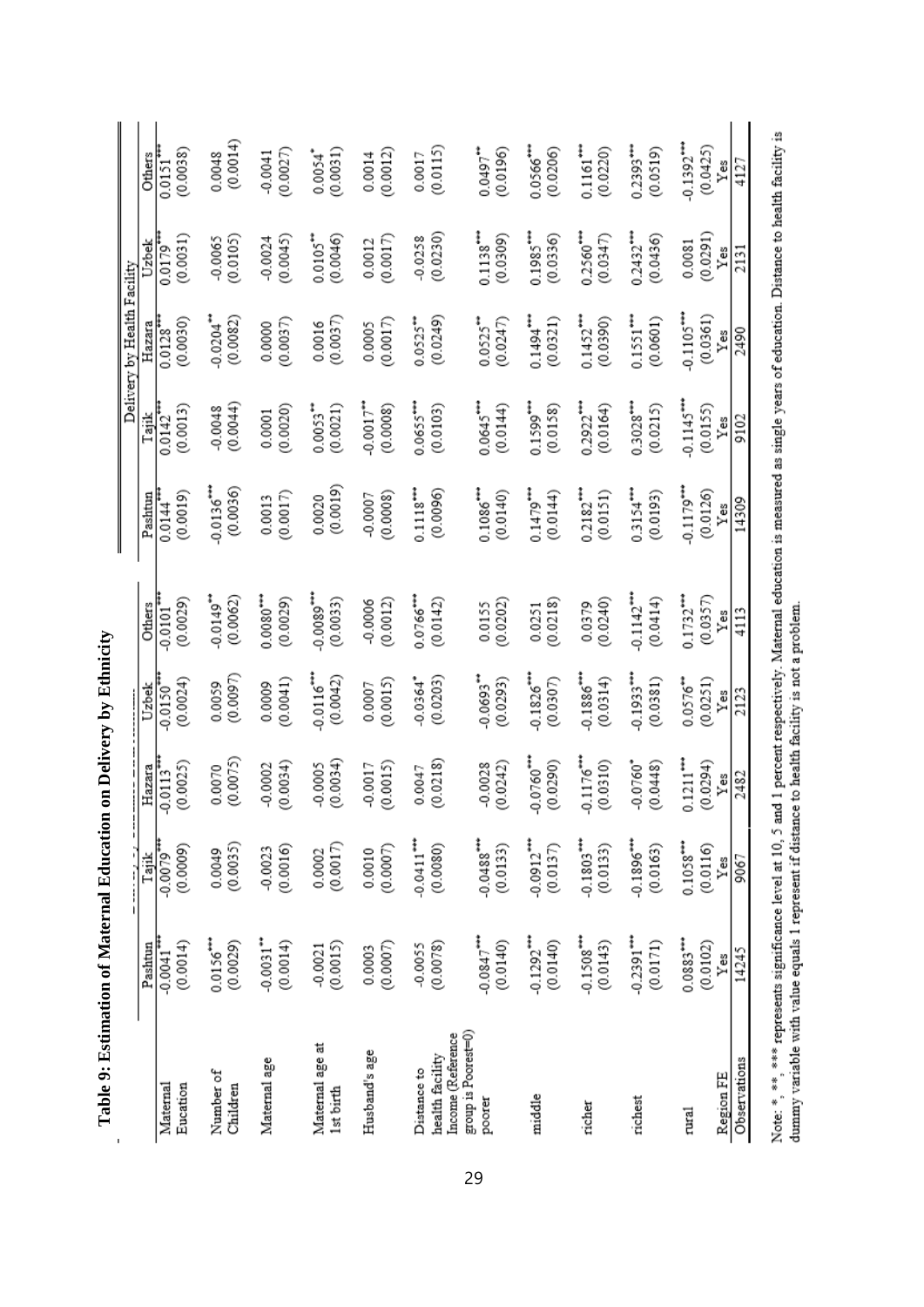As such, Hazara's and Uzbek's families tend to have better health seeking behavior than Pashtuns and Tajiks families. The logic behind this pattern is that majority of Afghan populations are living in rural area, obviously 76.3% of the sample are rural resident. Of the rural residents, Uzbek families have socio-economic advantages and Hazara families are more civilized with socio-cultural advantages which enable them to have better health seeking behavior. In civilized families men and women tend to be equal; both attending school together. Husbands are open-minded and do not put any barriers for their wives. It is reported by BBC Persian that there are less socio-cultural restrictions for women in Hazara's families; their women are involved in decision making, labor market, civil movements and every social activities. For instance, Dr. Sima SAMAR the first female vice-president and the first female minister of women affairs (BBC, 2009), Habiba SARABI the first female governor (BBC, 2005), Masuma MORADI the second female governor (BBC, 2015), Ozra JAFARI the first mayoress (BBC, 2017), Somyia GHULAMI the only girl whom gained Gold medal at Techwando (BBC, 2015), are Hazara's activists women (BBC, 2015). And they are continuing their education up to higher level; for instance in economic department of Ghazni University in Afghanistan, there are lots of Hazara's girls studying in higher education, but the number of girls from other ethnicities is rare. In some other rural communities, girl's education is forbidden, women are unseen and socially excluded due to cultural practices and traditional-religious believes. Furthermore, their women are restricted to receive health services from male health workers. Thereby, these restrictions put the women in a situation where they are not able to have the better maternal health seeking behavior.

#### **5.3 Analysis by Region**

Another analysis was made to study the effect of education on maternal health seeking behavior by place of resident. The study has applied Fixed Effect, to examine whether this effect varies in rural and urban area. Table 10 shows the findings which indicate that the impact of education on MHSB for rural women is pretty high compared to women in urban. It is rational, because rural residents were not able to access the facilities easily, they respond positively and quickly to the incentives. This variation appears not to be significant.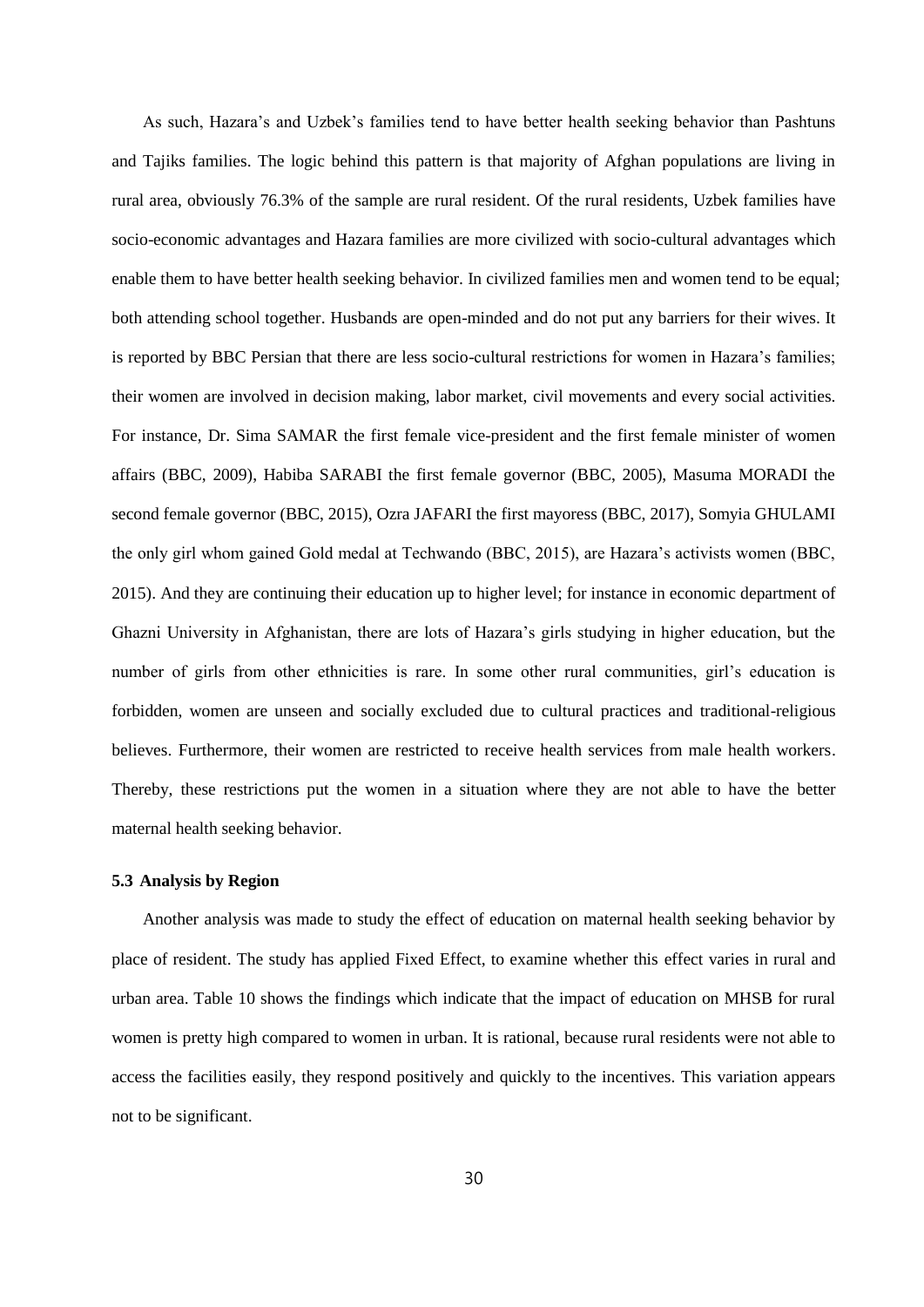|                        | Rural                   |                         |                   |                        | Urban                   |             |               |                         |
|------------------------|-------------------------|-------------------------|-------------------|------------------------|-------------------------|-------------|---------------|-------------------------|
|                        | of<br>No.               | At<br>least             | Delivery          | Delivery               | of<br>No.               | At<br>least | Delivery      | Delivery                |
|                        | <b>Visits</b>           | 4visit                  | by UBA            | by Doctor              | <b>Visits</b>           | 4visit      | by UBA        | by Doctor               |
| Maternal               | $0.0897***$             | $0.0136***$             | $-0.0090***$      | $0.0170***$            | $0.0826***$             | $0.0119***$ | $-0.0073***$  | $0.0115***$             |
| Education              | (0.0071)                | (0.0016)                | (0.0010)          | (0.0013)               | (0.0104)                | (0.0018)    | (0.0009)      | (0.0013)                |
|                        |                         |                         |                   |                        |                         |             |               |                         |
| No. Children           | $-0.0068$               | 0.0003                  | $0.0046*$         | $-0.0034$              | $-0.0636*$              | $-0.0070$   | $0.0093***$   | $-0.0170***$            |
|                        | (0.0140)                | (0.0026)                | (0.0023)          | (0.0027)               | (0.0328)                | (0.0057)    | (0.0039)      | (0.0050)                |
|                        |                         |                         |                   |                        |                         |             |               |                         |
| Maternal age           | 0.0011                  | 0.0000                  | $-0.0000$         | $-0.0022$ <sup>*</sup> | 0.0156                  | 0.0031      | $-0.0001$     | 0.0016                  |
|                        | (0.0065)                | (0.0012)                | (0.0011)          | (0.0012)               | (0.0145)                | (0.0025)    | (0.0018)      | (0.0022)                |
|                        |                         |                         |                   | $0.0047***$            |                         |             |               |                         |
| Maternal<br>age        | $0.0176***$             | $0.0024$ *              | $-0.0036^{***}\,$ |                        | $-0.0126$               | $-0.0016$   | $-0.0028$     | 0.0032                  |
| at 1st birth           | (0.0070)                | (0.0013)                | (0.0012)          | (0.0013)               | (0.0152)                | (0.0027)    | (0.0018)      | (0.0024)                |
| Husband's age          | $-0.0036$               | $-0.0003$               | 0.0003            | $-0.0002$              | $-0.0041$               | $-0.0015$   | $-0.0000$     | $-0.0005$               |
|                        | (0.0029)                | (0.0006)                | (0.0005)          | (0.0006)               | (0.0055)                | (0.0010)    | (0.0007)      | (0.0009)                |
|                        |                         |                         |                   |                        |                         |             |               |                         |
| Distance<br>to         | $0.2508^{\ast\ast\ast}$ | $0.0357^{\ast\ast\ast}$ | $-0.0002$         | $0.0784***$            | $0.1685***$             | 0.0112      | $-0.0269$ *** | $0.0466^{\ast\ast\ast}$ |
| health facility        | (0.0345)                | (0.0069)                | (0.0061)          | (0.0069)               | (0.0746)                | (0.0135)    | (0.0084)      | (0.0110)                |
| Income (Reference      |                         |                         |                   |                        |                         |             |               |                         |
| group is $Poorest=0$ ) |                         |                         |                   |                        |                         |             |               |                         |
| poorer                 | $0.2213***$             | $0.0398***$             | $-0.0577***$      | $0.1079***$            | 0.1918                  | 0.0097      | $-0.0031$     | 0.0022                  |
|                        | (0.0429)                | (0.0081)                | (0.0083)          | (0.0083)               | (0.1936)                | (0.0344)    | (0.0269)      | (0.0331)                |
|                        |                         |                         |                   |                        |                         |             |               |                         |
| middle                 | $0.4651***$             | $0.0791^{\ast\ast\ast}$ | $-0.1024***$      | $0.1664^{***}$         | $0.3812***$             | 0.0526      | 0.0034        | $0.0752**$              |
|                        | (0.0467)                | (0.0089)                | (0.0086)          | (0.0089)               | (0.1653)                | (0.0321)    | (0.0239)      | (0.0301)                |
|                        |                         |                         |                   |                        |                         |             |               |                         |
| richer                 | $0.6021^{\ast\ast\ast}$ | $0.0964^{***}\,$        | $-0.1338***$      | $0.2660^\ast$          | $0.3815^{\ast\ast\ast}$ | $0.0564***$ | $-0.0197$     | $0.0440^*$              |
|                        | (0.0543)                | (0.0104)                | (0.0094)          | (0.0101)               | (0.1361)                | (0.0265)    | (0.0197)      | (0.0252)                |
| richest                | $0.8190***$             | $0.1724***$             | $-0.2017***$      | $0.3424***$            | $0.8578^{\ast\ast\ast}$ | $0.1310***$ | $-0.0763***$  | $0.1285***$             |
|                        | (0.1225)                | (0.0257)                | (0.0175)          | (0.0220)               | (0.1384)                | (0.0268)    | (0.0195)      | (0.0252)                |
|                        |                         |                         |                   |                        |                         |             |               |                         |
| Region<br>Fixed        | Yes                     | Yes                     | Yes               | Yes                    | Yes                     | Yes         | Yes           | Yes                     |
| Effect                 |                         |                         |                   |                        |                         |             |               |                         |
| Ethnicity Fixed        | Yes                     | Yes                     | Yes               | Yes                    | Yes                     | Yes         | Yes           | Yes                     |
| Effect                 |                         |                         |                   |                        |                         |             |               |                         |
| Observations           | 14457                   | 14457                   | 24408             | 24505                  | 4514                    | 4514        | 7564          | 7596                    |

*Table 10: Estimates of Maternal Education on Antenatal and Delivery Health Care by Rural-Urban*

Note: \*, \*\*, \*\*\* represents significance level at 10, 5 and 1 percent respectively. Maternal education is measured as single years of education. Distance to health facility is dummy variable with value equals 1 represent if distance to health facility is not a problem.

Interestingly, comparing to urban areas, if distance is not a big problem, then, rural areas shows a bigger impact of maternal education on antenatal health care. And for those whom distance is a big problem, then rural areas shows a small impact on health care. It is rational because distance has been one of the main bottlenecks for rural residents regarding health seeking behaviors.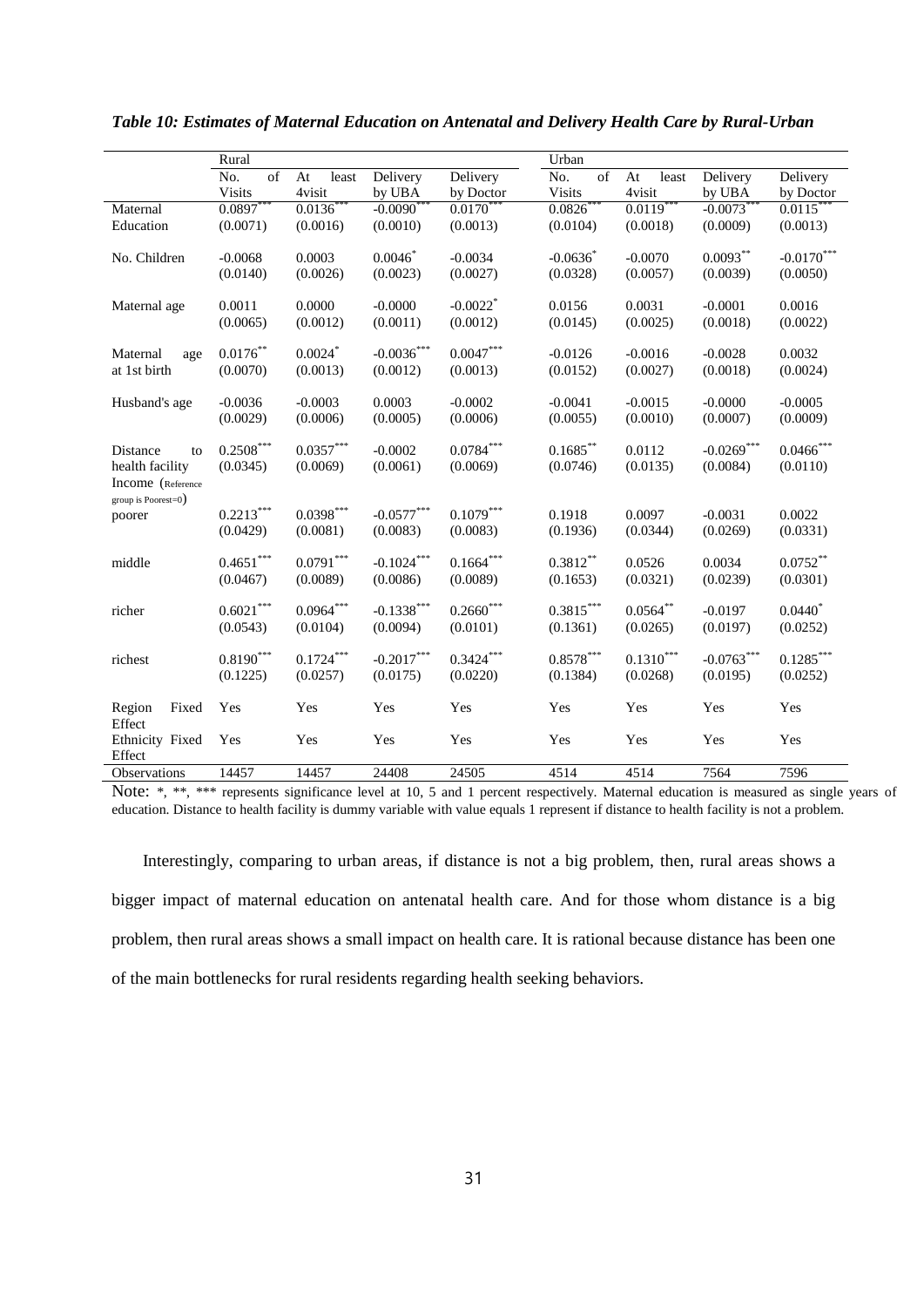#### **CHAPTER 6**

### **CONCLUSION**

Although many studies have been undertaken examining the effect of maternal education on maternal health, not much is done about the effect of Maternal Education on Maternal Health Seeking Behavior in Afghanistan. Our results demonstrate a significant influence of women's education on their health care. After controlling for other determinants which probably affect maternal health care, we found that there is a significantly positive effect of maternal education on antenatal care visits. And furthermore we found that maternal education exerts a positive influence on delivery by doctor and delivery at hospital and a negative influence on delivery by Untrained Birth Attendants. This effect remains still significant in all estimations after application of the regional fixed effect. The conclusion is that maternal education strongly affects maternal antenatal and delivery care. The study on the impact of antenatal visits and delivery performed by skilled providers on maternal health can be taken up in the future.

Additional examinations were carried out on the effect of maternal education on maternal health care by ethnicity and region. It was evident that the effect varies amongst different ethnicities; the findings would seem to prove that the effect of maternal education on maternal health seeking behavior is highly significant for Hazara compared to other ethnic groups. To the best our knowledge Hazara people are more civilized with less traditional believes. The effect also varies around different regions; it appears to show that the effect is more significant for rural rather than urban residents. The possible conclusion for this issue would be that, rural residents are more sensible as they positively respond to education and health facilities.

The shortcoming of this paper is use of data from a survey which was undertaken in 2015 since latest data is not yet released. Similar study would be taken later after the publication of 2018 DHS data. It is also recommended for other researchers to do further studies on the socio-cultural factor of maternal health seeking behavior in Afghanistan by applying 2018 AfDHS which will have an expansion coverage of socio-cultural and socio-economic measures.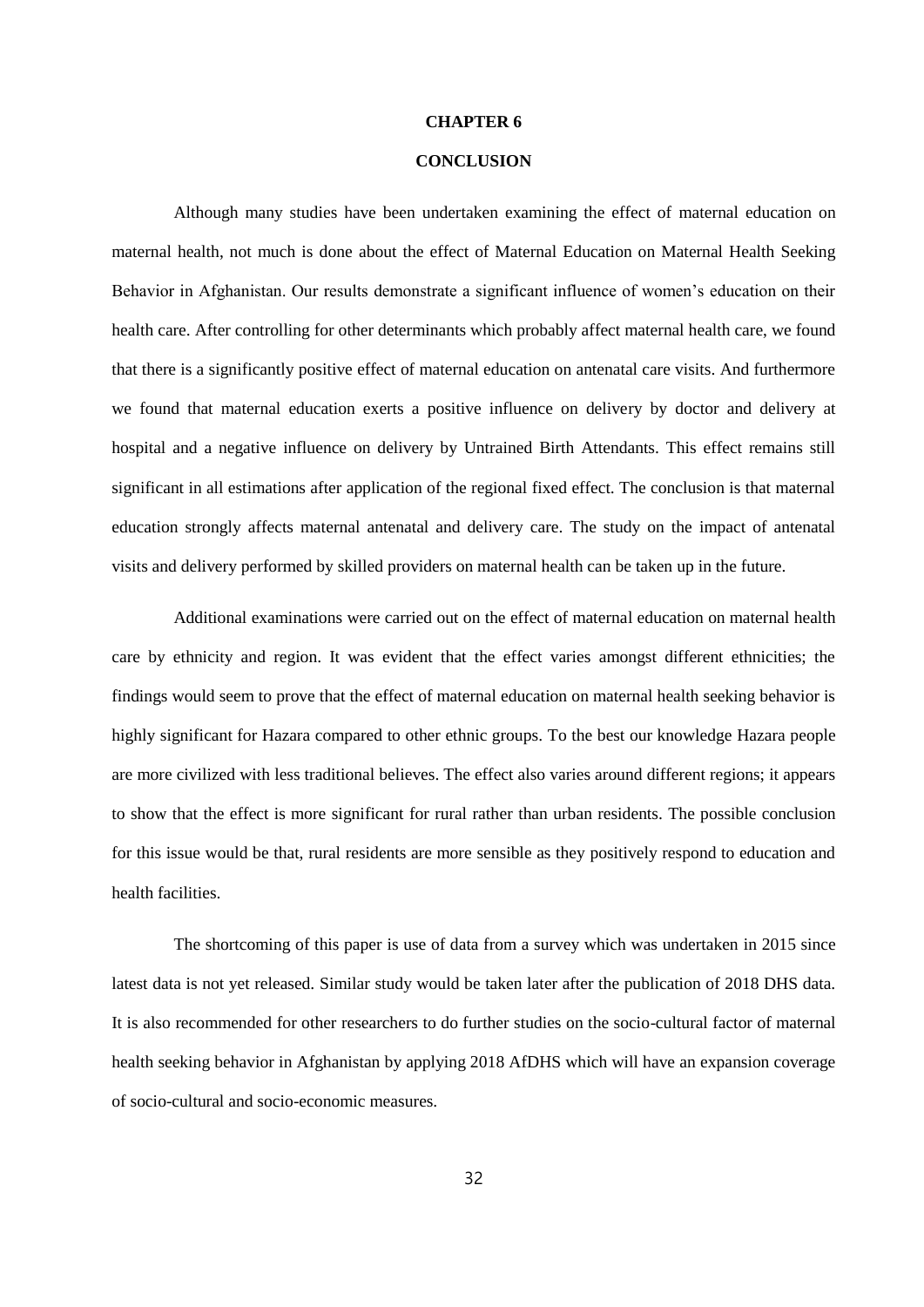#### **Policy Recommendations**

As per the findings of this paper, the maternal health care improves with an increase of a single year maternal education. Thus, the policies should be concentrated to improve maternal education. The 2015 AfDHS reported that of 31% of females who have attended school; only 4% of females have completed secondary school or more, this ratio fell down to half for girls living in rural areas. Overall around 85% of females are uneducated (AfDHS, 2015). The main reason for girls dropping out of school is mostly traditional socio-cultural barriers and rural difficulties, such as; early marriage, religious misapprehension, distance to school, and low income. Hence, compulsory schooling and incentives scheme are strongly encouraged to attract more girls in the school.

Compulsory schooling would deal with socio-cultural barriers. Government should impose compulsory schooling law, and compel the families to send their children to public schools for free. It should be made mandatory for girls and boys to continue their schooling up to secondary level. Compulsory schooling will prevent early marriages and it will works as an important instrument to remove the socio-cultural barriers. It will pave the ground for females to be educated as it is successfully implemented in many countries.

To overcome the problem of rural difficulties, one recommendation would be to provide incentives to rural residents. It is proved in rural areas of Afghanistan that families were sending their girls to schools for wheat, oil, and biscuit. UNICEF has had a program which was distributing oil to the female students. It will be interesting in the future to see the impact of distribution of oil on the female education in Afghanistan. Government can strengthen this scheme or any alternative incentives to encourage female to get educated. Furthermore considering free transportation system for girls between villages and schools and between villages and health centers would be also another ways to solve the distance problem and reach education and health facilities.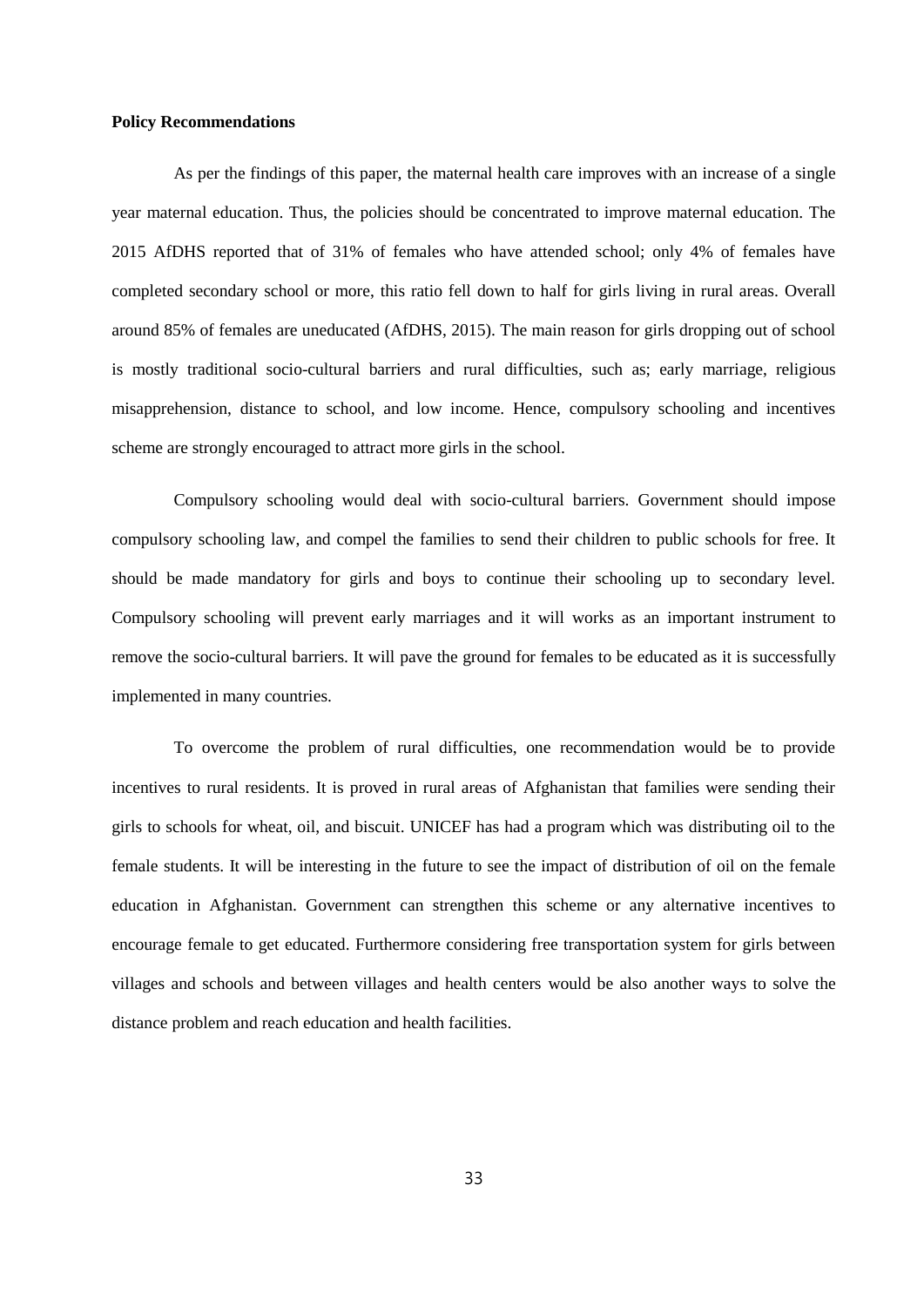Lastly, the main objective of this study is to diagnosis the emerging problems to apply appropriate policies to improve maternal health seeking behavior; increase the number of antenatal care visits and perform the deliveries by skilled providers.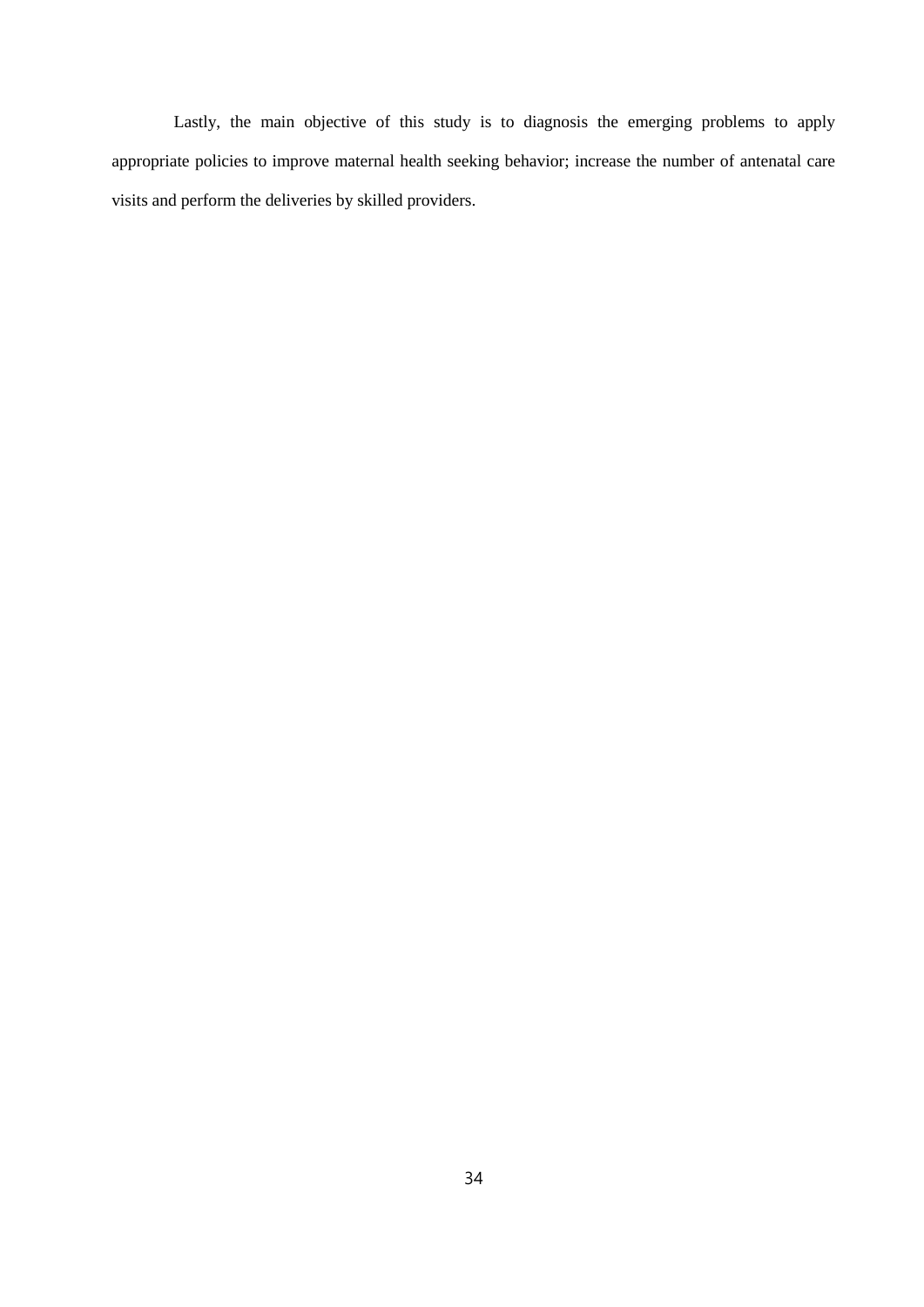### **Reference**

Bartlett, L. A., Mawji, S., Whitehead, S., Crouse, C., Dalil, S., Ionete, D. ... & Afghan Maternal Mortality Study Team. (2005). where giving birth is a forecast of death: maternal mortality in four districts of Afghanistan, 1999–2002. *The Lancet*, *365*(9462), 864-870.

Bartlett, L. LeFevre, A., Zimmerman, L., Saeedzai, S. A., Torkamani, S., Zabih, W., & Rahmanzai, A. J. (2017). Progress and inequities in maternal mortality in Afghanistan (RAMOS-II): a retrospective observational study. *The Lancet Global Health*, *5*(5), e545-e555.

Bhalotra, S., Clarke, D. C., Gomes, J. F., & Venkataramani, A. Maternal mortality and gender gap in life expectancy across countries.

Caldwell, J. C. (1979). Education as a factor in mortality decline, an examination of Nigerian data. *Population studies*, 395-413.

Falkingham, Jane, 2003. Inequality and changes in women's use of maternal Healthcare services in Tajikistan. Stud. Fam. Plan. 34 (1), 32e43.

Filippi, V., Ronsmans, C., Campbell, O. M., Graham, W. J., Mills, A., Borghi, J., ... & Osrin, D. (2006). Maternal health in poor countries: the broader context and a call for action. *The Lancet*, *368*(9546), 1535- 1541.

Foster, A. D., & Rosenzweig, M. R. (2004). Technological change and the distribution of schooling: evidence from green-revolution India. *Journal of Development Economics*, *74*(1), 87-111.

Green, A., & Gerein, N. (2005). Exclusion, inequity and health system development: the critical emphases for maternal, neonatal and child health. *Bulletin of the World Health Organization*, *83*(6), 402- 402.

Karlsen, S., Say, L., Souza, J. P., Hogue, C. J., Calles, D. L., Gülmezoglu, A. M., & Raine, R. (2011). The relationship between maternal education and mortality among women giving birth in health care institutions: analysis of the cross sectional WHO Global Survey on Maternal and Perinatal Health. *BMC public health*, *11*(1), 606.

Lancet, T. (2010). Gender equity is the key to maternal and child health.Nussbaum, M. C. (2004). Women's education: A global challenge. *Signs: Journal of Women in Culture and Society*, *29*(2), 325- 355.

Linda Bartlett, Amnesty LeFevre, Linnea Zimmerman, Sayed Ataullah Saeedzai, Sabera Torkamani, Weeda Zabih, Hannah Tappis, Stan Becker, Peter Winch, Marge Koblinsky, Ahmed Javed Rahmanzai (2016)

McAlister, C., & Baskett, T. F. (2006). Female education and maternal mortality: a worldwide survey. *Journal of obstetrics and gynaecology Canada*, *28*(11), 983-990.